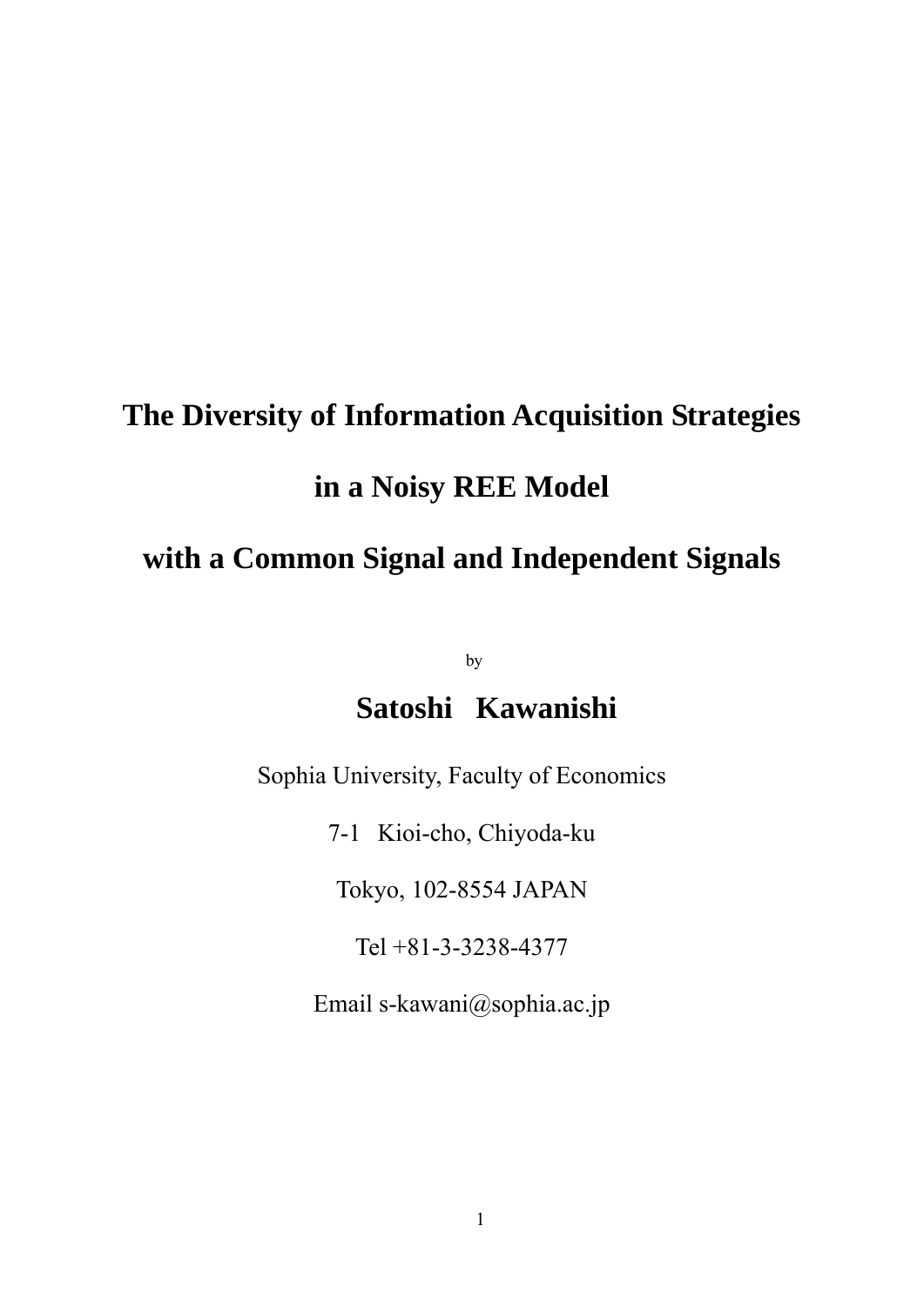# **The Diversity of Information Acquisition Strategies**

# **in a Noisy REE Model**

# **with a Common Signal and Independent Signals**

by

#### Satoshi Kawanishi<sup>1</sup>

#### Abstract

 In this paper, I study a noisy REE model of asset market with two types of costly private signals: a common signal with an identical error term and independent signals with dispersed error terms. Studying investors' endogenous information acquisition, I show that (i) investors observing the common signal and those observing the independent signals are likely to coexist in the equilibrium, (ii) at most, three equilibrium strategies can coexist, and (iii) when the equilibrium has three strategies, the evolutionary learning dynamics of investors can exhibit detours and cyclical oscillation.

<sup>1</sup> Sophia University, Faculty of Economics

Acknowledgement: The author would like to thank Motonari Kurasawa, Nobuhiro Kiyotaki, and Jean Pear Zigrand for their comments on the previous version of the paper in which they recommended that the security price should be endogenous rather than exogenous and fixed. The author also appreciates Katsunari Yamaguchi and Hiroshi Takahashi for their insightful comments. This research is financially supported by the Japanese Government, the Grant-in-Aid for Scientific Research from the Ministry of Education and Technology for the project "Investors' Behavior in Security Markets" (grant no. 15730159).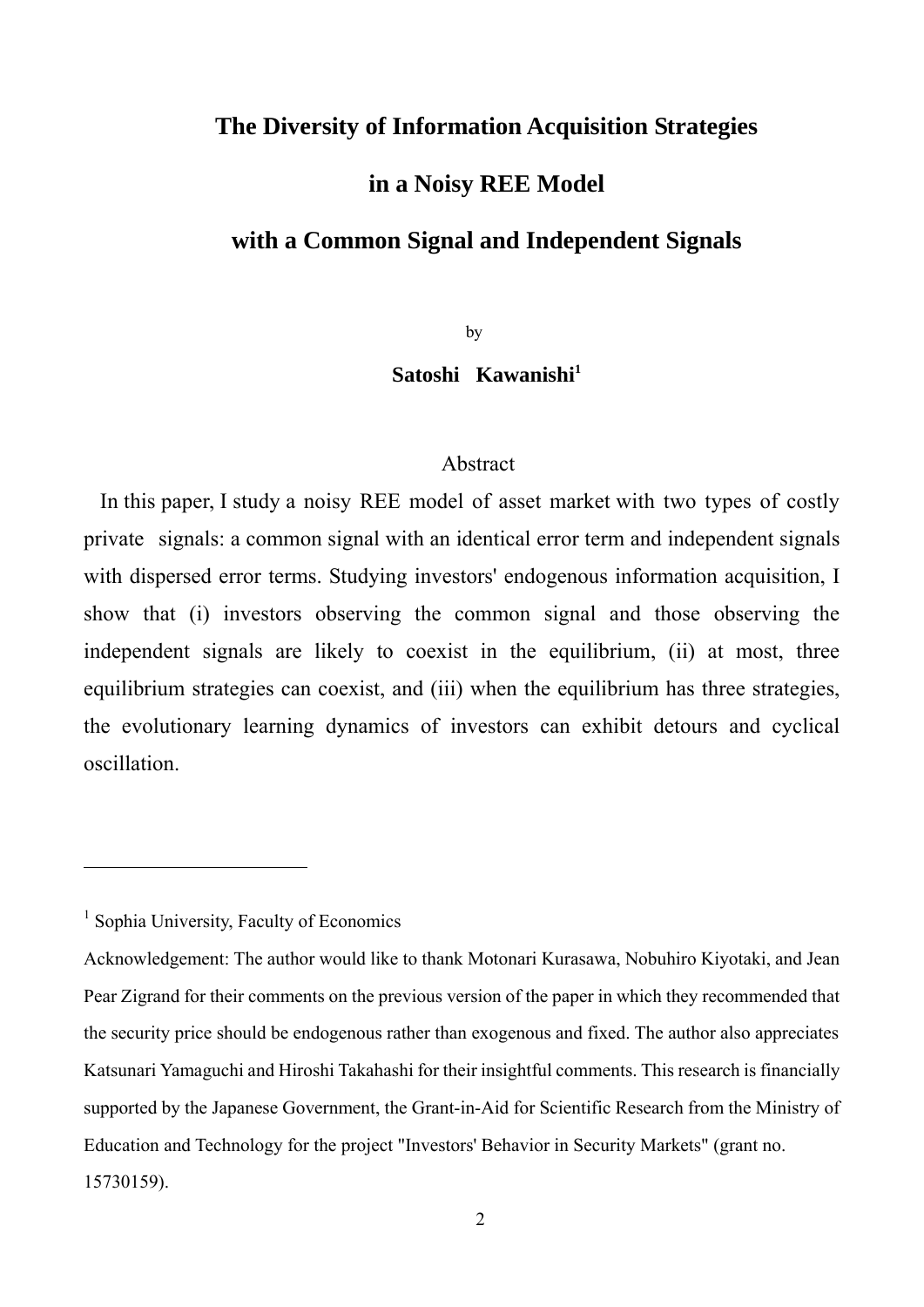Andrei Shleifer (2000) argued that behavioral finance has revealed that very little is understood about the behavior of investors in real security markets. This paper attempts to answer an important question Shleifer posed in his study: "Why do different investors have such different models of what are good investments?" (Shleifer 2000, 195) Indeed, diverse investment strategies coexist in security markets. Some strategies are based on fundamental analysis while others are based on technical analysis or chart analysis.

 Shleifer's question will be answered in part by Grossman and Stiglitz (1980). Their noisy rational expectations equilibrium (hereafter REE) model focuses on two different strategies, informed and uninformed. Informed investors create fundamental information about a risky asset, incurring information costs. In contrast, uninformed investors extract information about securities from the price system without incurring any costs. When informed investors find that an asset is under-priced, they bid its price higher; hence, the asset price conveys information from informed fundamental analysts to uninformed price watchers. Grossman and Stiglitz showed that if both the private information of informed investors and the price do not perfectly reflect the fundamental information, then the two types of strategies can coexist.<sup>1</sup>

 This paper further explores the diversity of information strategies, particularly focusing on the diversity of information sources accessed by informed investors. In the real world, there are quite a large number of information sources, including sources available to the public, that can provide useful information in predicting future security prices. According to recent studies of investor behavior, investors' attention is not dispersed over the entire set of information sources, but rather it is concentrated on a small number of common information sources, such as the *Wall Street Journal* or the *Financial Times*.

 Huberman and Regev (2001) provide us with an example that clearly illustrates the concentration of investors' attention. In their study, they investigated the effect of public information on the stock price of a biotechnology company, EntreMed, which was developing new cancer-curing drugs. The first report about EntreMed's breakthrough in cancer research was published in November 1997 as a scientific piece in *Nature* and as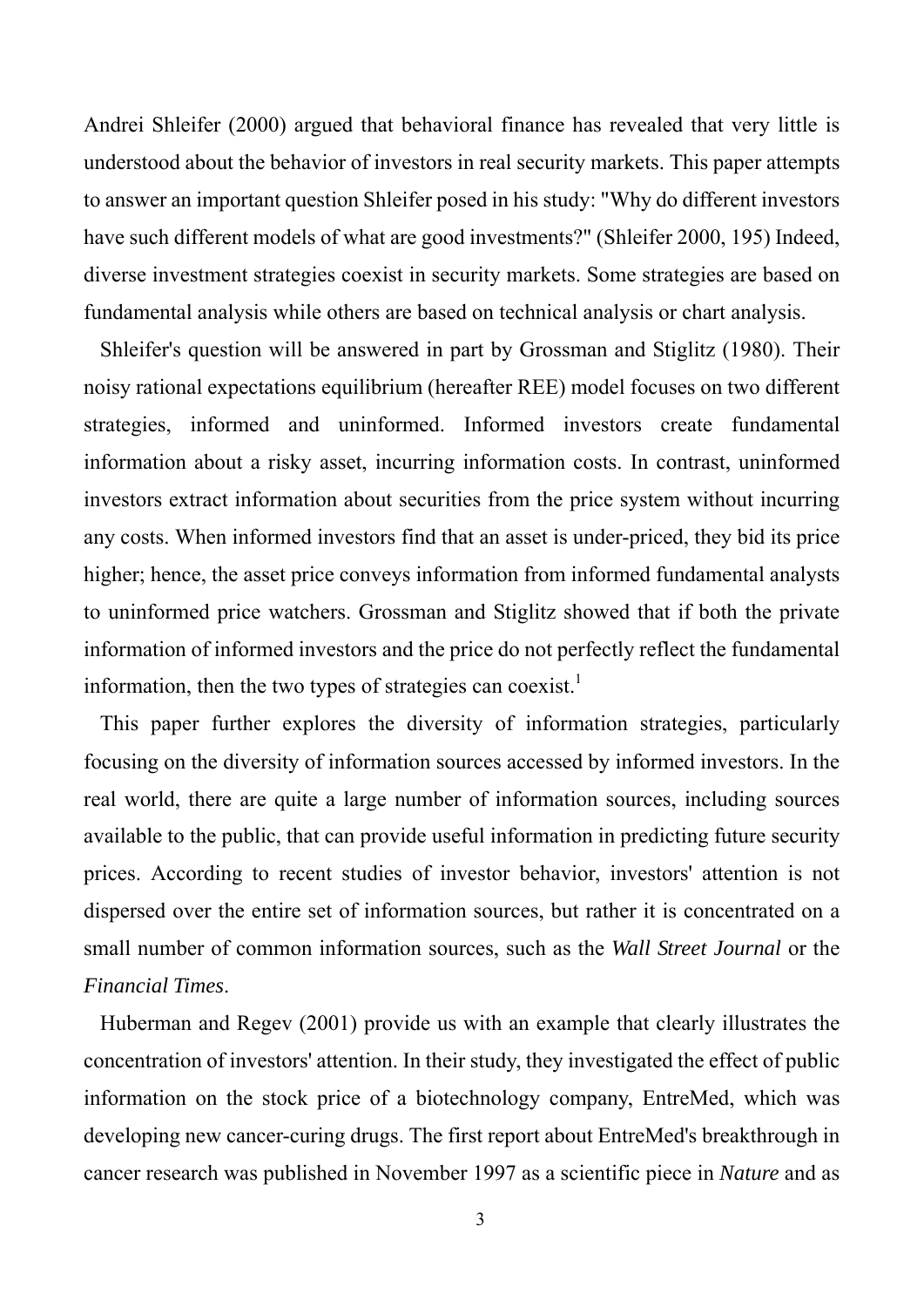hard news in various popular newspapers (including *The New York Times*). Inconsistent with market efficiency, the news did not have a significant impact on EntreMed's stock price. More than five months later, news of the breakthrough was reported again as a special report on the front page of the Sunday edition of *The New York Times*. This time the story had a significant and persistent impact on the stock price. Huberman and Regev also showed that another piece of news on EntreMed that appeared on the front page of the *Wall Street Journal* had an immediate impact on the stock price. Their case study reveals two important aspects of investor behavior. First, the focus of the majority of investors is on a much smaller set of information sources than the whole set of publicly available information. Thus, many investors ignore much information that is publicly available, such as the information that was published in *Nature*. Second, the information sources ignored by the majority of investors can provide potentially profitable information. Finding that publicly available information yields abnormal returns would not be surprising for many readers who observe a large number of empirical studies in the field of behavioral finance. The important effect of investors' attention being concentrated on only a small number of information sources is that this small number of sources has a significant impact on the market prices, as was evident in the case of EntreMed. Therefore, if a front-page article in the *Wall Street Journal* is too optimistic about the future of a company, which then leads to investors' optimistic opinion, the stock price will become higher than it should be. However, this would not happen if investors' attention was dispersed over the entire set of information sources. In that case, as the law of large numbers predicts, optimistic and pessimistic opinions would cancel each other out in the process of market trade, which would lead to reasonable average opinions and reasonable market prices.

 The concentration of investors' attention on only a small number of easily accessible sources could be partially explained by information cost. If an investor wants to save searching cost by quickly accessing profitable information from the vast number of information sources, it makes sense to access the information sources that are already publicly recognized as trusted sources.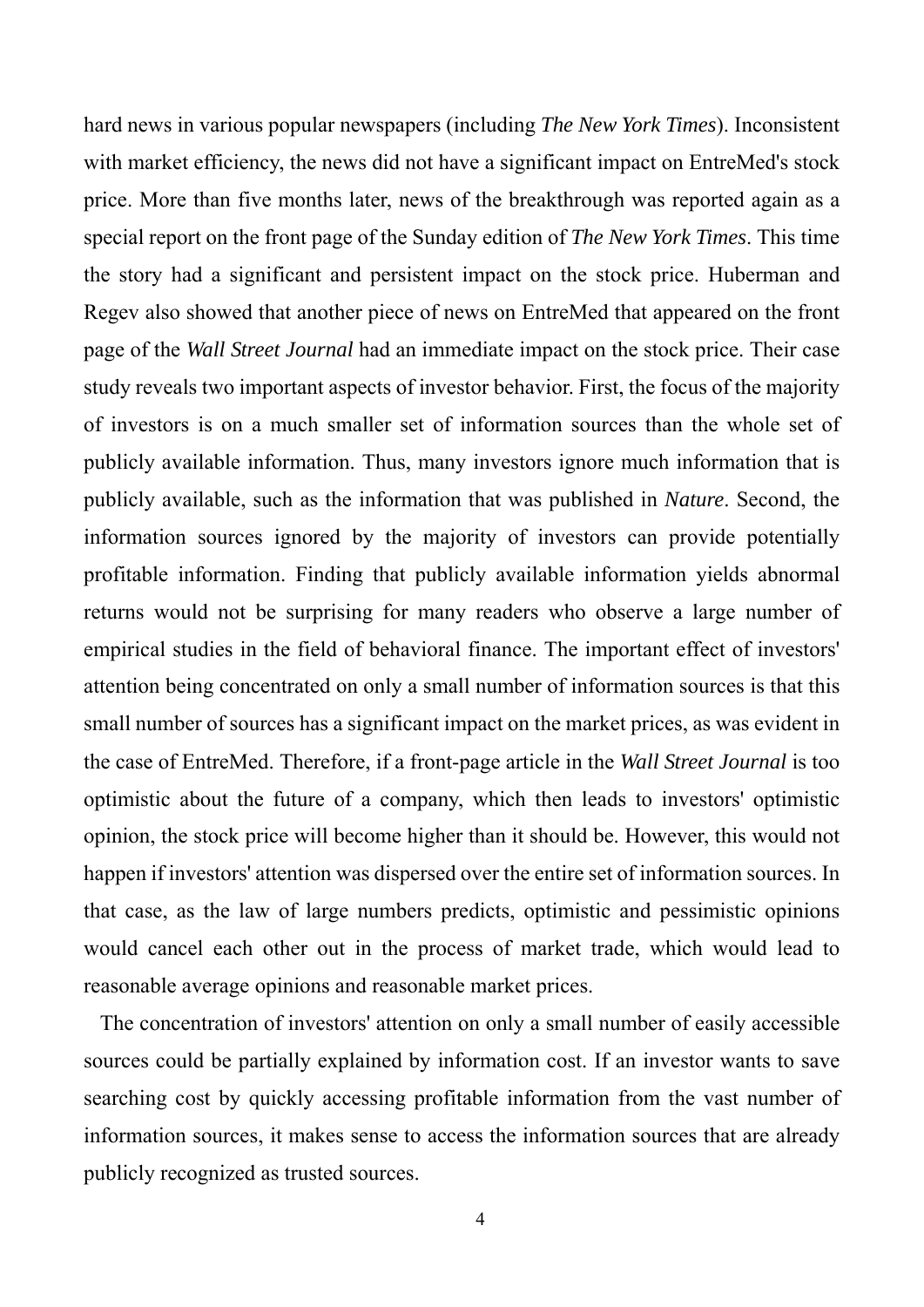Of course the existence of abnormal returns does not mean that all investors ignore the profitable information sources. Some successful investors search for profitable information from the vast information sources that are ignored by the majority of investors. The best example of this is James B. Rogers Jr., co-founder of the Quantum Fund. Rogers has consistently claimed that a thorough investigation of the security investors choose to invest is important to being successful in investment. This perspective is clearly seen in the following response Rogers gave to a question about why he follows so many diverse markets throughout the world:

"I don't see how you can invest in American steel without understanding what is going on in Malaysian palm oil." (Schwager 1989, 306)

 Julian H. Robertson Jr., founder of the investment firm Tiger Management Corp, also emphasizes the importance of conducting a thorough investigation of investment opportunities. In an interview with the Japanese public broadcasting company NHK, Robertson said that his company employs 130 analysts compared to just 40 traders, and that the company's 130 analysts conduct thorough research of the industry of each firm they are considering. To do that, the analysts travel to all corners of the world and conduct interviews with the top managers of the companies they are interested in. Clearly, these analysts are engaged in independent investigations to search for useful information from a sea of ignored information sources. Compared to the investors that just check a small number of common information sources, these investors' opinions are thought to be more balanced. The information sources used by these investors are not well known or publicly recognized; therefore, it is less likely that their research overlaps by depending on the same information sources. Indeed, how many investors dealing with American steel pay attention to Malaysian Palm oil?

 These observations reveal that informed investors face an important strategic decision: depend solely on the common information sources, as the majority of investors do, or explore uncommon information sources, as James Rogers does. In the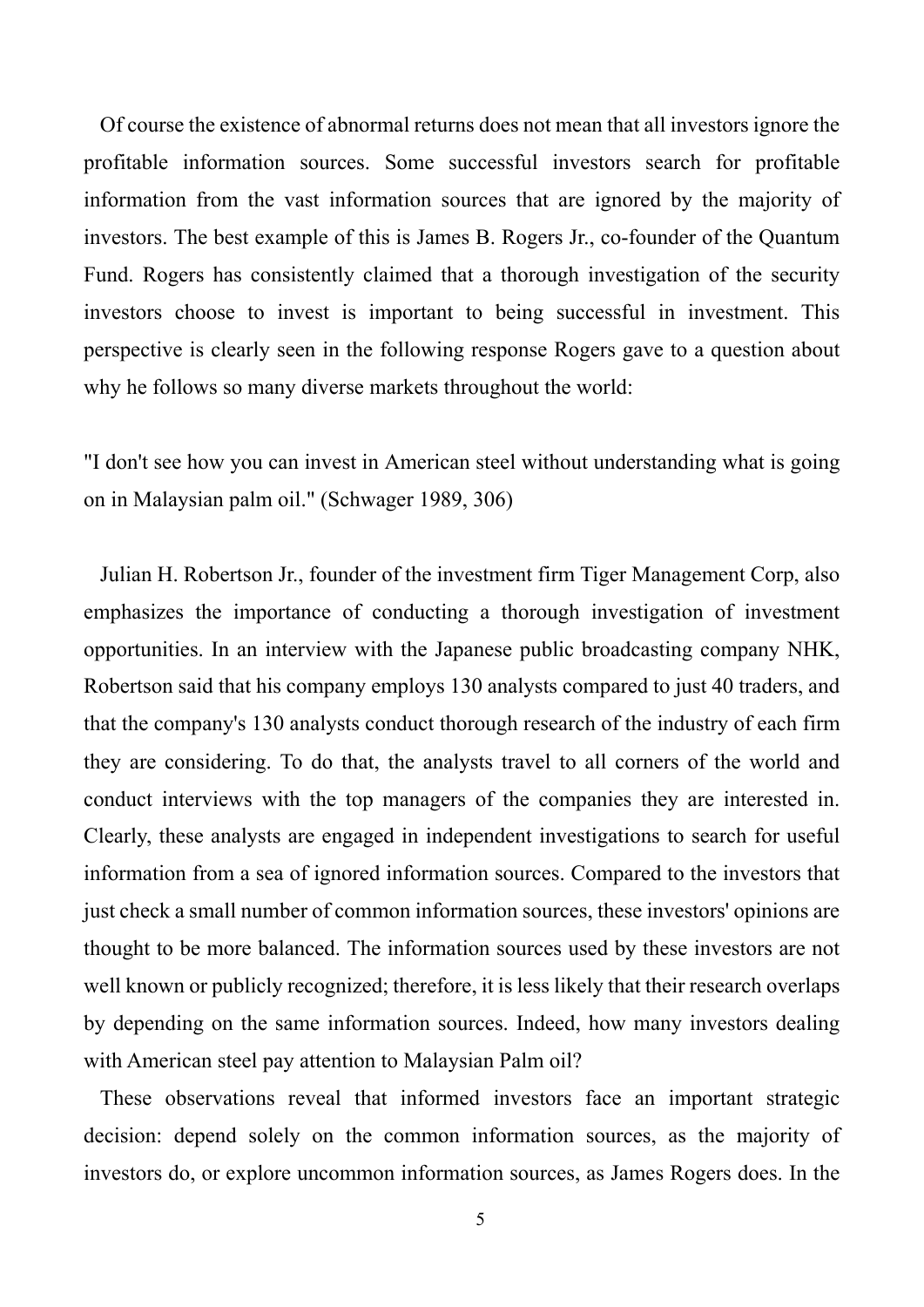real world, a variety of informed strategies can coexist. The coexistence is not obvious, however, from an economic point of view. If one particular strategy always provides information with better cost performance, all informed investors will adopt that strategy while other strategies will be abandoned and will therefore not be observed in the equilibrium.

 This paper presents a theoretical model to study the diversity of information strategies, and shows that their coexistence is likely to be observed in the equilibrium because of asymmetric informational value of asset prices. The model I have developed in this paper is an extension of Grossman and Stiglitz's (1980) noisy REE model with endogenous information acquisition; the critical difference is that the model presented here has two different types of private signals, a common signal and independent signals. Investors observing the common signal face the identical error term, as assumed in Grossman and Stiglitz. In contrast, the error terms of the independent signals are dispersed and independent, as assumed in Hellwig (1980) and Admati (1985). The two types of private signals correspond to the two types of information sources, common or uncommon. The common signal represents the information that comes from the common information sources. The identical error term represents the information error in the common information source, such as an optimistic article in the *Wall Street Journal*. In contrast, the dispersed error term of the independent signals represents the dispersed attention that is spread over the vast uncommon information sources; so even if an extreme event in the Malaysian palm oil industry gives James Rogers an optimistic opinion, different independent signals can make other investors pessimistic. In addition to these private signals, all investors can use the security price as a public signal.

 In the model constructed with two types of private signals and one public signal, investors have four types of alternative strategies:

Strategy B (Common informed): Taking only the common signal.

 Strategy G (Independent informed): Taking only the independent signal. First we assume the accuracy level is fixed, and then we allow investors to choose an accuracy level.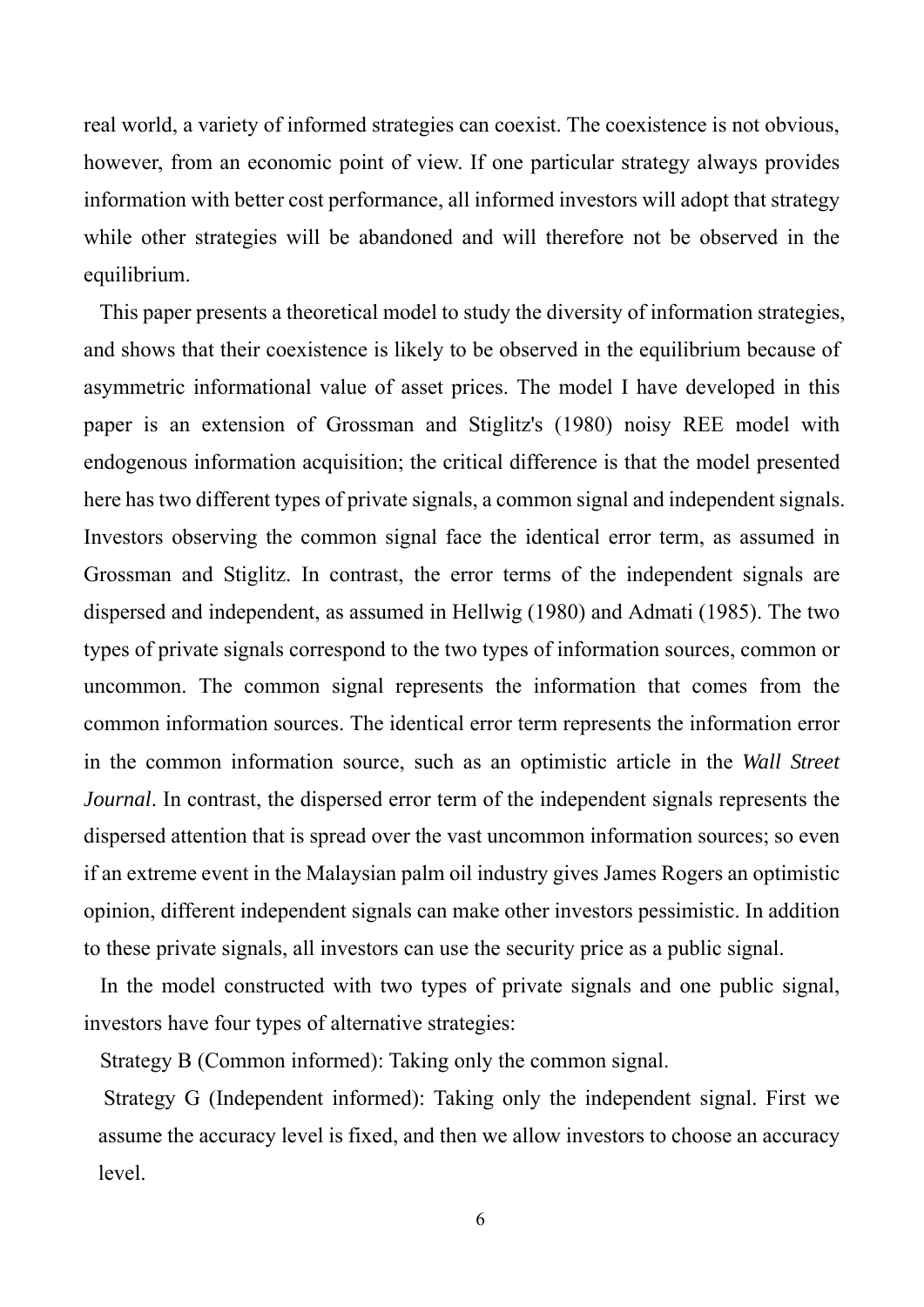Strategy H (Hybrid informed): Taking both the common and independent signals. Strategy U (Uninformed): No private signals.

Of course strategies that give a lower expected payoff to investors will not be chosen or observed in the equilibrium. In the first part of the paper, I analyze how many of the strategies can survive and coexist with other strategies as equilibrium strategies. The main result is that *Strategies B and G can coexist in the equilibrium if their signals are equally accurate and the cost for strategy G is higher than that of strategy B, though not significantly.* The condition in the above statement implies that strategy B has a better cost performance if the role of the security price as a conveyer of information is ignored. Despite that fact, strategy G can coexist with strategy B in the equilibrium.

 I then demonstrate that the survival of strategy G in the equilibrium is caused by an asymmetric informational value of security price. For example, suppose there are no informed investors except strategy B investors who read the *Wall Street Journal*. Then, the security price contains information published in the *Wall Street Journal*. The informational value of the security price is zero for strategy B investors who know the original information, while it is strictly positive for potential strategy G investors. That is, the informational value of the security price is asymmetrical. By observing the security price, strategy G investors can infer information published in the *Wall Street Journal* without purchasing and reading it. Because of this asymmetry in the informational value of the security price, even if each private signal has equal accuracy, strategy G's total information, taking the security price into account, is more accurate than that of strategy B. Therefore, strategy B investors will have an incentive to change their strategy to strategy G as long as the additional information cost is not too high; thus, the state without strategy G cannot be sustained as equilibrium.

 When the information costs for informed strategies are not too low, the uninformed strategy (Strategy U) coexists with strategies B and G. I demonstrate that the equilibrium state with the three strategies B, G, and U is robust under the assumption of linear information technology. First, even if investors can choose accuracy levels continuously, the accuracy level chosen by strategy G investors is unique in the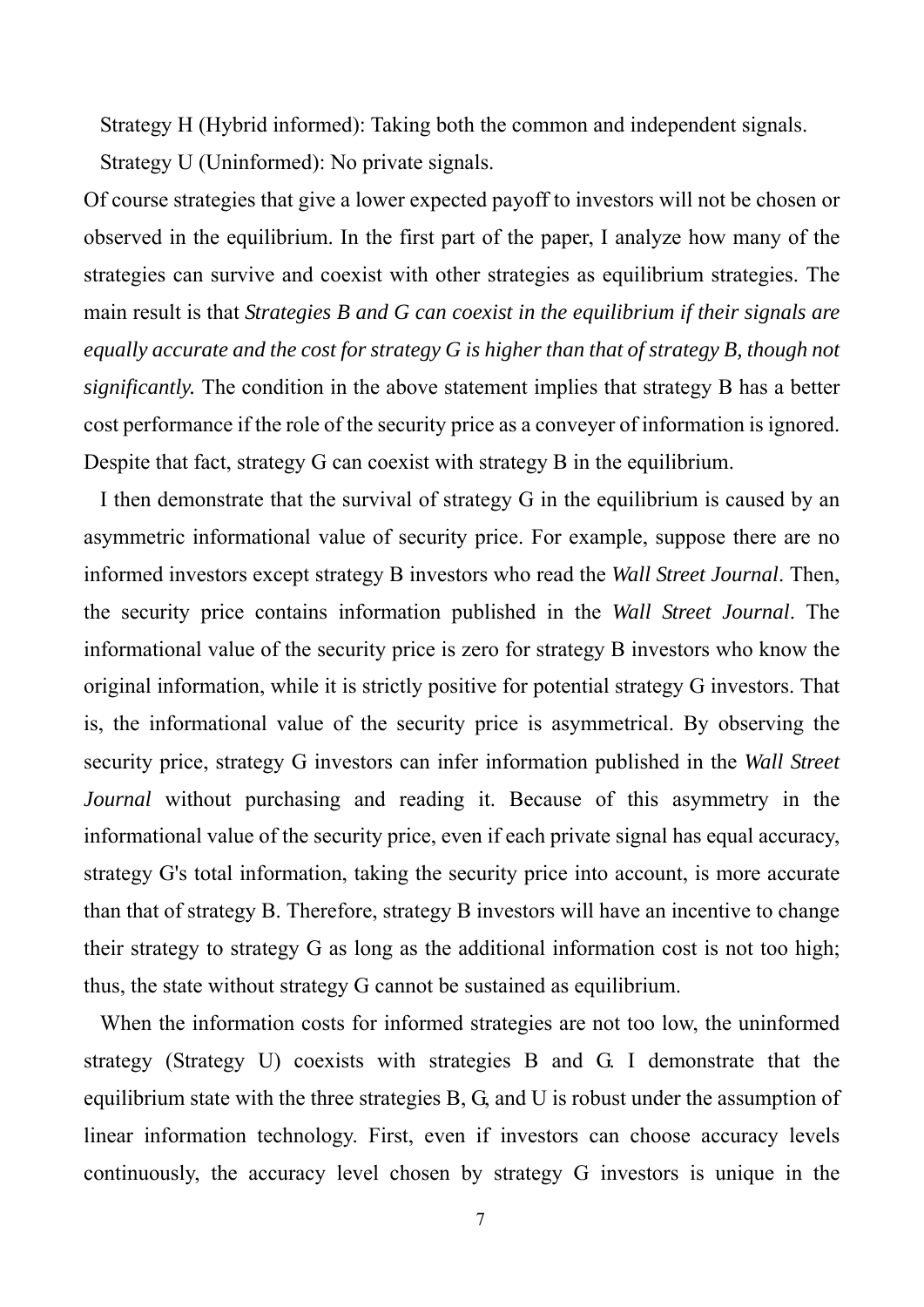equilibrium. In addition, the hybrid strategy (Strategy H) cannot coexist with the uninformed strategy in the equilibrium. Thus, the number of strategies that can coexist in an equilibrium state is three at most.

 The second part of the paper is devoted to the study of learning dynamics. The equilibrium analysis in the first half of the paper is conducted under the implicit assumption that investors make rational inferences that are consistent with the strategy distribution in the equilibrium state, and that they can choose the best strategy against the other investors' strategic choices. At this point, it is natural to wonder whether naive investors in the real world behave as the equilibrium theory predicts. Learning studies in economics and game theory are useful for determining the answer; that is, learning studies can determine whether naive, or boundedly rational, economic agents learn to play such a complicated equilibrium strategy if they face the same situation repeatedly. This paper attempts to determine whether investors can learn to play the best information acquisition strategy when there are three equilibrium strategies—B, G, and U. Assuming that investors can make a rational inference on the true asset value based on their own information, I study the dynamics of investors' strategy adjustment by applying evolutionary game theory.

 For this application, I adopt and analyze two typical dynamic processes applicable to our model, replicator dynamics and best response dynamics, as alternative descriptions of investors' learning process. As a result of numerous simulation studies on a wide range of initial strategy distributions and parameters of the model, the following conclusions were obtained: *The model has a unique stable equilibrium. Independent from the choice of dynamic processes, the learning process converges to the unique equilibrium.* After thousands of numerical simulations, the author could not find any cases that had multiple stable equilibria or cases in which the dynamic process did not converge under moderate adjustment speed.<sup>2</sup> This is a positive result from the viewpoints of naive learning or mathematical algorithm study.

 Although both best response dynamics and replicator dynamics lead investors to the unique equilibrium strategy distribution, the properties of the paths are totally different.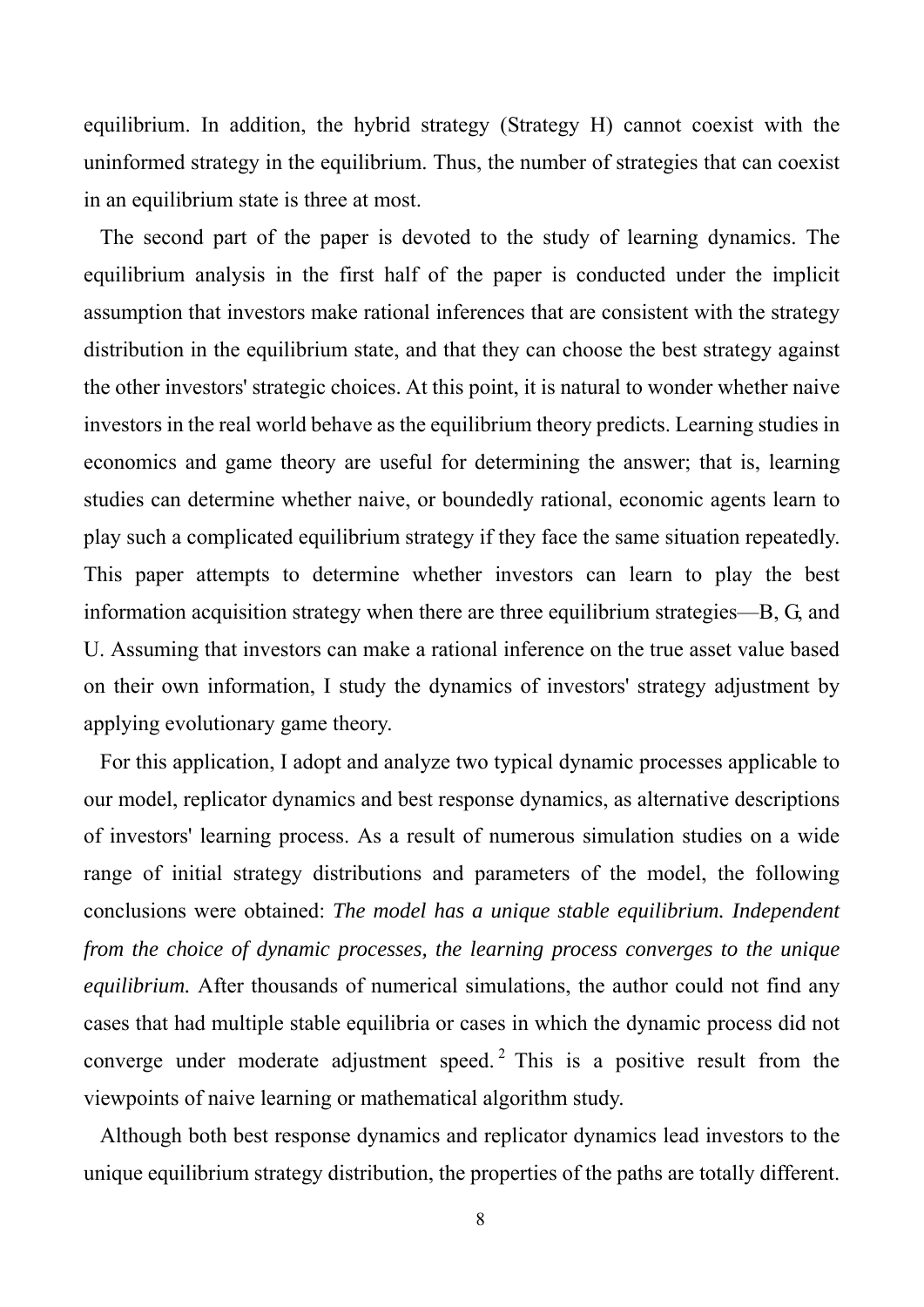For all the cases studied in numerical simulation, best response dynamics, which assumes that investors know the best strategy, lead investors straight to the equilibrium after a few changes in the direction of adjustment. In contrast, the learning process under replicator dynamics, which represents more naive learning, creates smooth curved lines, including large detours for most of the cases, and then the paths change direction toward the equilibrium. In some cases, the detours end up in cyclical oscillation converging to the equilibrium, resembling water going through a huge funnel. Along the cyclical oscillation path, the most favorable strategies for investors change in the repeated alphabetical order B, G, U, B, G, U... This cycle is thought to be partly caused by the asymmetric informational value of the security price and partly caused by the nature of replicator dynamics. This cycle might be relevant to the changes in investors' behavior and asset price dynamics, including the asset price bubble.

 Finally, this study is closely related to two existing studies in finance. First is the work of Grossman and Stiglitz (1980), whose analysis showed the general impossibility of informational efficiency. Like their model, the equilibrium of my model is informationally inefficient. By introducing different types of private signals, this paper makes it possible to discuss the correspondence between private and public signals in the model and the different levels of information efficiency—weak form, semi-strong form, and strong form.<sup>3</sup> Another area of financial research related to this paper is the study of herd behavior. There are two different herds in my model—the price-watching uninformed and the informed that adopts a common signal. My conclusion is that the reason for herding is much simpler than the reasons presented in the current literature on herd behavior. Put simply, investors herd to save information cost. Before concluding the paper, I will further explore the relationship between this paper and these two studies on informational efficiency and herd behavior.

 The paper is organized as follows: Section 1 presents the basic model of two different types of costly private signals. Section 2 analyzes the equilibrium of the basic model and provides the main theorem on the diversity of information acquisition strategies. Section 3 demonstrates the robustness of the equilibrium including three strategies.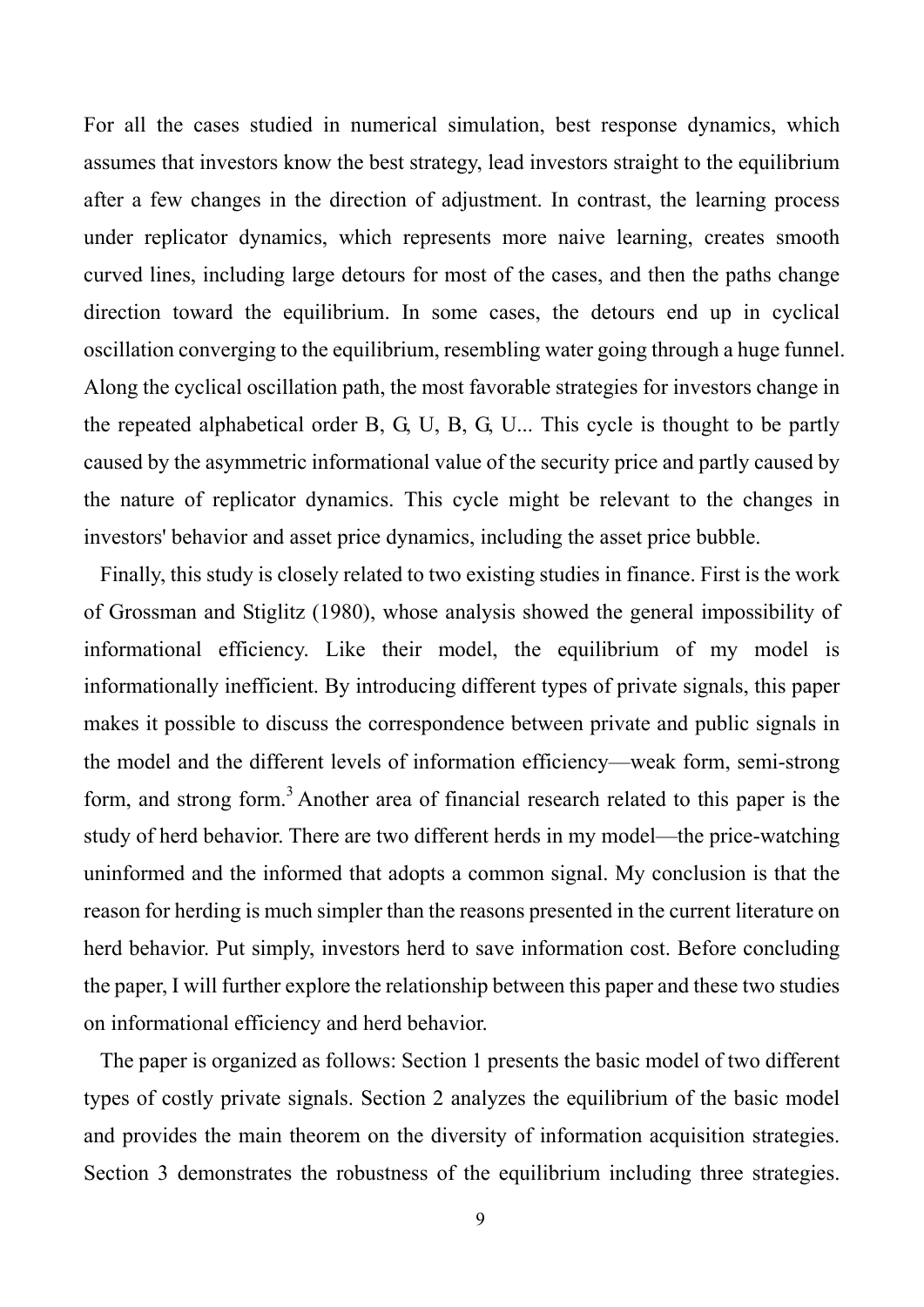Section 4 investigates the evolutionary learning behavior of investors. Section 5 discusses related literature and Section 6 concludes.

#### 1. The Basic Model with Three Information Acquisition Strategies

 For this paper, I theoretically study the diversity of endogenous information acquisition strategies in a noisy REE model in the manner of Grossman and Stiglitz (1980). I extend their model by giving investors an additional information acquisition strategy, which reveals dispersed private information similar to the models built by Hellwig (1980) and Admati (1985). In this section, we provide the assumptions of the model. We start from a simple situation in which investors have only three information strategies. Later, in section 3, investors are allowed to choose accuracy levels of independent signals and combine two different types of private signals.

#### A. Assets, Investors, and Information

 In my analysis, I consider a three-period model, days 1, 2, and 3. There is one risk-free asset, which has a constant price of 1, and one risky asset. The value of the risky asset in day 3, denoted *v*, is determined as the sum of two independently normally distributed random variables *y* and *z*, with means  $\mu$  and 0 and variances  $\sigma_y^2$  and  $\sigma_z^2$ , respectively. The value of *y* is determined at the beginning of day 2, and investors are able to obtain signals regarding *y* in day 2. The value of *z* is determined in day 3, and it simultaneously determines the value of *v*. The existence of *z* assures that any investment in the risky asset is literally risky.

 Following Admati (1985), we assume that there is a continuum of rational investors. Let  $I = [0,1]$  be the set of all rational investors. The investors are indexed  $i \in I$ . We use Lebesgue measure *m* to evaluate the size of subsets in *I*. To save space, we express the Lebesgue measure of subset *E* in *I* by  $m_E$ , not by  $m(E)$ . (Note that  $m_I = 1$ .) Since each investor corresponds to a real number, each investor has measure zero, that is,  $m_{\{i\}} = 0$ for all *i*∈*I*. This means that each investor is too insignificant to affect the market price. The investors have identical CARA utility with common coefficient of risk aversion *a* >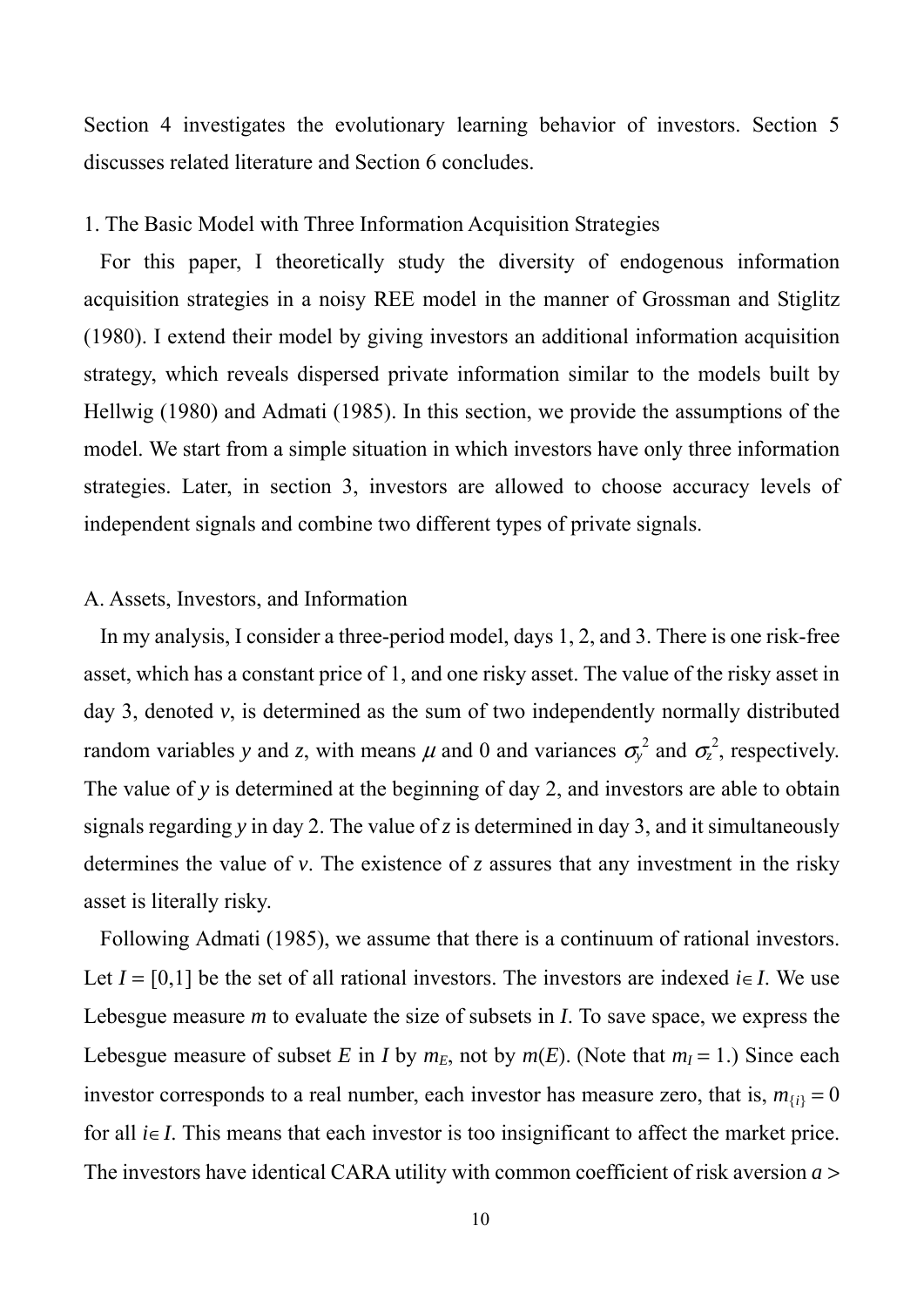0 and make decisions so as to maximize expected utility.

 As stated in the introduction, we assume there are two different types of private signals. The first type is what we call the common signal, denoted  $s<sub>b</sub>$ , which represents information from common information sources, such as the *Wall Street Journal* or top analyst recommendations. All the traders who chose to adopt the common signal observe

(1)  $s_b = y + \varepsilon_b$ .

The error term,  $\varepsilon_b$ , is drawn from a normal distribution with mean 0 and variance  $\sigma_b^2$ . Label *b* means "bad" because it is an unfavorable signal from a social point of view; since all investors with the common signal are influenced by the common error term, the common error disturbs the price. Each investor has to incur information cost,  $c<sub>b</sub>$ , to obtain the common signal.

 The second type of private signal is what we call independent signals, which represent information from uncommon information sources, such as informal interviews with CEOs of a corresponding company conducted by individual investors. An arbitrary investor, say investor *i*, who chooses to adopt an independent signal observes

(2)  $s_i = y + \varepsilon_i$  for all  $i \in G$ 

where *G* is the set of investors observing independent signals. Unlike the common signal, investors taking independent signals observe dispersed signals. The error terms of independent signals,  $\{\varepsilon_i\}_{i \in G}$ , are drawn independently from an identical normal distribution with mean 0 and variance  $\sigma_{g}^{2}$ . Following Admati (1985), we assume  $\varepsilon_{i}$  is *m*-measurable function<sup>4</sup> and the strong law of large numbers holds. That is,

(3) 
$$
\int_{i \in G} \varepsilon_i dm = 0
$$
 almost surely.

Note that this equation does not depend on  $m_G$ . When  $m_G$  is positive, *G* contains infinite investors under the assumption of a continuum of investors; thus, the analogy of strong law of large numbers works. When  $m<sub>G</sub>$  is zero, we can ignore the sum. In either case, the equation holds. Information cost for an independent signal is  $c_g$ . In section 3, we allow investors taking independent signals to choose the level of accuracy,  $\sigma_{g}^{2}$ . For the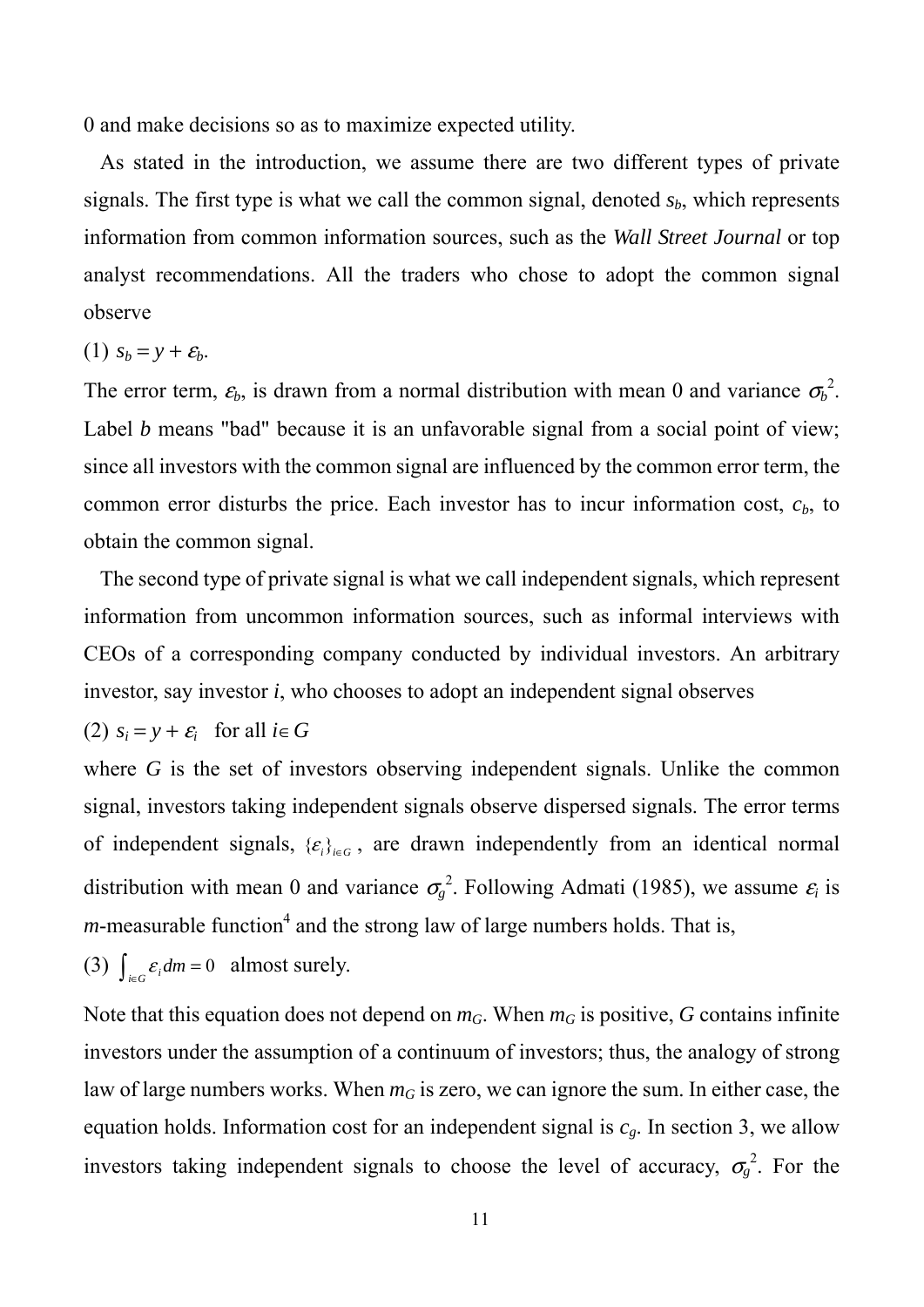moment, however, we assume the accuracy level is given. Conversely to label *b*, label *g* means "good" since the error terms do not affect the price.

#### B. Decision Timing

 The timing of investors' decision-making is as assumed in Grossman and Stiglitz (1980).

Day 1: Investors choose one information acquisition strategy from three pure strategies. Strategy B (Common informed, or bad type): Taking only the common signal.

 Strategy G (Independent informed, or good type): Taking only the independent signal. Strategy U (Uninformed): Taking no private signals.

Strategies B and G are costly, while strategy U is costless. Let *B*, *G*, *U* be the sets of investors adopting strategies B, G, U, respectively. They are assumed to be measurable and satisfy  $m_B + m_G + m_U = 1$ .<sup>5</sup>

Day 2: After the value of *y* has been determined, investors receive private signals on the realization of *y* corresponding to their strategy choice in day 1. The price of the risky asset, denoted *p*, is a public signal. Using observed signals, investors decide on the demand schedule for the risky asset as a function of *p*. Apart from trade by rational investors, there are noise trades reflecting the demand and supply by liquidity traders or naive arbitragers with biased belief. We denote the per capita net demand of the noise trade as *x*, which is assumed to be independently and normally distributed with mean 0 and variance  $\sigma_{x}^{2}$ .

Equilibrium price  $p$  is determined so as to let the total net demand for the risky asset equal zero.

Day 3: Values of *z* and *v* are realized, and then investors' final wealth and utility are determined accordingly.

Random variables *x*, *y*, *z*,  $\epsilon_{b}$ ,  $\{\epsilon_{i}\}_{i \in G}$  are assumed to be independent and to have strictly positive variances. The rational investors are supposed to know their distributions.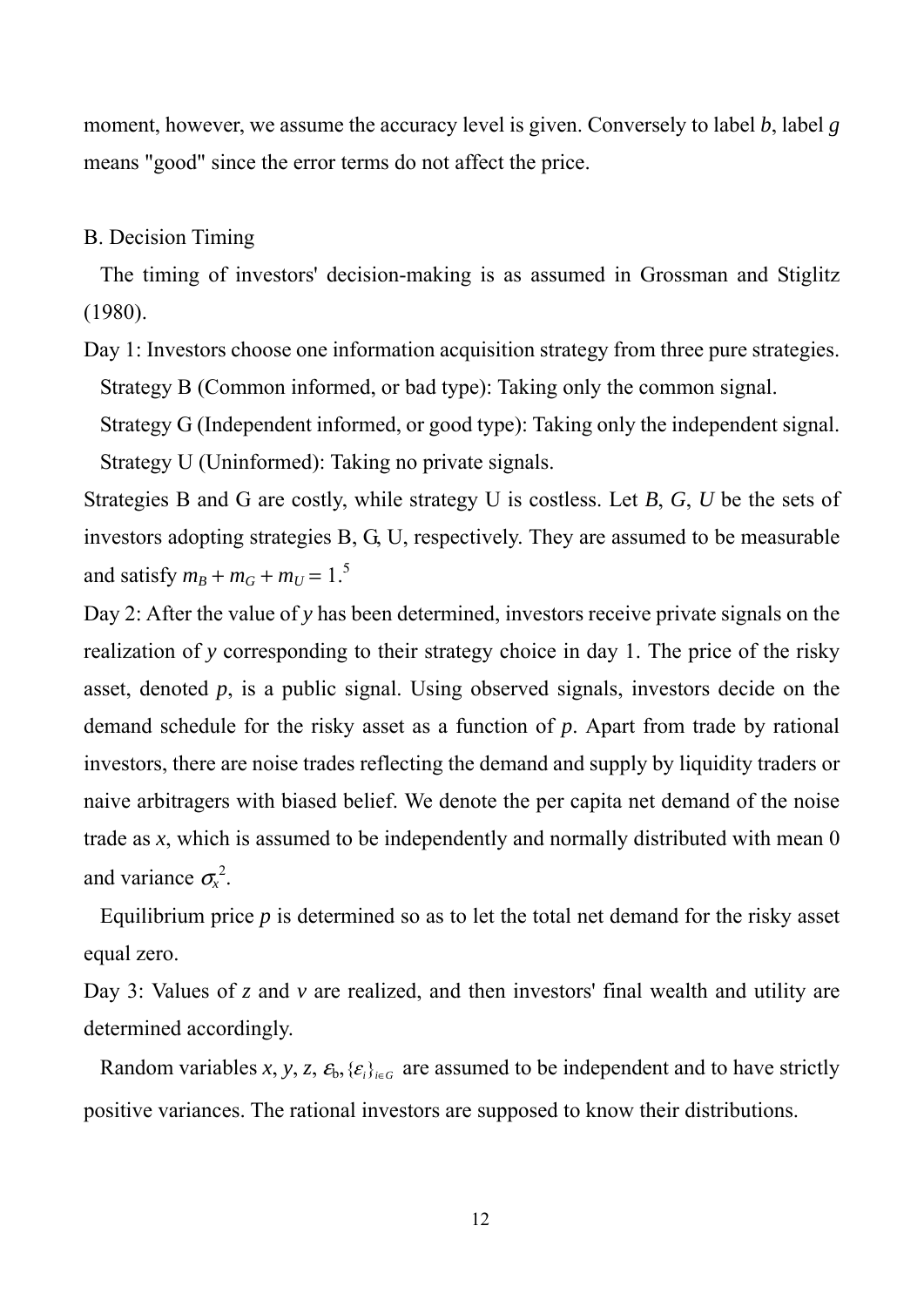#### 2. Equilibrium of the Basic Model

 In this section, we study the model equilibrium's property. We can assume that rational investors play the strategic game in day 1, expecting rational results of market trade in days 2 and 3. We therefore start from the equilibrium analysis of the asset market in day 2, where strategy distributions are already given. We then solve the Bayesian Nash equilibrium (hereafter BNE) of the strategic game in day 1 in which the expected utility is consistent with the asset market equilibrium in day 2.

#### 2.1 REE of the Asset Market in Day 2

 After investors commit to a pure strategy in day 1, they play the rational expectations equilibrium (REE) of the asset market in day 2. That is, (i) all investors are price takers, (ii) investors' inferences are rationally driven from their beliefs, and (iii) their beliefs are consistent with the equilibrium strategies of all investors. $<sup>6</sup>$ </sup>

 Under the assumption of CARA utility, it is known that the optimal demand does not depend on investors' initial wealth. Thus we omit it and focus on the net return from investment in the risky asset,  $(v - p) x_i - c_i$ , where  $x_i$  is the quantity of the risky asset purchased by investor  $i$  in day 2 and  $c_i$  is the information cost corresponding to investor *i*'s strategy choice in day 1. The maximization problem for investor *i* with information  $\Omega_i$  is given as follows:

(4)  $\max_{x_i} E[u(R_i)] | \Omega_i]$  where  $u(R) = -\exp[-aR]$  and  $R_i = (v - p)x_i - c_i$ .

*u* is the identical CARA utility function for all investors and  $R_i$  is the net return of investor *i*.

 Rational investors know that the demands of other rational investors affect the equilibrium price of the risky asset; they therefore make rational inferences about underlying information based on the price. To be able to make inferences based on the price, these traders must conjecture a form for the price function, and in equilibrium, this conjecture must be correct. It is natural to expect that the price function is a function of all the private signals and the noise demand. Note, however, that each private signal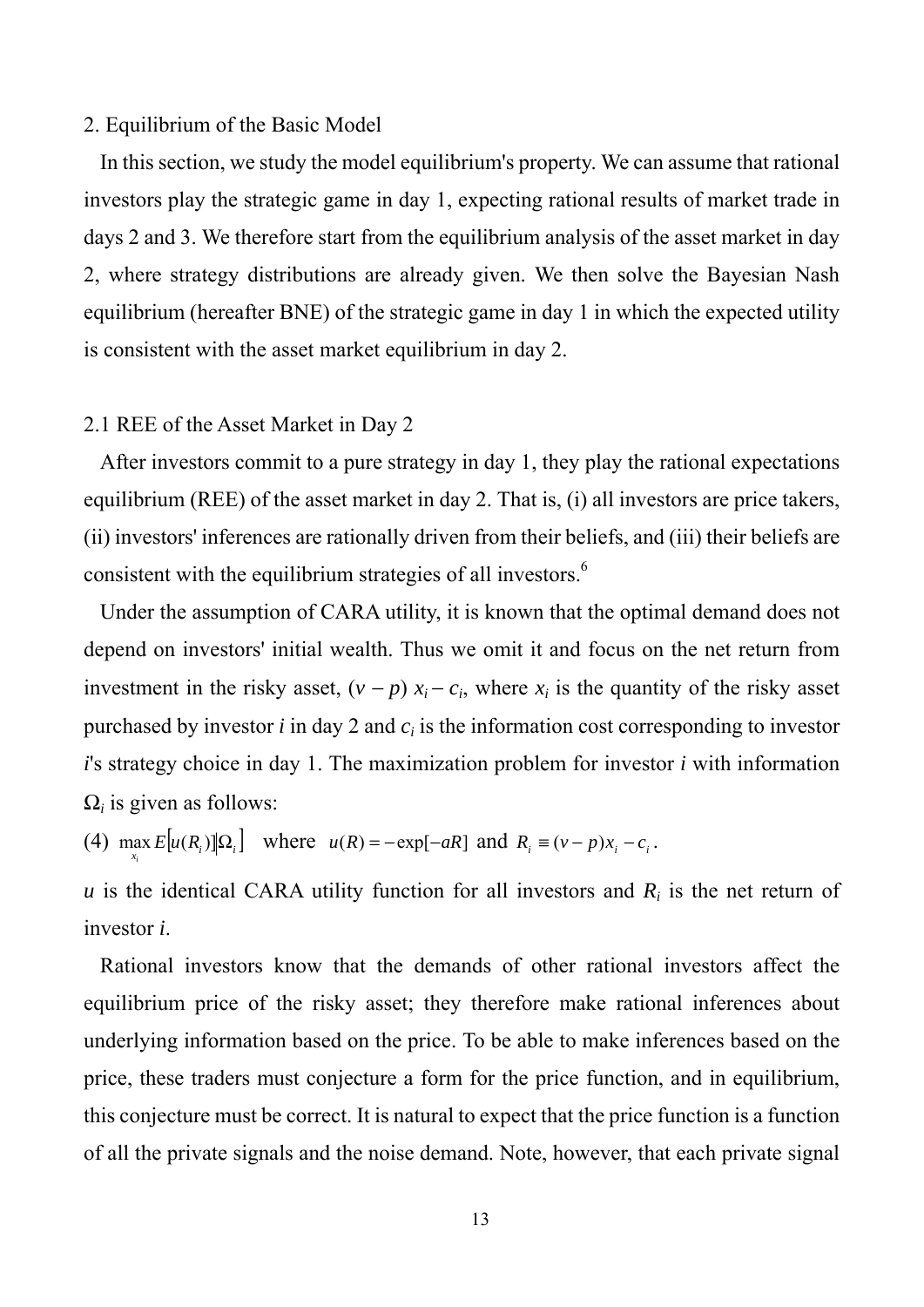is divided into two parts: fundamental value of asset *y* and the error term. Moreover, under the strong law of large numbers (equation (3)), the error terms of independent signals are almost surely canceled out. So, suppose that the conjectural price function is of the form

(5) 
$$
p = \beta_0 + (\beta_b + \beta_g)(y - \mu) + \beta_b \varepsilon_b + \beta_x x,
$$

where  $\beta_0$ ,  $\beta_b$ ,  $\beta_g$ , and  $\beta_x$  are coefficients to be determined. Parameters  $\beta_b$  and  $\beta_g$  represent the impacts of strategies B and G investors, respectively, to the equilibrium price.

Under this conjecture, we can apply the projection theorem<sup>7</sup> which assures that the distribution of *y* conditional on investor's private and public signals has a normal distribution. The theorem also gives the means and the variances.

(6) 
$$
E[y \mid s_{b}, p] = \mu + \frac{(-\beta_{b}\beta_{g}\sigma_{b}^{2} + \beta_{x}^{2}\sigma_{x}^{2})\sigma_{y}^{2}(s_{b} - \mu) + \beta_{g}\sigma_{b}^{2}\sigma_{y}^{2}(p - Ep)}{\beta_{g}^{2}\sigma_{b}^{2}\sigma_{y}^{2} + \beta_{x}^{2}(\sigma_{b}^{2} + \sigma_{y}^{2})\sigma_{x}^{2}},
$$

(7) 
$$
\operatorname{var}[y \mid s_b, p] = \frac{\beta_x^2 \sigma_b^2 \sigma_x^2 \sigma_y^2}{\beta_g^2 \sigma_b^2 \sigma_y^2 + \beta_x^2 (\sigma_b^2 + \sigma_y^2) \sigma_x^2},
$$

for  $i \in G$ 

$$
(8) \ E[y \mid s_i, p] = \mu + \frac{(\beta_b^2 \sigma_b^2 + \beta_x^2 \sigma_x^2) \sigma_y^2 (s_i - \mu) + (\beta_b + \beta_g) \sigma_g^2 \sigma_y^2 (p - Ep)}{(\beta_b + \beta_g)^2 \sigma_g^2 \sigma_y^2 + (\sigma_g^2 + \sigma_y^2) (\beta_b^2 \sigma_b^2 + \beta_x^2 \sigma_x^2)},
$$

(9) var[
$$
y | s_i, p
$$
] = 
$$
\frac{(\beta_b^2 \sigma_b^2 + \beta_x^2 \sigma_x^2) \sigma_g^2 \sigma_y^2}{(\beta_b + \beta_g)^2 \sigma_g^2 \sigma_y^2 + (\sigma_g^2 + \sigma_y^2)(\beta_b^2 \sigma_b^2 + \beta_x^2 \sigma_x^2)},
$$

(10) 
$$
E[y | p] = \mu + \frac{(\beta_b + \beta_g)\sigma_y^2(p - Ep)}{(\beta_b + \beta_g)^2 \sigma_y^2 + \beta_b^2 \sigma_b^2 + \beta_x^2 \sigma_x^2}
$$
, and

(11) 
$$
\operatorname{var}[y \mid p] = \frac{(\beta_b^2 \sigma_b^2 + \beta_x^2 \sigma_x^2) \sigma_y^2}{(\beta_g + \beta_b)^2 \sigma_y^2 + \beta_b^2 \sigma_b^2 + \beta_x^2 \sigma_x^2}.
$$

It is worth noting that the conditional means of *y* are linear functions of signals and the conditional variances are constants. This is a unique property of multidimensional normal distribution. Given the conditional distribution of *y*, we can derive investor *i*'s demand function for the risky asset.

(12) 
$$
x_i = \frac{E[y | \Omega_i] - p}{a(\text{var}[y | \Omega_i] + \sigma_z^2)} \equiv D(\Omega_i).
$$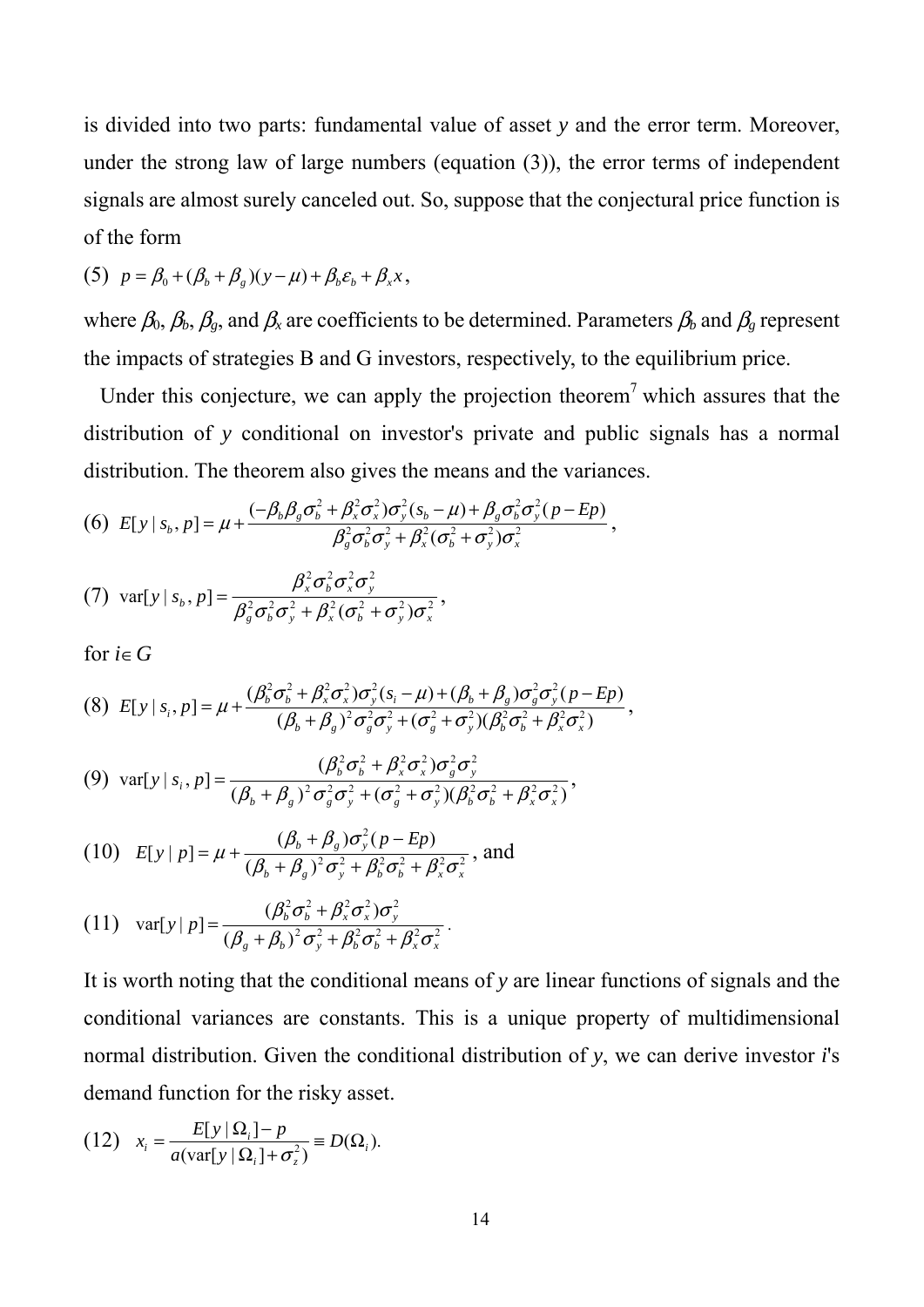Note that all investors' information includes public information, *p*. In equilibrium, the total net demand for the risky asset equals zero.

$$
(13) \quad \int_{i \in I} D(\Omega_i) dm + x = 0 \, .
$$

Putting investors' demand functions of each strategy and applying the strong law of large numbers (equation (3)), we have a linear equation of *y*,  $\varepsilon_b$ , *x*, and *p*. Solving the equation for  $p$  leads to another price function of the form conjectured in  $(5)$ . The REE demands that the conjectural price function is consistent with the derived price function. By analyzing the requirement, we can show the uniqueness of the REE.

PROPOSITION 1: For the given strategy distribution and parameters, there exists a unique equilibrium function such that  $\beta_0 = \mu$ ,  $\beta_0 \ge 0$ ,  $\beta_0 \ge 0$ ,  $\beta_0 \ge 0$ , and  $\beta_b$  ( $\beta_g$ ) is strictly positive if and only if  $m_B > 0$  ( $m_G > 0$ , respectively). *Proof*: See the Appendix.

Note that the necessary and sufficient condition for  $\beta_b > 0$  is consistent with the statement that  $\beta_b$  represents the impacts of strategy B investors to the equilibrium price. When *z*, the *ex post* uncertainty, is always zero, we obtain the closed form solution.

PROPOSITION 2: When 
$$
\sigma_z^2 = 0
$$
,  $\beta_b = Q_b \beta_x$ ,  $\beta_g = Q_g \beta_x$ , and  
\n
$$
\beta_x = \frac{\sigma_b^2 \sigma_g^2 \sigma_y^2 [ (Q_b^2 \sigma_b^2 + \sigma_x^2) (Q_g m_B + a \sigma_x^2) + (Q_b + Q_g) \sigma_x^2 (1 - m_B) ]}{(Q_b + Q_g)^2 \sigma_b^2 \sigma_g^2 \sigma_x^2 \sigma_y^2 (1 - m_B) + (Q_b^2 \sigma_b^2 + \sigma_x^2) \{ [\sigma_y^2 [\sigma_b^2 \sigma_x^2 m_G + (Q_g^2 \sigma_b^2 + \sigma_x^2) \sigma_g^2 m_B] + \sigma_b^2 \sigma_g^2 \sigma_x^2 \}}
$$

where  $b$   $\sigma_g \sigma_x + \sigma_b m_G m_B$  $g \mathbf{v}_x m_B$  $b = \frac{a^2\sigma_b^2\sigma_v^2\sigma_r^2 + \sigma_b^2m_Gm$  $a\sigma_{\scriptscriptstyle\circ}^2\sigma_{\scriptscriptstyle\rm v}^2$ m  $Q_b = \frac{d^{2} \sigma_g^{2} \sigma_x m_B^{2}}{a^2 \sigma^2 \sigma^2 \sigma^2 + \sigma^2}$  $2 - 2$  $\sigma \sigma \sigma + \sigma$  $=\frac{a\sigma_g^2\sigma_x^2m_B}{a^2\sigma_b^2\sigma_g^2\sigma_x^2+\sigma_b^2m_Gm_B}$ ,  $Q_g=\frac{m_G}{a\sigma_g^2}$  $g = \frac{m_G}{a\sigma}$  $Q_{g} = \frac{m_{G}}{a\sigma^{2}}$ .

*Proof:* See the Appendix.

We use this closed form solution for the numerical simulation of learning dynamics in section 4.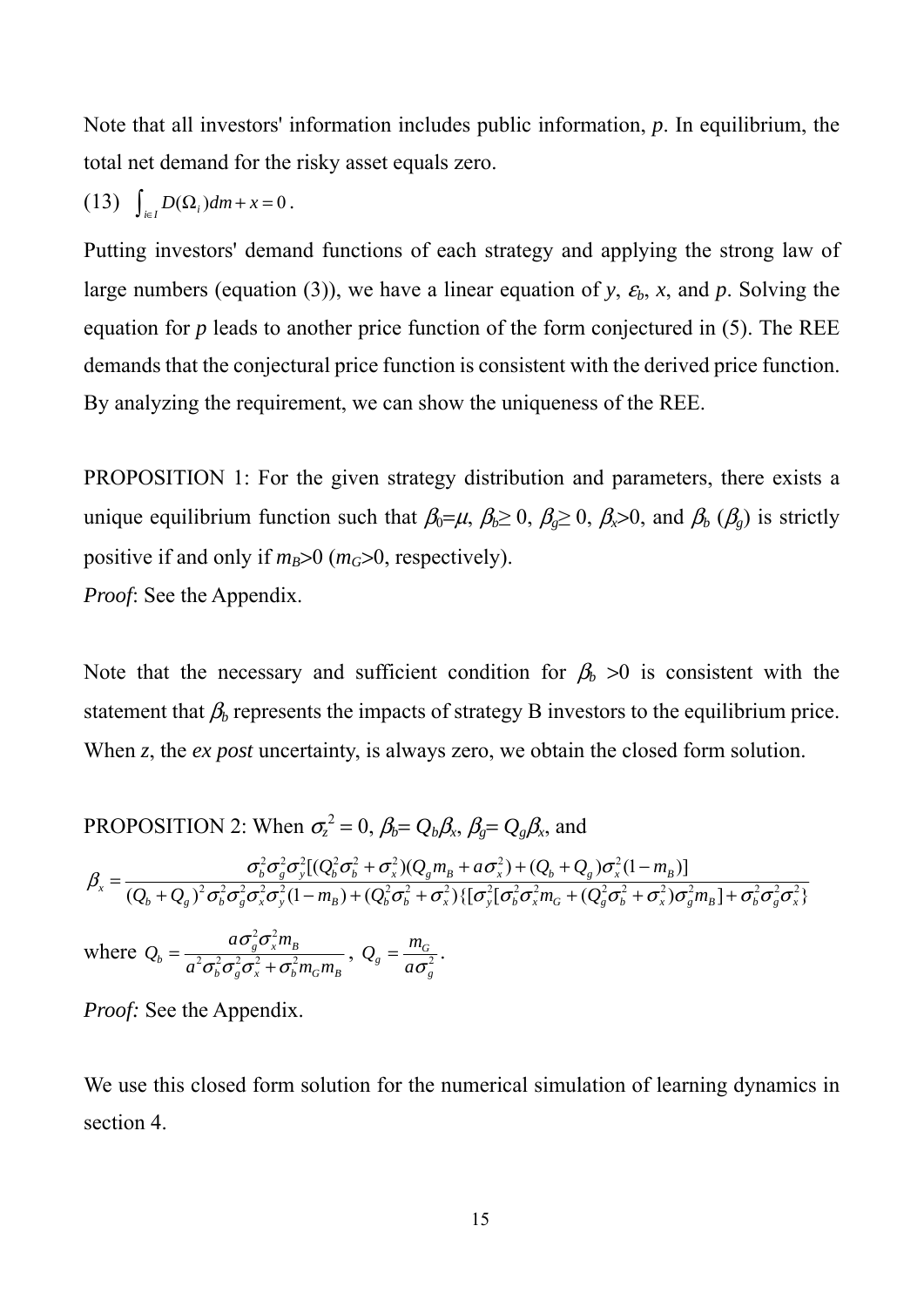#### 2.2 BNE of the Strategic Game in Day 1

 The natural equilibrium concept applicable to the model setting provided above is the Bayesian Nash equilibrium (BNE) which requires that (i) investors maximize their expected utility, and (ii) the expectation must be consistent with the equilibrium strategy distribution and the REE of the asset market in day 2.

 Given the REE in day 2, investors expect in day 1 that the net return from the investment in the risky asset,  $(y - p) x_i - c_i$ , has non-central chi-squared distribution. The distribution depends on the strategy choice by investor *i*, not on the realization of *y* or signals. Since the expected utility from the return resembles a moment generation function, we can easily calculate the certainty equivalent of the net return as follows:

(14) 
$$
CE_B(\mathbf{m}) = \frac{1}{2a} [\ln \text{var}[v - p(\mathbf{m})] + \ln \tau_{v|s_b, p}(\mathbf{m})] - c_b
$$
,

(15) 
$$
CE_G(\mathbf{m}) \equiv \frac{1}{2a} [\ln \text{var}[v - p(\mathbf{m})] + \ln \tau_{v|s_g, p}(\mathbf{m})] - c_g
$$
, and

(16) 
$$
CE_U(\mathbf{m}) \equiv \frac{1}{2a} [\ln \text{var}[v - p(\mathbf{m})] + \ln \tau_{v|p}(\mathbf{m})]
$$

where  $\mathbf{m} \equiv (m_B, m_G, m_U)$  and  $\tau_{v}(\mathbf{m}) \equiv 1/\text{var}[v | \Omega(\mathbf{m})]$ .

*CES* stands for the certainty equivalent of the net return for investor adopting strategy S. That is, the corresponding expected utility is  $u(CE_S)$ .  $\tau_{\nu|\Omega}$  is the precision of the random variable *v* conditional on information  $\Omega$ , which is defined as the reciprocal of the variance of *v* conditional on information Ω. Since information of all investors consists of public signal *p* which is a function of strategy distribution **m**, the quality of information depends on strategy distribution **m**. To indicate the private signal of a strategy G investor, we used  $s_g$  instead of  $s_i$  because the precision is identical for all strategy G investors. Like the conditional variance of *y*, all the precisions of *v* do not depend on the signal realization.

 In a Grossman-Stiglitz type model, information acquisition by informed investors has two different channels of external effects. The first channel is through the profit margin: an increase in the number of informed investors makes the security price close to the fundamental value, which in turn decreases the expected profit margin per trade,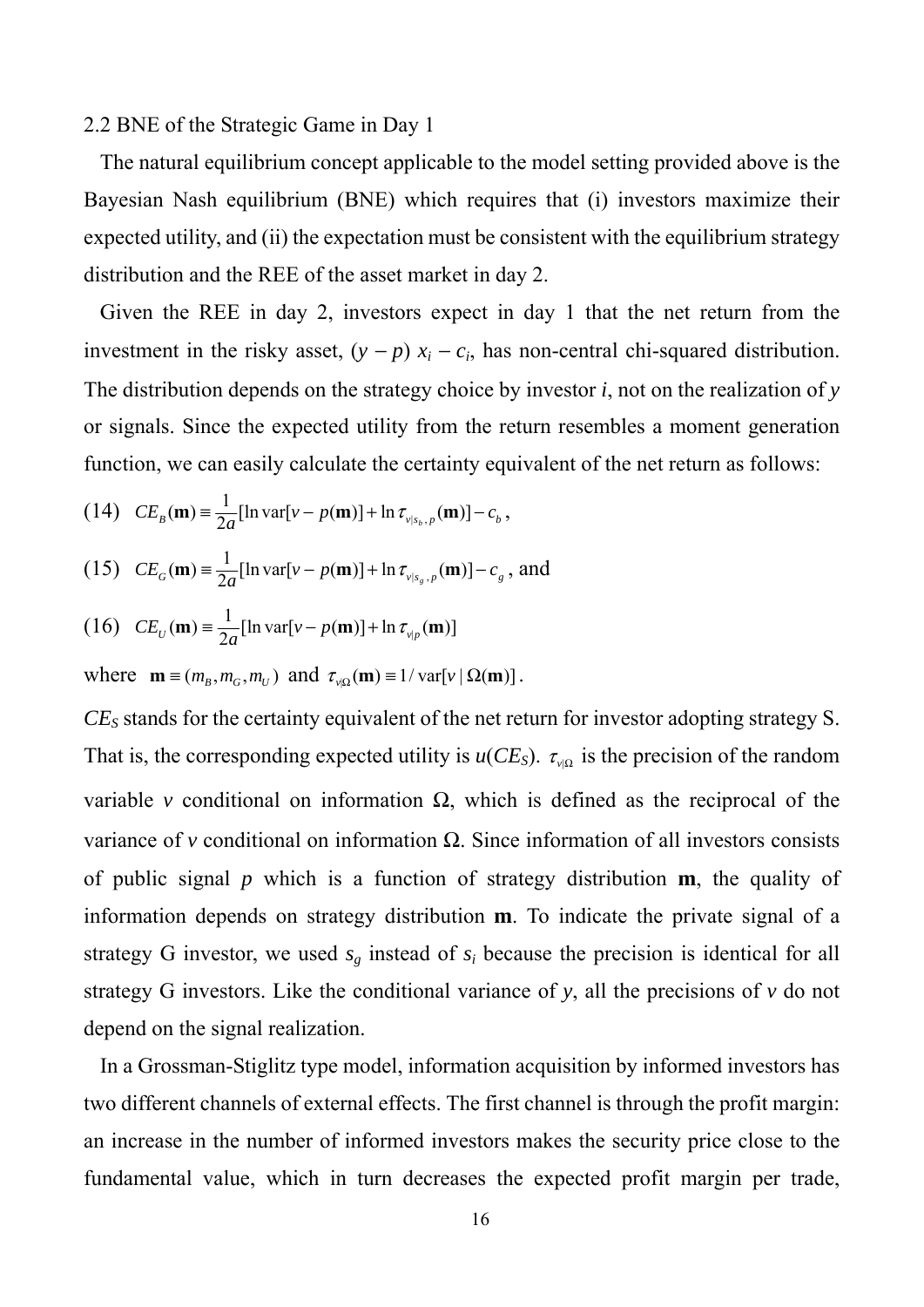making it difficult for all investors to make money from the arbitrage. The second channel is through the role the security price plays as a conveyer of information, which can be called informational externality.

 The CARA-Gaussian setting allows us to separate the two channels of external effects explicitly. The first externality is represented by the first logarithm in the square brackets of the certainty equivalents, which is a function of the expected profit per unit trade, and the second externality is represented by the second logarithm, which is a function of the accuracy of conditional inference. This separation makes the analysis easier to conduct. In strategy choice, only the second externality matters because the first externality does not affect the difference of the certainty equivalent.

 To understand the results below, it is worth noting that each informed strategy has different informational externalities to different strategies. For example, information created by strategy G investors is useful for all investors, including other strategy G investors. On the contrary, information created by strategy B investors is useless for strategy B investors. It is, however, useful for uninformed and strategy G investors as long as the price does not contain much profitable information. When the price contains sufficiently good information, an increase in strategy B investors can be unfavorable for all investors because their information dilutes the informational value of the asset price.

 Since each investor cannot affect strategy distribution **m** or the certainty equivalents of any strategy, the BNE must satisfy the following necessary condition in terms of certainty equivalent.

EQUILIBRIUM CONDITION: If strategy distribution  $\mathbf{m}^* = (m_B^*, m_G^*, m_U^*)$  is a BNE, then all strategy *S* with  $m_s^* > 0$  must satisfy  $(CE_S(\mathbf{m}^*)) \ge \max[CE_G(\mathbf{m}^*), CE_B(\mathbf{m}^*), CE_U(\mathbf{m}^*)].$ 

Using this condition, we obtain the main theorem on the diversity of information acquisition strategies: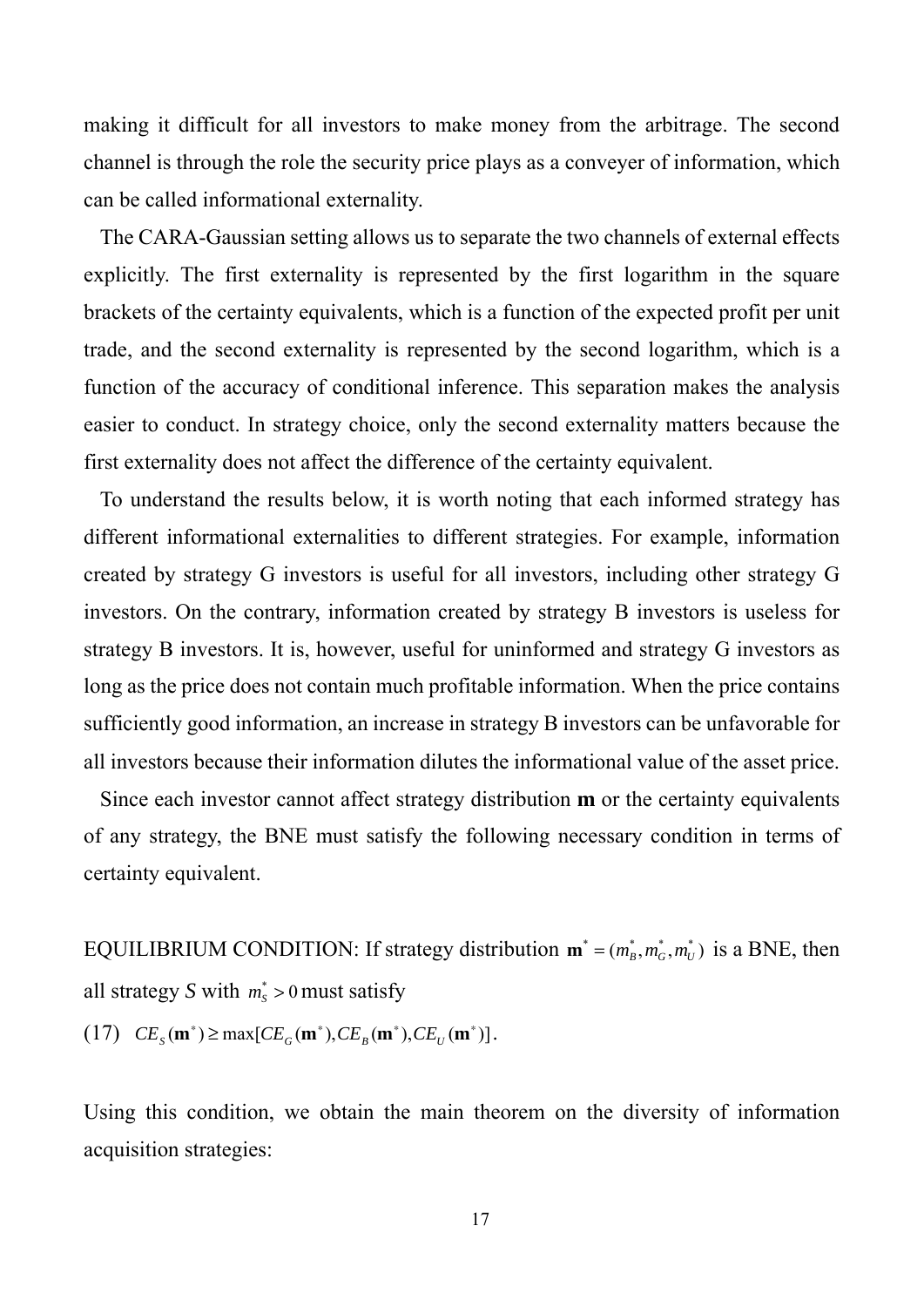THEOREM: Suppose  $\sigma_b^2 = \sigma_g^2$  and

$$
(18) \quad c_{b} < \frac{1}{2a} \ln \frac{\tau_{\nu | s_{b}}}{\tau_{\nu}} = \frac{1}{2a} \ln \frac{(\sigma_{b}^{2} + \sigma_{y}^{2})(\sigma_{y}^{2} + \sigma_{z}^{2})}{\sigma_{b}^{2} \sigma_{y}^{2} + \sigma_{z}^{2} (\sigma_{b}^{2} + \sigma_{y}^{2})},
$$

then there exists a positive number  $\delta > 0$ , and as long as  $c_g \in (c_b, c_b + \delta)$ , any equilibrium state that exists must include strategies B and G with strictly positive measure. *Proof*: See the Appendix.

 As shown in the proof, the diversity of informed strategies is caused by the asymmetry in informational value of the asset price. Suppose there are no informed investors except strategy B investors. In this state, security price is useless for the strategy B investors because they already know the information conveyed by the asset price. In contrast, the security price is valuable for potential strategy G investors because they do not know the common signal. That is, price is more valuable information for strategy G investors than for strategy B investors in such a state. Indeed, this fact protects strategy G investors from extinction. The asymmetry therefore depends on the strategy distribution. In equilibrium, the difference in information costs must be compensated by the difference in the information value of the asset price.

 The equality of signal accuracy is assumed to make it clear why the two different informed strategies coexist in the equilibrium. However, the assumption is not necessary to have the coexistence. In fact, we can find similar conditions for coexistence in general cases.

 We can easily show that if the information costs for types G and B are not too low, the uninformed strategy is also qualified as the equilibrium strategy; thus, the equilibrium has three different types of strategies—G, B, and U—as we see in the real security markets.

 In the next section, we examine the robustness of the equilibrium with three different strategies when we allow investors to obtain multiple signals.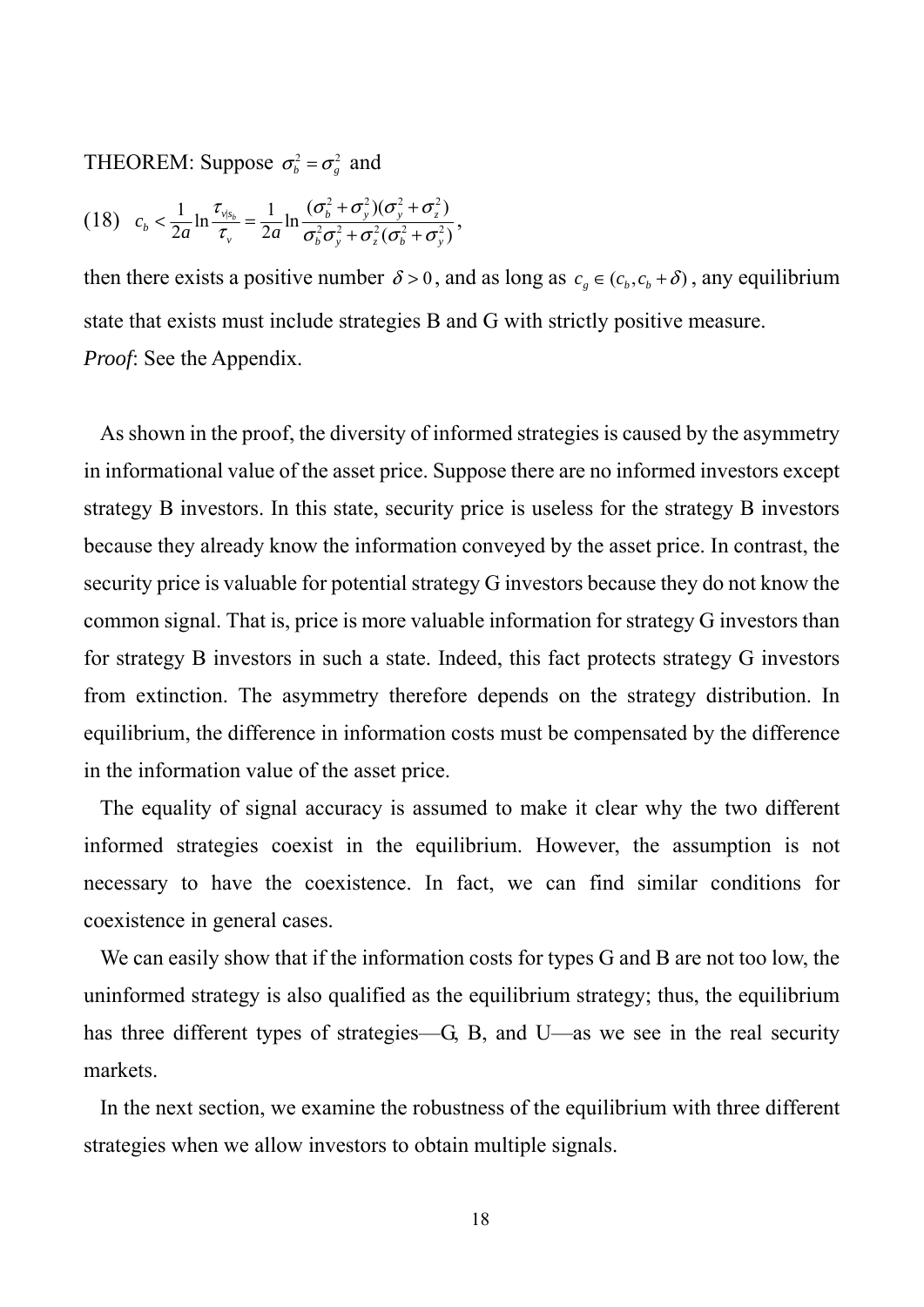3. The Robustness of the Equilibrium with Three Strategies

 Up to this point, we have restricted investors' available strategies to three strategies—B, G, and U. In this section, we allow strategy G investors to choose their level of investigation and to take both type G and type B signals. We then show that the equilibrium with three strategies derived in the previous section is robust. In other words, the equilibrium state is still equilibrium even if we allow a variety of information strategies.

 In the following subsection, we allow strategy distribution **m** to include type G investors with different accuracy levels and investors with both types of private information. We assume that for any **m**, there is a REE and the equilibrium price function is of the form of equation  $(5)$  without proof.<sup>8</sup>

#### 3.1 Uniqueness of Individual Investigation Level

 First, we allow strategy G investors to choose their level of investigation. We assume the linear technology for the individual investigation.

 Suppose that strategy G investors can obtain additional independent signals by paying constant cost *c* for each one. When strategy G investor *i* decides to get *K* signals  $\{s_{ik}\}\$  $k=1,...,K$ , she/he has to pay  $C(K) = \overline{c} + Kc$  where  $\overline{c}$  is the fixed cost for independent investigation. Note that the average of *K* independent signals  $\Sigma s_{ik}/K$  is the sufficient statistics for the observation, and the average has mean *y* and variance  $\sigma_{\epsilon}^2/K$ . By analogy, we allow  $K$  to be any positive real number. That is, we denote type  $G$  signal with investigation level  $K \in [0, \infty)$  as

(19) 
$$
s_i(K) = y + \varepsilon_i(K)
$$
 where  $\varepsilon_i(K) \sim N(0, \sigma_s^2/K)$ .

The corresponding cost is  $C(K) = \overline{c} + Kc$ , and the precision of y conditional on  $s_i(K)$  and *p* is

(20) 
$$
\tau_{y|s_g(K),p}(\mathbf{m}) = \tau_{y|p}(\mathbf{m}) + K\sigma_g^{-2}
$$
.

This is true even if **m** includes type G investors with heterogeneous investigation levels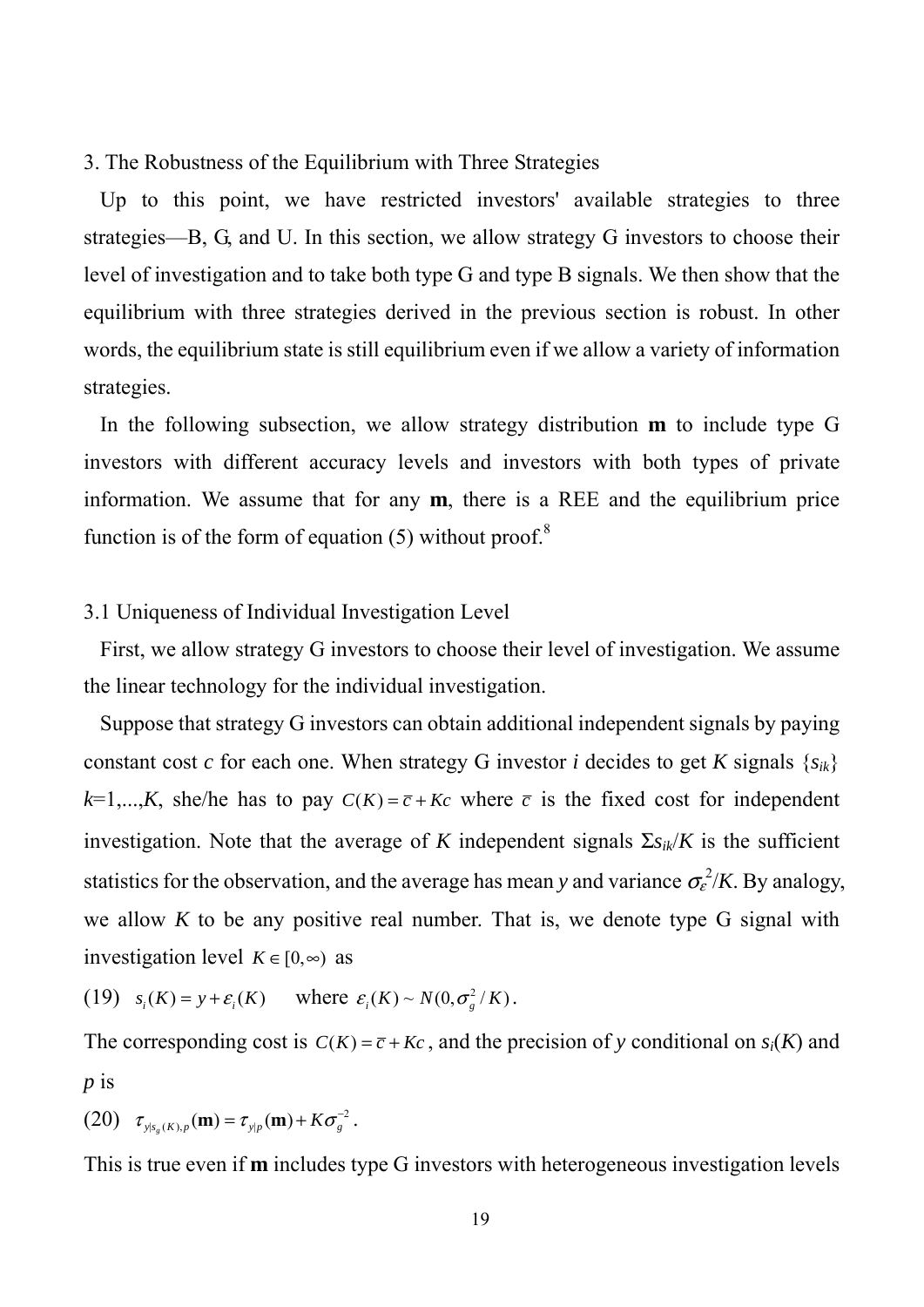because  $p(\mathbf{m})$  and  $s_i(K)$  are independent conditional on *y*. Note that the indicator *i* is removed because the precision does not depend on the realization of  $\varepsilon$ <sub>*i*</sub>(*K*). The linear technology means linear relationship between the cost and the condition precision of *y*, as shown in Figure 1.

 Now investors have a continuous set of type G strategies. However, it is impossible to have an equilibrium state with different investigation levels as long as the equilibrium state has some uninformed investors. We show this as follows:

 First of all, each single investor has measure zero and cannot affect the strategy distribution **m** and the equilibrium price function  $p(m)$ . Therefore, the certainty equivalent of the net return for strategy G investors with investigation level *K* is

(21) 
$$
CE_{G(K)}(\mathbf{m}) = \frac{1}{2a} [\ln \text{var}[v - p(\mathbf{m})] - \ln ((\tau_{y|p}(\mathbf{m}) + K\sigma_s^{-2})^{-1} + \sigma_z^2)] - \bar{c} - Kc
$$
,

and the second derivative w.r.t. *K* is

1

(22) 
$$
\frac{d^2}{dK^2}CE_{G(K)}(\mathbf{m})=-\frac{\tau_{\nu|s_g(K),p}(\mathbf{m})}{2a\sigma_g^4}[\tau_{\nu|s_g(K),p}(\mathbf{m})+2\sigma_z^2]<0.
$$

This means that the function  $CE_{G(K)}$  is strictly concave of *K* for any strategy distribution **m**. Therefore, it is impossible to have multiple investigation levels coexist in an equilibrium state because, at most, only one optimal accuracy level can exist. In addition, if there is no fixed cost, uninformed strategy and type G informed strategy cannot coexist because uninformed strategy is included in type G strategy as a special case with investigation level  $0<sup>2</sup>$ . The following proposition concludes the results.

PROPOSITION 3: The invetigation level chosen by type G investors must be unique in equilibrium.

The uniqueness of the investigation level depends on the assumption that cost function

<sup>&</sup>lt;sup>2</sup> Since the uniqueness of the investigation level crucially depends on the concavity of  $CE_{G(K)}$  function, it holds for non-linear cost function  $C(K)$  as long as  $CE_{G(K)}$  function is strictly concave.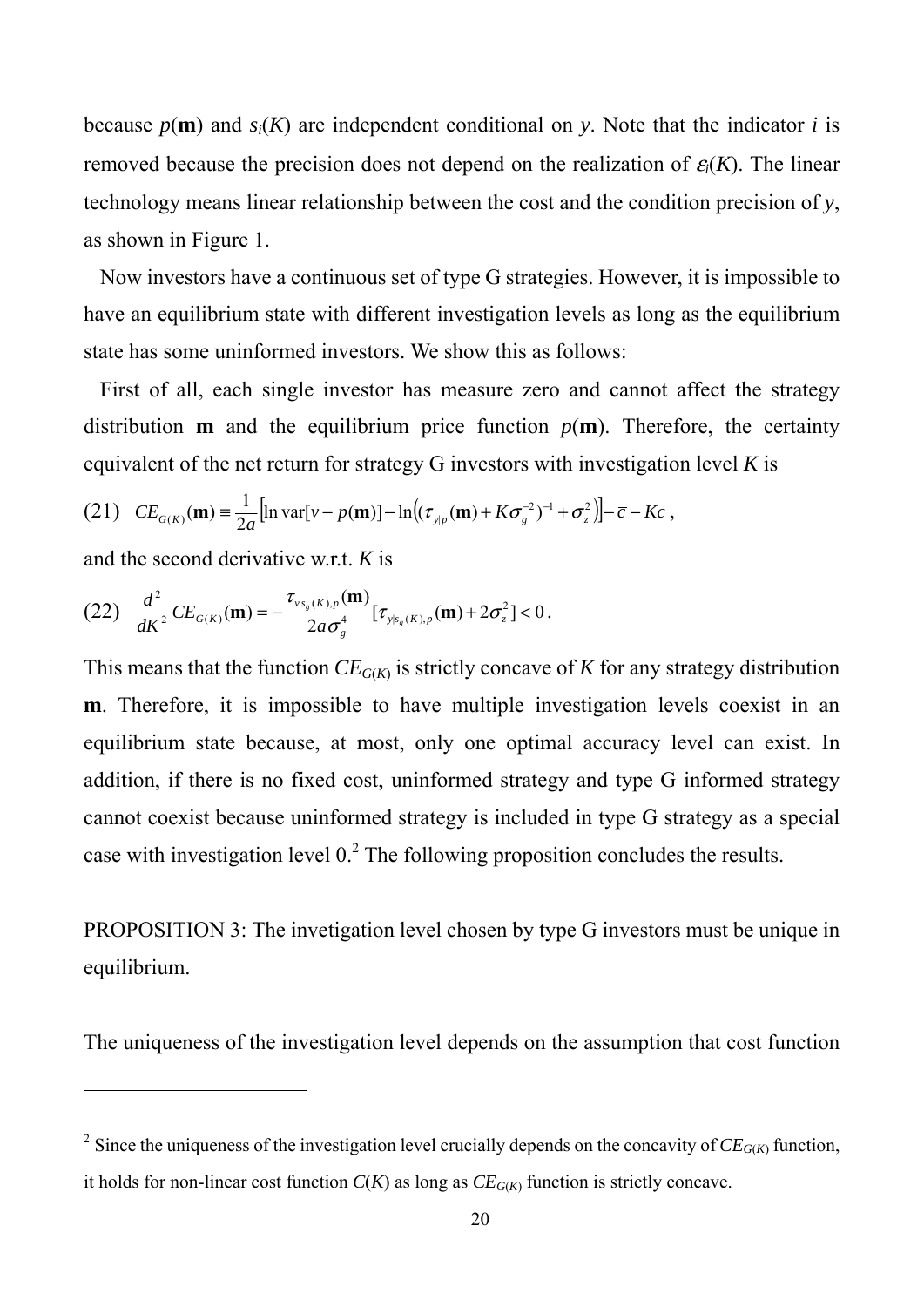$C(K)$  is symmetric among investors. In the case of heterogeneous cost functions we will have the different investigation levels in the equilibrium. Thus the implication of Proposition 3 is that there is no factor generating diversity of investigation levels except heterogeneity of investigation technology. In other words, the market has a force making type G investors to choose the common investigation level. In the sense, the existence of different investigation levels itself does not cause the diversity of information acquisition strategies.

#### 3.2 Combination of Types G and B Signals

 Now we allow investors to combine two different types of private signals. An arbitrary investor, say investor *j*, can take signals  $s<sub>i</sub>(K)$  and  $s<sub>b</sub>$  by paying the cost of  $C(K) + c_h = \overline{c} + Kc + c_h$ . We call this new strategy a hybrid informed strategy. The combination gives a more accurate estimate for *v* but it is more costly. In fact, the additional information is not worth the additional cost, as the following proposition reveals:

PROPOSITION 4: (i) Suppose a state with the three different strategies G, B, and U is equilibrium when the hybrid strategy is not available for investors. The state then remains equilibrium even if the hybrid strategy is available. (ii) Any state with both uninformed and hybrid strategies cannot be equilibrium.

*Proof*: See the Appendix.

The proposition does not mean the hybrid strategy is always excluded from the equilibrium state. It is excluded only when the equilibrium state contains uninformed strategy. The existence of uninformed strategy implies that the benefit and the cost of information acquisition is equivalent for any costly equilibrium strategies. This equivalence makes the hybrid strategy less attractive for investors. Additional type of information is helpful, but does not worth the additional cost.

In theory, the hybrid strategy might be chosen in the equilibrium if the information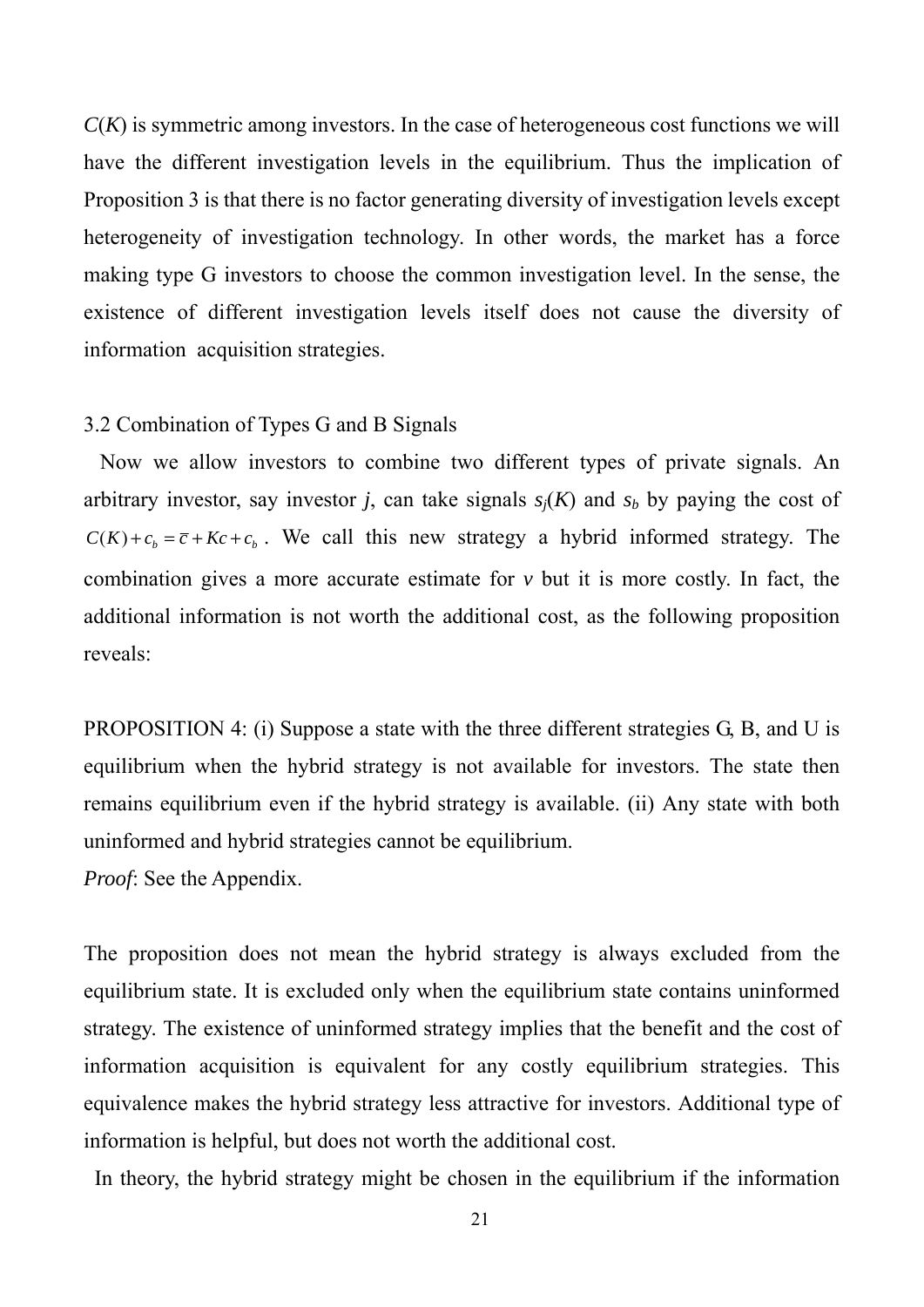costs are so low that no investors choose uninformed strategy. The condition would be less realistic given the existence of uninformed strategies in the real financial market.

 Based on this study we can conclude that the equilibrium with three strategies is robust. In other words, the number of equilibrium strategies observable in an equilibrium state is at most three, even if investors have many more strategies available. This result naturally leads to the following questions: "Do investors like James Rogers really know nothing about what the common investors do? Isn't he a hybrid informed?" Determining answers to these questions is beyond the scope of this paper; empirical and/or theoretical studies into this area are left for future research.

#### 4. Learning Dynamics of Strategy Choice

 In this section, we study learning dynamics of strategy choice by investors. The equilibrium analysis in the previous sections is studied under the implicit assumption that investors make rational inferences and choose the best strategy. It is natural to ask if naive investors in the real world behave as the equilibrium theory predicts. Learning studies in economics and game theory are useful for determining the answer; that is, learning studies can determine whether naive, or boundedly rational, economic agents learn to play such a complicated equilibrium strategy if they face the same situation repeatedly. In our model, there are two things that investors need to learn in order to play the equilibrium strategies: (i) how to make an inference of the true asset value *v* by using private and public signals, and (ii) what strategy to play. $9$ 

 On the first matter, existing literature, for example, Bray (1982), provides positive results. That is, boundedly rational agents using only ordinary least regressions can learn to play the REE. This result is not too surprising. Under the assumption that the state variables *v*, *y*, *z* and the private signals have a multi-dimensional normal distribution, the rational inference provides the conditional expectations as linear functions of signals. Even if the investors do not know the true coefficients of the functions, they can calculate good approximations of the functions by using ordinary least square regression and sufficiently large sample; this conclusion is based on a tenet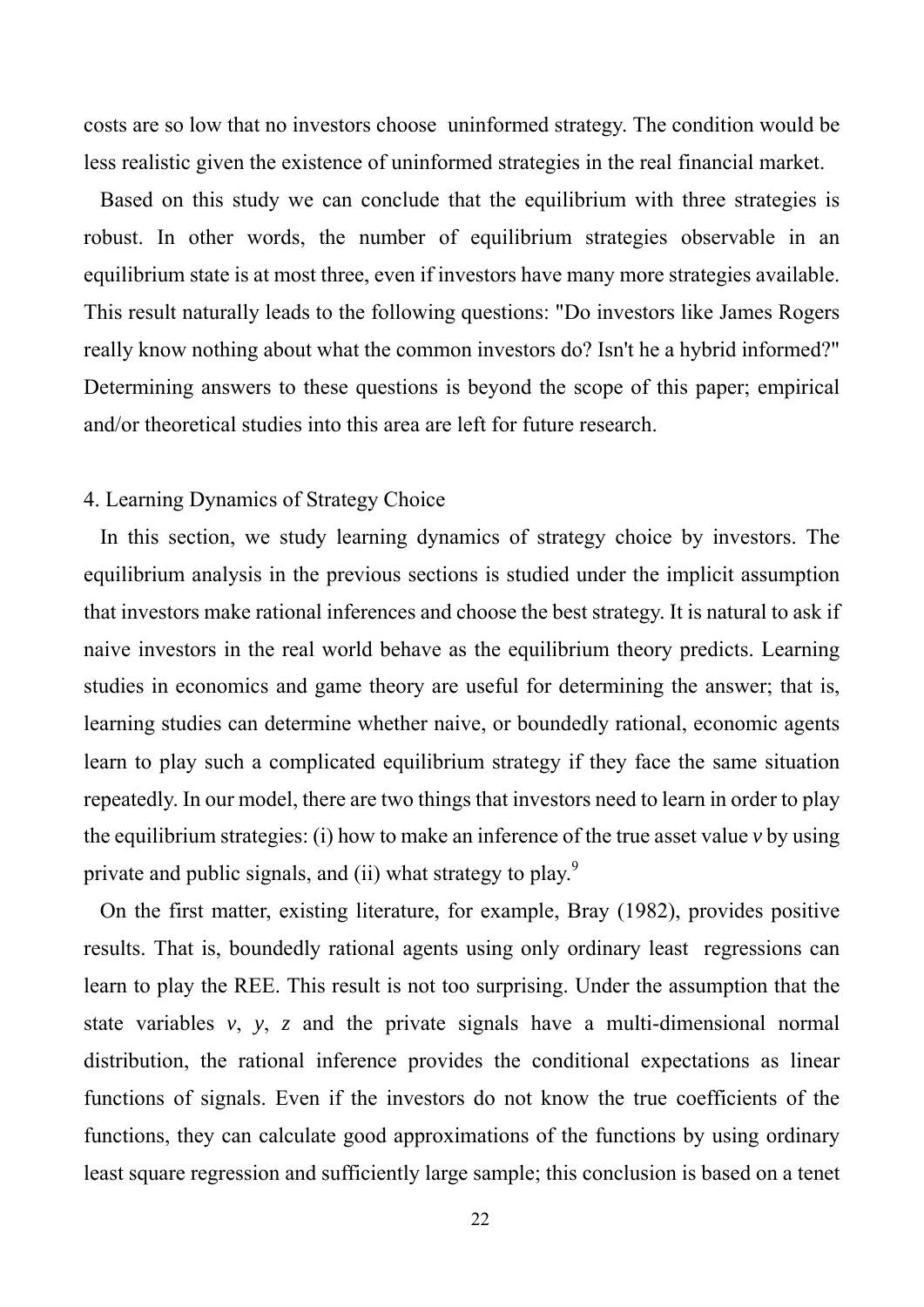of statistics theory.

 Unlike in the first matter about how to make an inference, the results of existing learning studies in the second matter, about what strategy to play, are ambiguous. Convergence to the equilibrium depends on the structure of the model and the specification of learning dynamics. In other words, it is worth studying this matter of learning for each model under the reasonable specification of learning process.

 As its secondary purpose, learning theory is also used as algorithms to find a numerical solution for theoretical models. As is the case with our model, models in economics theory are sometimes too complicated for researchers to find a closed form solution and to study the property of the solution analytically, such as existence, uniqueness, and comparative statics. Actually, the equilibrium with three different strategies found in the first part of this study is complicated enough to justify a numerical approach.

 In order to focus on strategy learning, we assume that investors know how to make rational inference and how to maximize their expected payoff under their current strategy choice, but that they do not know whether or not they are choosing the best strategy. We also assume  $\sigma_z^2 = 0$  so that then we can apply proposition 2 and obtain the closed form solution for the REE in day 2 for any given strategy distribution. This allows us to calculate the expected utility for the given strategy distribution.

 For this application, I adopt and analyze two learning processes applicable to our model—best response dynamics and replicator dynamics—as alternative descriptions of investors' learning process. For the purpose of numerical simulation, we use the discrete version of these dynamics. As common assumption, the learning dynamics start from an arbitrary strategy distribution, only a fraction of investors are allowed to change their strategy, and their strategy adjustment generates evolution of strategy distribution.

 Best response dynamics assumes that investors who change their strategy know the best response to the present strategy distribution and they then switch their strategy to the best response strategy. Therefore, only the populations of the best response strategies increase while the other strategies' populations decrease in the strategy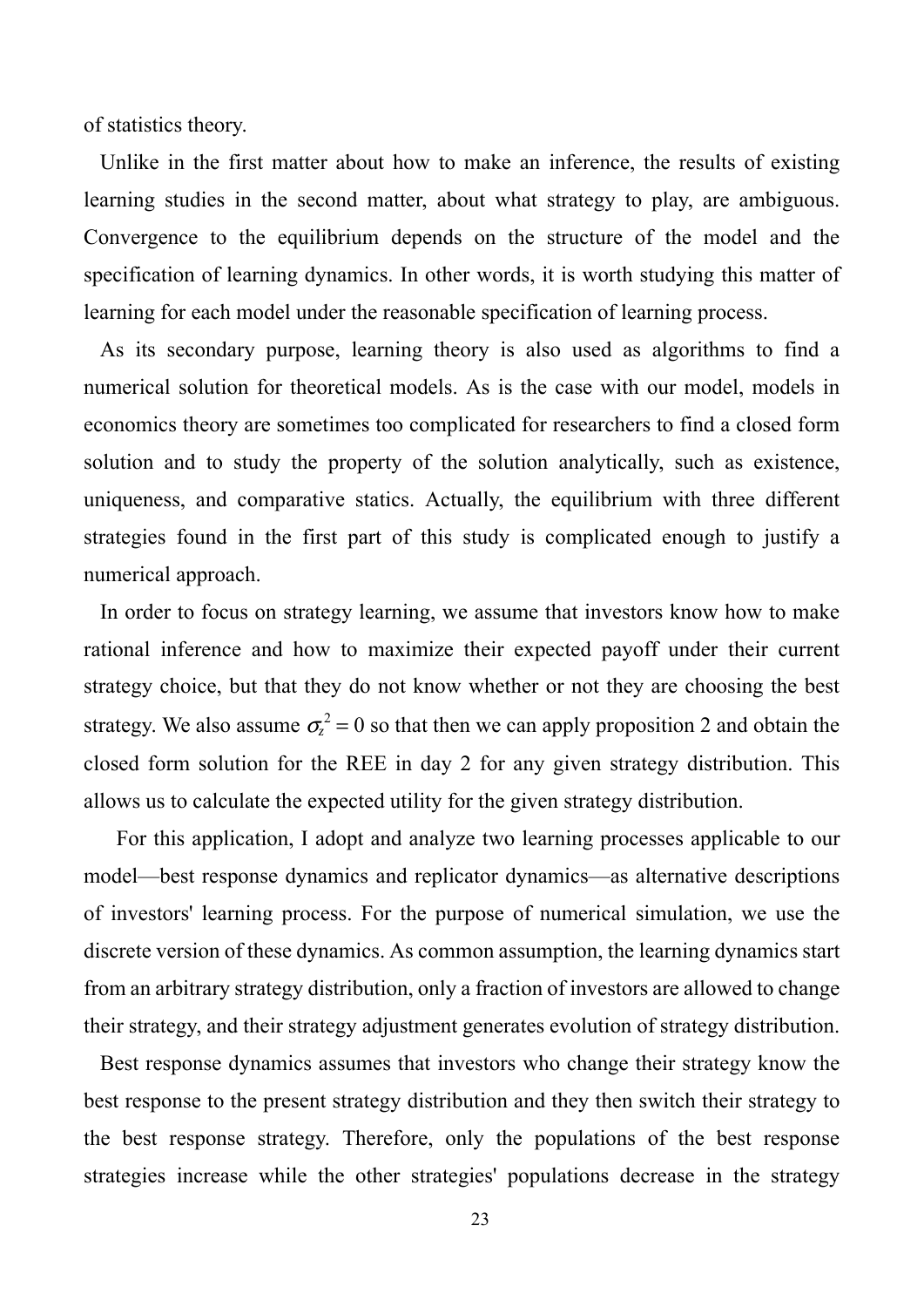distribution.

1

 Compared to best response dynamics, replicator dynamics is a description of a more naive learning process. Its dynamic process is given by the following simple difference equations:

(23)  $m_{s,t+1} - m_{s,t} = \gamma \cdot m_{s,t} (u(CE_s(\mathbf{m}_t)) - \overline{u}(\mathbf{m}_t))$ 

where  $S \in \{B, G, U\}$  and  $\bar{u}(\mathbf{m}_t) \equiv m_{B,t} u(CE_B(\mathbf{m}_t)) + m_{G,t} u(CE_G(\mathbf{m}_t)) + m_{U,t} u(CE_U(\mathbf{m}_t))$ .

That is, the growth rate in the population of each strategy is proportional to the difference between its payoff and average payoff. Replicator dynamics was originally studied as a description of biological evolution. It was used to describe changes in the population of a species in an ecological system. Here we employ an alternative interpretation as a description of the social learning process.<sup>10</sup> For example, when investors change their strategy based on noisy sample observation of other investors' payoff, the evolution of strategy distribution follows the difference equations shown above. Noisy sample observation means that investors might switch to a worse strategy with small probability. In my model this assumption seems likely because investors' payoff is stochastic. Note that the population increase in the second best strategy can be larger than that of the first best strategy under replicator dynamics. This happens when the second best strategy is slightly worse than the first best and has relatively large population.

 Figures 2.1a and 2.1b show the evolutions of strategy distribution under best response dynamics for two typical cases—a and b. Each point in the right triangle corresponds to

 $m_{S_t} - m_{S_t} = \gamma \cdot (1 - m_{S_t})$  if strategy  $S \in \{B, G, U\}$  is strictly the best response at period *t*.  $m_{S_t t+1} - m_{S_t} = \gamma \cdot (-m_{S_t})$  if strategy  $S \in \{B, G, U\}$  is not the best response at period *t*. If there are two best response strategies, the sum of the increase in the strategies is equal to  $\gamma \cdot (-m<sub>s,t</sub>)$ where strategy *S* is not the best response. If three strategies are indifferent, there is no change in the population.

<sup>&</sup>lt;sup>3</sup> Incidentally, the difference equations for best response dynamics are as follows: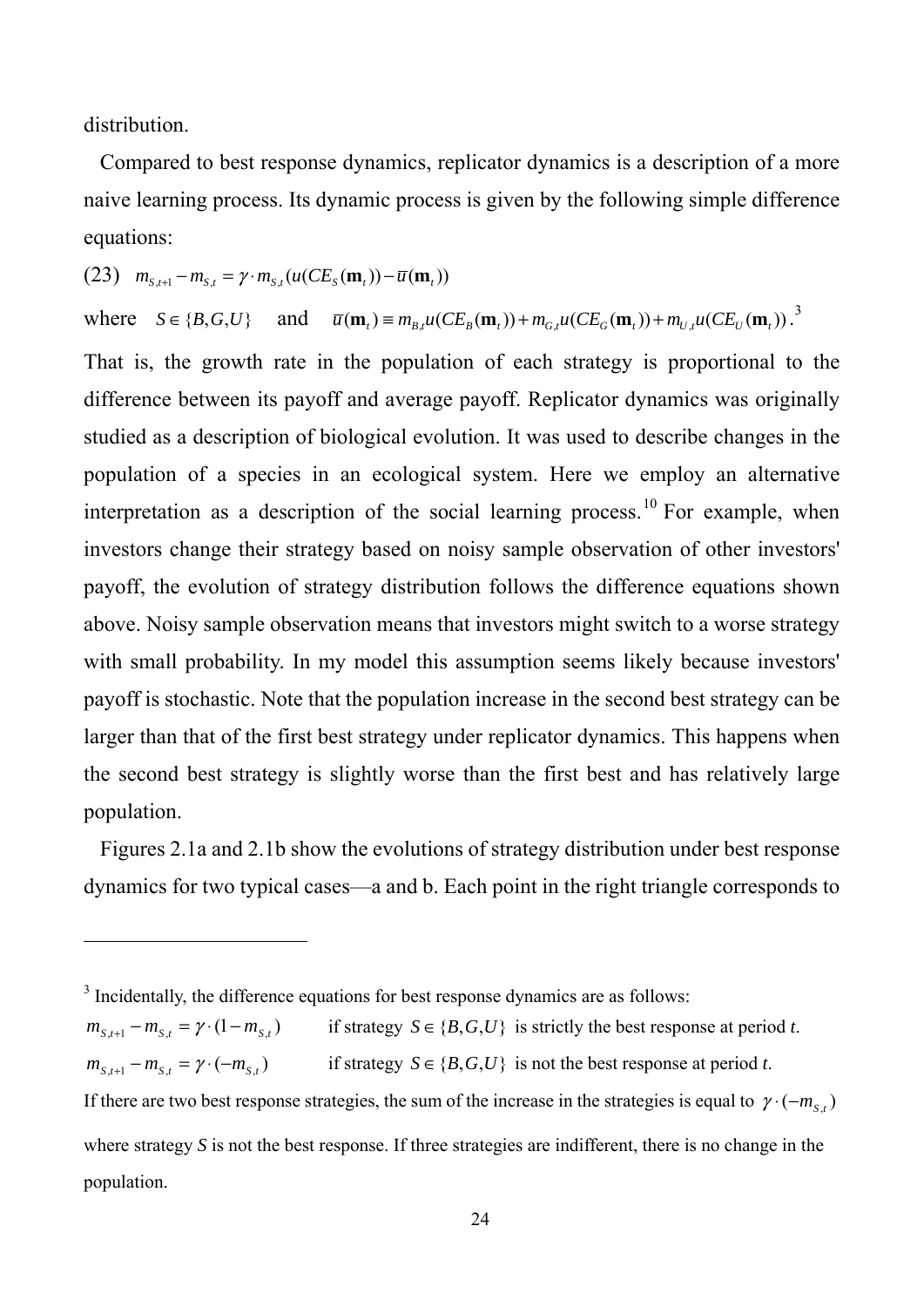a strategy distribution **m**. The apices give the states with each single strategy. For both cases, the whole set of strategy distribution is divided into three areas with different best responses to the strategy distribution itself. For example, state "All B" is included in the area whose best response is strategy G for both cases a and b. Under best response dynamics, strategy distribution moves straight to apex "All G", corresponding to the best response. Therefore, the direction of strategy distribution evolution in the area heads southeast toward the apex. The equilibrium of the model is represented by the intersection of the border lines of the three areas. These figures help us visually examine the existence and the uniqueness of the equilibrium for each case. The author has studied similar figures for thousands of cases and could not find any cases with multiple equilibria. Moreover, the learning dynamics always converges to the equilibrium. In fact, the process is quite simple. After one or two changes in direction, best response dynamics leads investors to the equilibrium. Needless to say, this property comes from the underlying assumption of best response dynamics: investors know the correct best response.

 In contrast, Figures 2.2a and 2.2b show the evolution of strategy distributions under replicator dynamics for cases a and b. As you can see, the appearance of the naive learning process is totally different from that of best response dynamics. Strategy adjustment under replicator dynamics draws a smooth curved line starting from each initial distribution. Most of the curved lines exhibit large detours, and then the paths change direction toward the equilibrium. The common result for the two different learning dynamics is the convergence to the equilibrium. No cases without convergence are observed.

 In addition to the detours of learning process, the author also found cyclical dynamics in the neighborhood of the equilibrium for some cases, as shown in Figure 2.2a. The cycles are not so clear that we can track the paths moving around the equilibrium. This is because the speed of convergence is quite high. If we carefully examine the local behavior of the learning paths in the neighborhood of the equilibrium, however, we can make sure there is a cycle. To be honest, the author cannot say how likely the cases with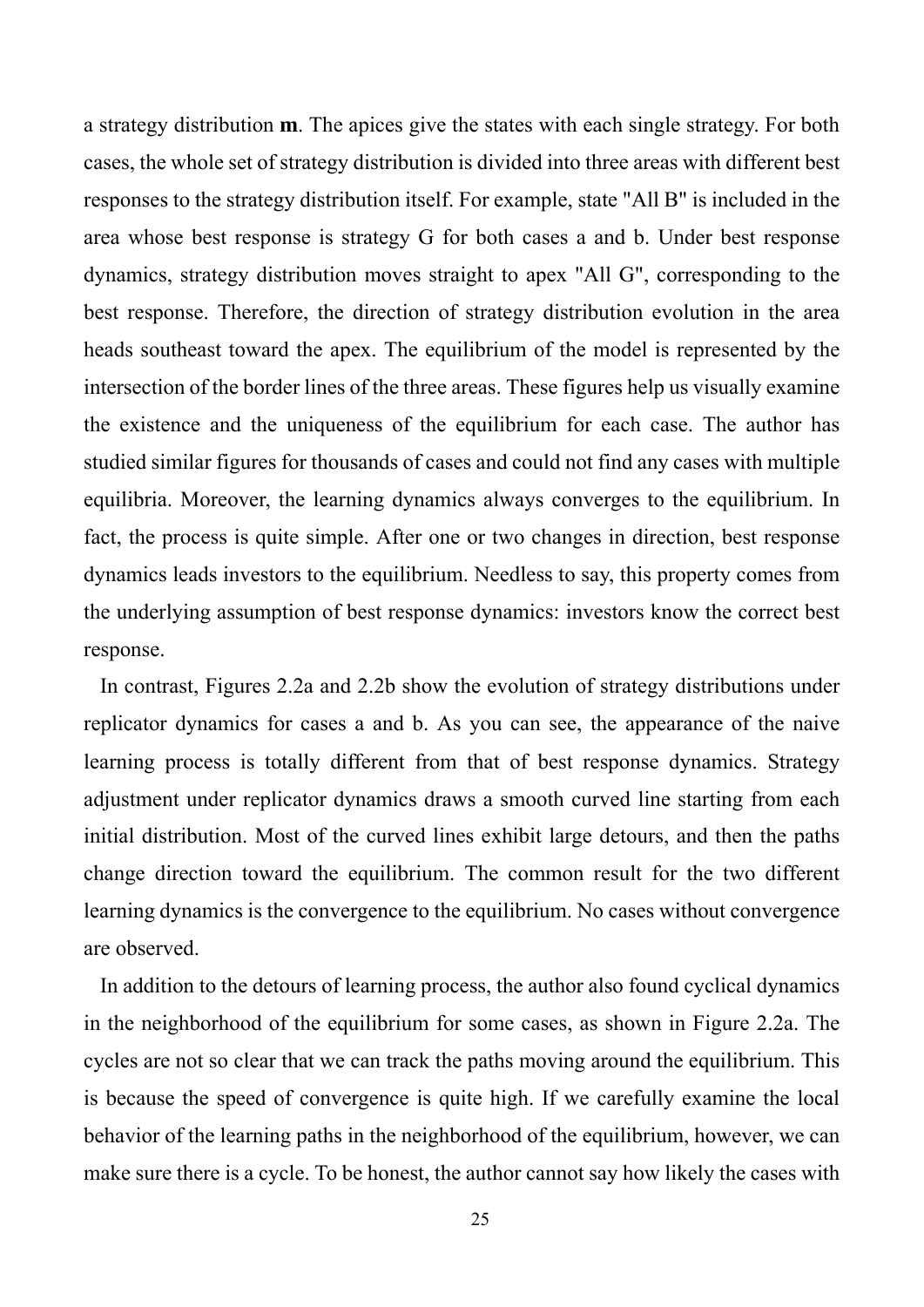cycle occur. It is even difficult to say what parameters are crucial for the cycle. Common properties for the cases with cyclical paths are (i) the equilibrium share of uninformed investors is much smaller than that of informed investors, and (ii) the equilibrium share of type G informed is not larger than that of type B informed. These properties seem relevant to the property of replicator dynamics, under which the relative population size of each strategy affects the increase in the relative population.

 Along the cyclical oscillation paths, the most favorable strategies for investors change in alphabetical order—B, G, U, B, G, U... This cycle is thought to be partly caused by the asymmetric informational value of the security price and partly caused by the nature of replicator dynamics. Lacking friction, the equilibrium is so absorptive that the cyclical oscillation does not persist for long. To change the conditions, the author introduced some frictions, such as time-lag in recognition and reaction, and found that such friction can make the equilibrium less absorptive and allows the oscillation to persist longer.

 Cyclical learning dynamics can be relevant to the instability of security markets. Along the cyclical learning paths, the information value of the security price, asset *p*, and the trading volume are predicted to oscillate with changes in strategy distributions. These changes would cause dynamic changes in asset price volatility and in the effectiveness of common information sources like the *Wall Street Journal*. Though its relevancy should be studied empirically in future research, we have some observations suggesting a relationship between market instability and investors' strategy choice. George Soros, another co-founder of the Quantum Fund, has suggested that he would have lost money if he had not changed strategy periodically because he recognizes that market environments are dynamic. Furthermore, Malkiel (1999) shows that there are few fund managers who consistently outperform the rest. These observations might be explained by the cyclical learning path presented here.

#### 5. Related Literature

This study is closely related to two existing studies in finance.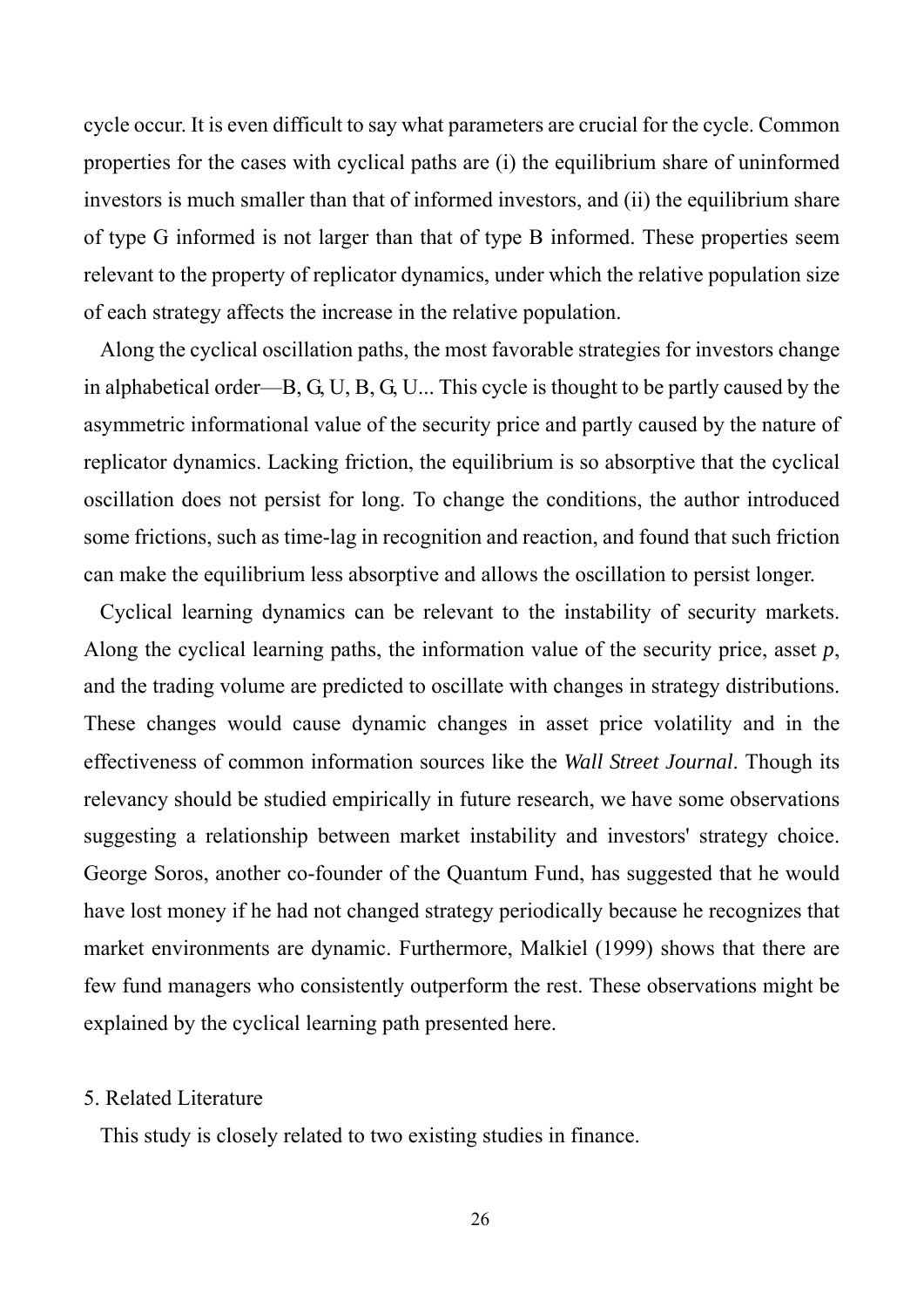#### *Informational Efficiency*

 This paper follows up on the Grossman and Stiglitz (1980) study that is concerned with the general impossibility of informational efficiency. By introducing different types of private signals, this paper makes it possible to discuss the different levels of informational efficiency: weak form, semi-strong form, and strong form. The public signal corresponds to the information relevant to weak form efficiency. The information corresponding to the common signal is publicly available and known to be relevant. Thus, this information has a close relation to the semi-strong form efficiency. The readers might therefore expect the independent signals to correspond to the information relevant to strong form efficiency. As discussed in the introduction, the information of independent signals will include some publicly unavailable information, such as exclusive interviews with firm managers that might contain insider information. But it will also include publicly available information, as illustrated in the example of EntreMed, that does not attract much investor attention. So it would be fair to say that the information relates to both semi-strong and strong forms of efficiency. The results of the paper suggest the impossibility of any form of efficiency relevant to the signals, at least as long as the information cost is omitted. The learning study suggests that the level of efficiency might oscillate with the strategy distribution when the learning dynamics exhibit cycles.

#### *Herd Behavior*

 In his seminal paper on herd behavior, Lee (1993) stated that "the many predictions of economic theory crucially depend on the assumption that agents in the economy can make correct inferences about an underlying state by aggregating their own (independent) information and the information available from observing other agents' behavior." (395) He then demonstrated that when the action set of agents is too poor to reveal the information they have obtained, herd behavior, formally an inefficient informational cascade, might occur as a result of rational decision; thus, the aggregation of information does not proceed efficiently.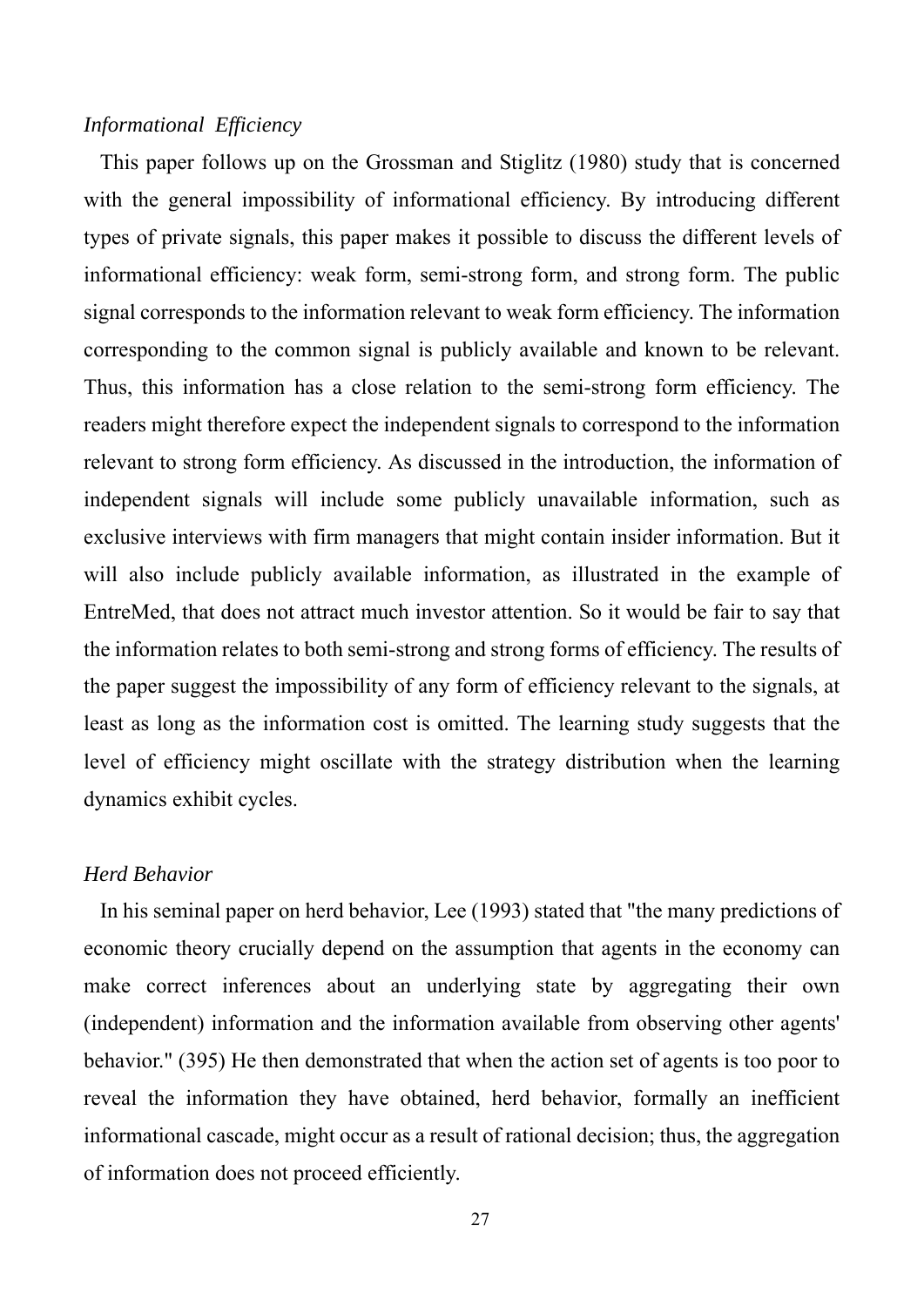In my model, two types of herd behavior are shown: strategy B investors are herding on common information sources and uninformed investors are herding on the price. Their behavior disturbs the aggregation of information and allows the common noises,  $\varepsilon_b$  and *x*, to affect the asset price.

 The literature on herd behavior has identified two alternative sources that make people herd. One is sequential decision-making and poor action set, as suggested by Lee. Another source is reputation or career concern, as suggested by Scharfstein and Stein (1990), which implies that if you want to be regarded as intelligent as others, it can be a good idea to follow or imitate the others' decision. A recent paper by Dasgupta and Prat (2007) suggests that the combination of these two sources generates herding in stock markets.

 The source of herding in my paper, however, is different from these two sources. My study has revealed that investors herd to save information cost. When information is costly, investors do not stay literally uninformed. Rather, they choose easy information sources, and as the example of EntreMed suggests, their attention is focused on a small number of information sources. It is therefore likely that many investors pay attention to the behavior of only a few star investors.

 Cost saving is thought to coexist with other sources and strengthens people's incentive to follow and mimic others' behavior in various situations. In order to better understand herd behavior, we would need to conduct more empirical or experimental research into why we herd in each situation.

#### 6. Conclusions

 In this paper, we studied a noisy REE model with endogenous information acquisition a la Grossman and Stiglitz (1980) including two different types of costly private signals, the common signal with an identical noise term and the independent signals with dispersed independent noise terms. Paying particular attention to investors' strategic choice of information acquisition, it was demonstrated that (i) investors observing the common signal and those observing the independent signals are likely to coexist in the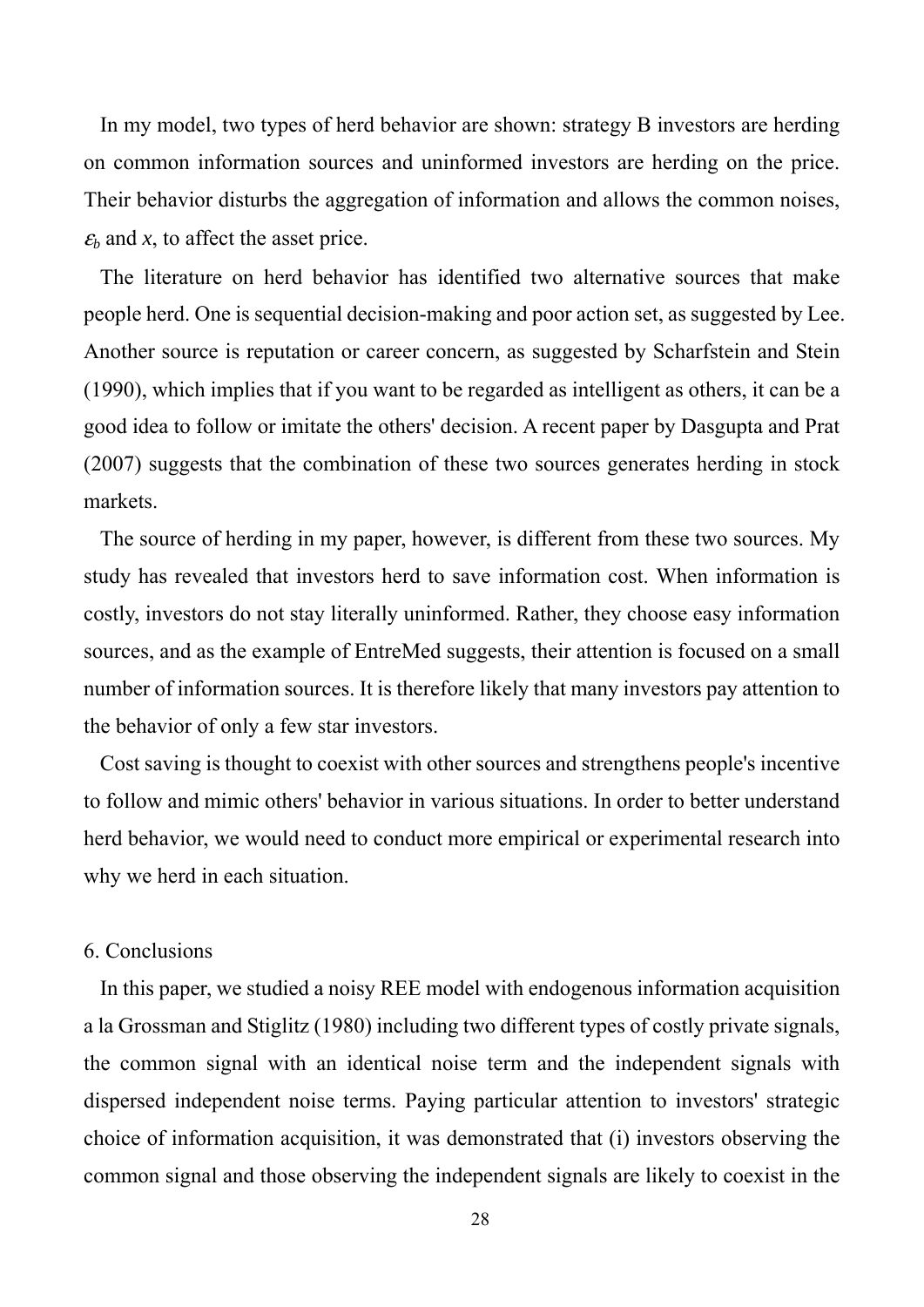equilibrium, (ii) at most, three equilibrium strategies can coexist, and (iii) when the equilibrium has three strategies, the evolutionary learning dynamics of investors can exhibit detours and cyclical oscillation.

### **Figure Legends**

# **Figure 1. Linear technology of independent investigation.**

Linear technology means that, when investors of type G information are allowed to choose the number of independent signals to get, an additional independent signal, which increases the precision of *y* by  $\sigma_g^{-2}$ , increase the cost by a fixed amount *c*.

# **Figure 2.1a. Evolution of strategy distribution under best response dynamics**

This graph shows how strategy distribution evolves under best response dynamics in the case specified by the following parameters.

| $\bm{o}_b$ | $\bm{\sigma}$  | $\boldsymbol{\mathcal{Q}}_x$<br>$\boldsymbol{\mathcal{N}}$ |                                 | $\boldsymbol{\mathcal{U}}$ | U h  | Uσ   |
|------------|----------------|------------------------------------------------------------|---------------------------------|----------------------------|------|------|
| 1.4        | $\mathbf{1}$ . |                                                            | $\overline{L}$ . $\overline{L}$ | 0.7                        | 0.32 | 0.53 |

# **Figure 2.1b. Evolution of strategy distribution under best response dynamics**

This graph shows how strategy distribution evolves under best response dynamics in the case specified by the following parameters.

| $\boldsymbol{\nu}_b$ | $\bm{\mathsf{\nu}}$ | $\mathbf{v}_x$ | Vv | $\bm{\mathcal{U}}$ | $\mathbf{c}_b$ |     |
|----------------------|---------------------|----------------|----|--------------------|----------------|-----|
|                      |                     | V.1            |    | 0.7                | 0.05           | 0.3 |

# **Figure 2.2a. Evolution of strategy distribution under replicator dynamics**

This graph shows how strategy distribution evolves under replicator dynamics in the case specified by the following parameters.

| $\bm{\nu}_b$ |          | $\boldsymbol{\cup}_x$<br>$\sim$ |                 | u   | $\mathbf{v}_b$ |                    |
|--------------|----------|---------------------------------|-----------------|-----|----------------|--------------------|
| 1.4          | $\cdots$ |                                 | $\sim$ . $\sim$ | 0.7 | 0.32           | $\sqrt{2}$<br>0.33 |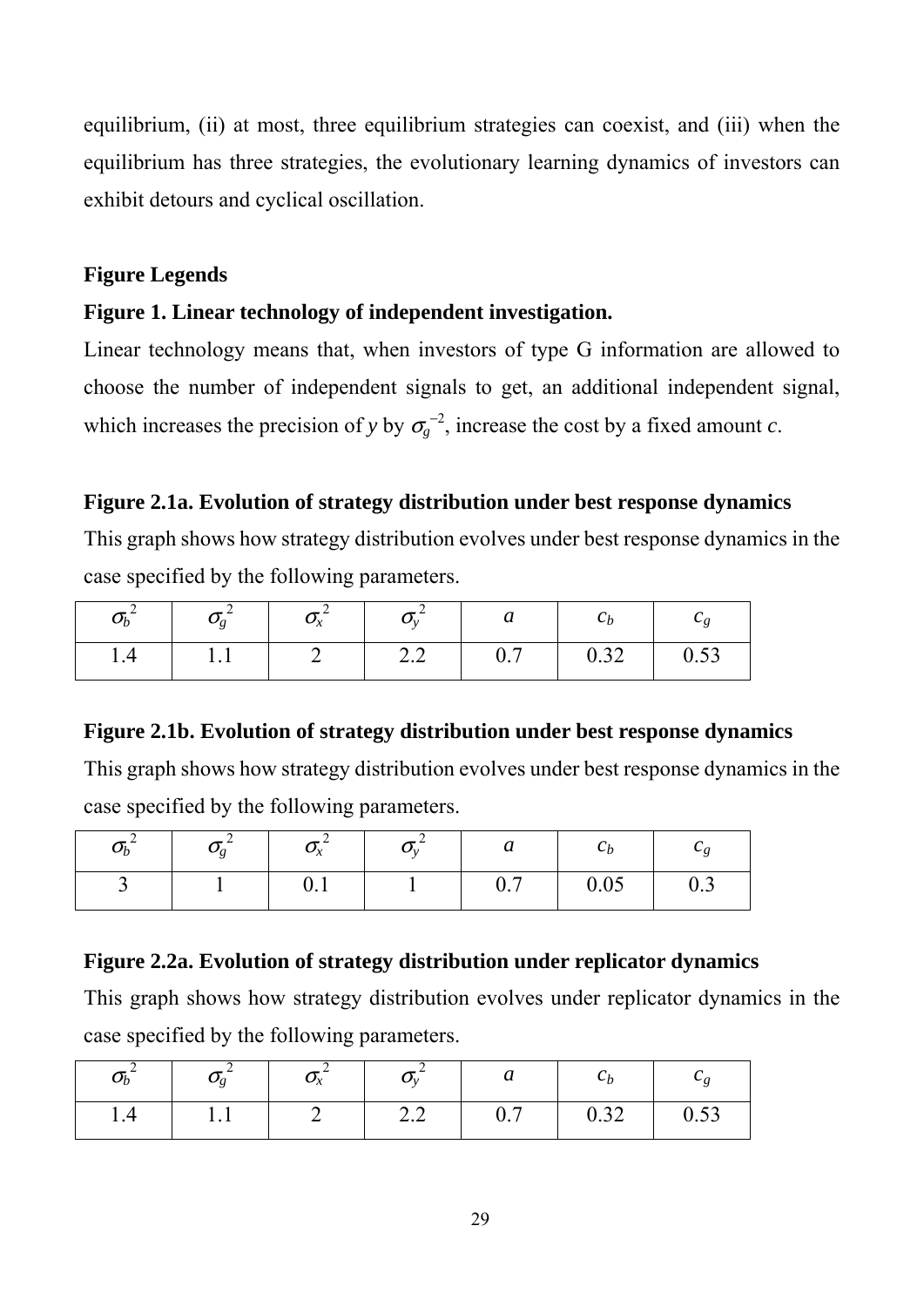# **Figure 2.2b. Evolution of strategy distribution under replicator dynamics**

This graph shows how strategy distribution evolves under replicator dynamics in the case specified by the following parameters.

|  | مە -        | u                      | しん   |                             |
|--|-------------|------------------------|------|-----------------------------|
|  | $v \cdot r$ | በ 7<br>$\mathsf{v}$ ., | 0.05 | $\mathsf{v}$ . $\mathsf{v}$ |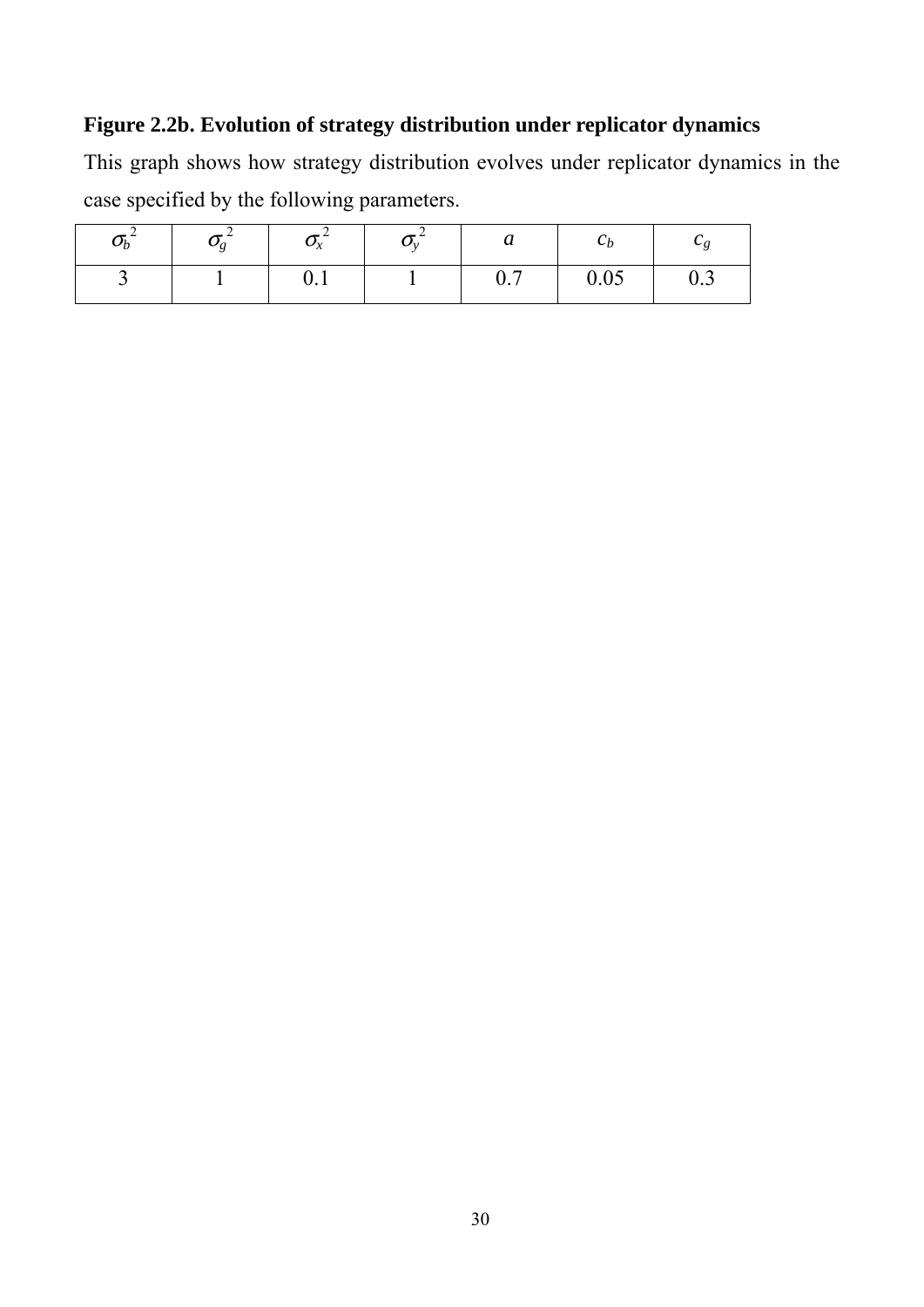#### **Appendixes**

*Proof of PROPOSITION 1*: Based on the assumption of  $\sigma_x^2 > 0$ , no investor has perfect information about *y*. If  $\beta_x = 0$ , the price function implies some investors with positive measure can infer the true value of *y*, which contradicts the fact. When  $m_B > 0$ , strategy B investors can infer true value of *y* from the price and their own private information. Otherwise, other investors can infer true value of *y* from the price. Thus, we have  $\beta_x \neq 0$ .

 Putting the conditional means and variances (6)-(11) into each strategy's demand function, and putting the demand functions into the market clearing condition, we have an equation with private and public signals. Taking the unconditional expectations of the market clearing equation, we have  $Ep = \mu$ . Then, solving the market clearing equation for *p* yields another price function.

$$
(A1) \quad p = \mu + \frac{-A_b V_g V_u m_B (y + \varepsilon_b - \mu) - A_g V_u V_b m_G (y - \mu) - a V_b V_g V_u \cdot x}{B_g V_u V_b + B_b V_g V_u + B_u V_b V_g}
$$

where

$$
A_{b} = (-\beta_{b}\beta_{g}\sigma_{b}^{2} + \beta_{x}^{2}\sigma_{x}^{2})\sigma_{y}^{2},
$$
  
\n
$$
A_{g} = (\beta_{b}^{2}\sigma_{b}^{2} + \beta_{x}^{2}\sigma_{x}^{2})\sigma_{y}^{2},
$$
  
\n
$$
B_{b} = [(\beta_{g} - \beta_{g}^{2})\sigma_{b}^{2}\sigma_{y}^{2} - (\sigma_{b}^{2} + \sigma_{y}^{2})\beta_{x}^{2}\sigma_{x}^{2}]m_{B},
$$
  
\n
$$
B_{g} = [(\beta_{g} + \beta_{b})(1 - \beta_{g} - \beta_{b})\sigma_{g}^{2}\sigma_{y}^{2} - (\sigma_{g}^{2} + \sigma_{y}^{2})(\beta_{b}^{2}\sigma_{b}^{2} + \beta_{x}^{2}\sigma_{x}^{2})]m_{G},
$$
  
\n
$$
B_{u} = [(\beta_{g} + \beta_{b})(1 - \beta_{g} - \beta_{b})\sigma_{y}^{2} - \beta_{b}^{2}\sigma_{b}^{2} - \beta_{x}^{2}\sigma_{x}^{2})]m_{U},
$$
  
\n
$$
V_{b} = \beta_{x}^{2}\sigma_{b}^{2}\sigma_{x}^{2}\sigma_{y}^{2} + \sigma_{z}^{2}[\beta_{g}^{2}\sigma_{b}^{2}\sigma_{y}^{2} + \beta_{x}^{2}(\sigma_{b}^{2} + \sigma_{y}^{2})\sigma_{x}^{2}] > 0,
$$
  
\n
$$
V_{g} = \sigma_{g}^{2}\sigma_{y}^{2}(\beta_{b}^{2}\sigma_{b}^{2} + \beta_{x}^{2}\sigma_{x}^{2}) + \sigma_{z}^{2}[\sigma_{g}^{2}\sigma_{y}^{2}(\beta_{g} + \beta_{b})^{2} + (\sigma_{g}^{2} + \sigma_{y}^{2})(\beta_{b}^{2}\sigma_{b}^{2} + \beta_{x}^{2}\sigma_{x}^{2})] > 0, \text{ and}
$$
  
\n
$$
V_{u} = \sigma_{y}^{2}(\beta_{b}^{2}\sigma_{b}^{2} + \beta_{x}^{2}\sigma_{x}^{2}) + \sigma_{z}^{2}[(\beta_{g} + \beta_{b})^{2}\sigma_{y}^{2} + \beta_{b}^{2}\sigma_{b}^{2
$$

The REE demands that the conjectural price function is coincident with this derived price function. Thus, the coefficients of the price function are given as a solution of the following equations.

(A2)  $\beta_0 = \mu$ (A3)  $\beta_b = -A_b V_g V_u m_B / (B_g V_u V_b + B_b V_g V_u + B_u V_b V_g)$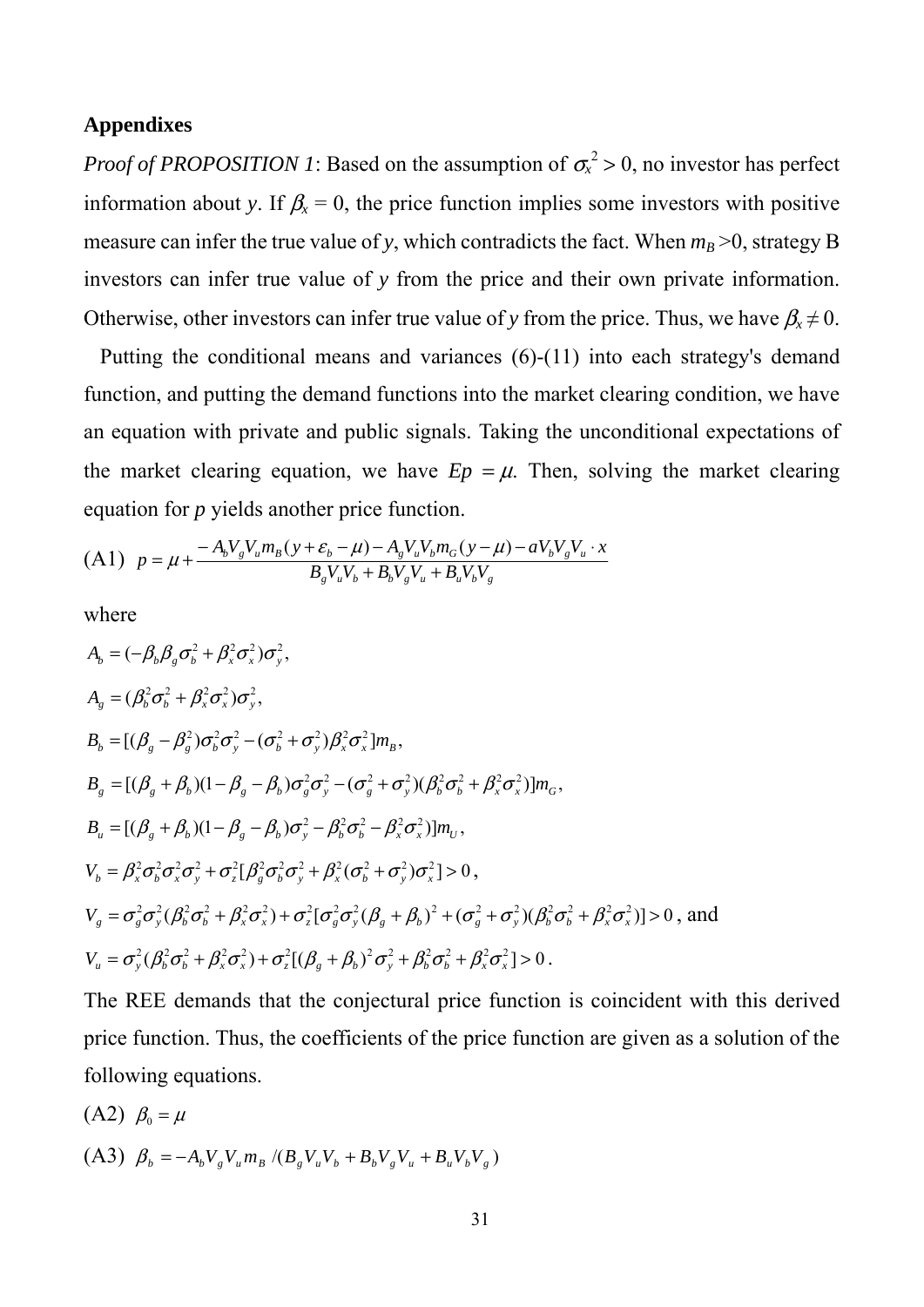(A4) 
$$
\beta_g = -A_g V_u V_b m_G / (B_g V_u V_b + B_b V_g V_u + B_u V_b V_g)
$$
  
\n(A5)  $\beta_x = -a V_b V_g V_u / (B_g V_u V_b + B_b V_g V_u + B_u V_b V_g)$ 

Remember  $\beta_x \neq 0$  and note that the coefficients, except for  $\beta_0$ , have the common denominator, and then we have

$$
\frac{\beta_b}{\beta_x} = \frac{A_b \theta_b}{aV_b} = \frac{(-\beta_b \beta_g \sigma_b^2 + \beta_x^2 \sigma_x^2) \sigma_y^2 m_B}{a[\beta_x^2 \sigma_b^2 \sigma_x^2 \sigma_y^2 + \sigma_z^2 [\beta_g^2 \sigma_b^2 \sigma_y^2 + \beta_x^2 (\sigma_b^2 + \sigma_y^2) \sigma_x^2]]}, \text{ and}
$$
\n
$$
\frac{\beta_s}{\beta_x} = \frac{A_s m_G}{aV_s} = \frac{(\beta_b^2 \sigma_b^2 + \beta_x^2 \sigma_y^2) \sigma_y^2 m_G}{a[\sigma_g^2 \sigma_y^2 (\beta_b^2 \sigma_b^2 + \beta_x^2 \sigma_x^2) + \sigma_z^2 [\sigma_g^2 \sigma_y^2 (\beta_g + \beta_b)^2 + (\sigma_g^2 + \sigma_y^2)(\beta_b^2 \sigma_b^2 + \beta_x^2 \sigma_x^2)]]}.
$$

By setting  $Q_b = \beta_b / \beta_x$ ,  $Q_g = \beta_g / \beta_x$ , we have simultaneous equations of  $Q_b$  and  $Q_g$ .

(A6) 
$$
Q_{b} = \frac{(-Q_{b}Q_{g}\sigma_{b}^{2} + \sigma_{x}^{2})\sigma_{y}^{2}m_{B}}{a[\sigma_{b}^{2}\sigma_{x}^{2}\sigma_{y}^{2} + \sigma_{z}^{2}[\Omega_{g}^{2}\sigma_{b}^{2}\sigma_{y}^{2} + (\sigma_{b}^{2} + \sigma_{y}^{2})\sigma_{x}^{2}]]}
$$
  
(A7) 
$$
Q_{g} = \frac{(Q_{b}^{2}\sigma_{b}^{2} + \sigma_{x}^{2})\sigma_{y}^{2}m_{G}}{a[\sigma_{g}^{2}\sigma_{y}^{2}(Q_{b}^{2}\sigma_{b}^{2} + \sigma_{x}^{2}) + \sigma_{z}^{2}[\sigma_{g}^{2}\sigma_{y}^{2}(Q_{g} + Q_{b})^{2} + (\sigma_{g}^{2} + \sigma_{y}^{2})(Q_{b}^{2}\sigma_{b}^{2} + \sigma_{x}^{2})]]}
$$

We show that these equations have a unique pair of non-negative solutions. Note that equation (A7) implies  $0 \le Q_{g} < m_{G}/a\sigma_{g}^{2}$  because the RHS is so bounded. We can solve  $(A6)$  for  $Q_b$ .

$$
(A8) \tQ_b = \frac{\sigma_x^2 \sigma_y^2 m_B}{a[\sigma_b^2 \sigma_x^2 \sigma_y^2 + \sigma_z^2 [Q_g^2 \sigma_b^2 \sigma_y^2 + (\sigma_b^2 + \sigma_y^2) \sigma_x^2]] + Q_g \sigma_b^2 \sigma_y^2 m_B}
$$

Equation (A8) and  $Q_g \ge 0$  imply  $0 \le Q_b < m_B / a\sigma_z^2$  because the RHS is so bounded. Therefore, the numerator of equation (A6) should be non-negative.

$$
(A9) - Q_{g}Q_{b}\sigma_{b}^{2} + \sigma_{x}^{2} \ge 0
$$

Suppose first that both  $m_B$  and  $m_G$  are strictly positive. Then (A7) and (A8) mean  $Q_b$  and  $Q_g$  are also strictly positive. Equation (A8) implies that  $Q_b$  is a function of  $Q_g$ . Let  $F_b(Q_g)$  be the function. Conversely, equation (A7) gives us  $Q_g$  as a function of  $Q_b$ . Let  $F_g(Q_b)$  be the function. The derivative of  $F_b$  is

(A10) 
$$
F'_{b}(Q_{g}) = -Q_{b}^{2} \frac{\sigma_{b}^{2} (2a\sigma_{z}^{2}Q_{g} + m_{B})}{\sigma_{x}^{2}m_{B}} \le 0.
$$

To derive the derivative of  $F_g$ , take the reciprocal of  $(A7)$  and then differentiate both sides, and we have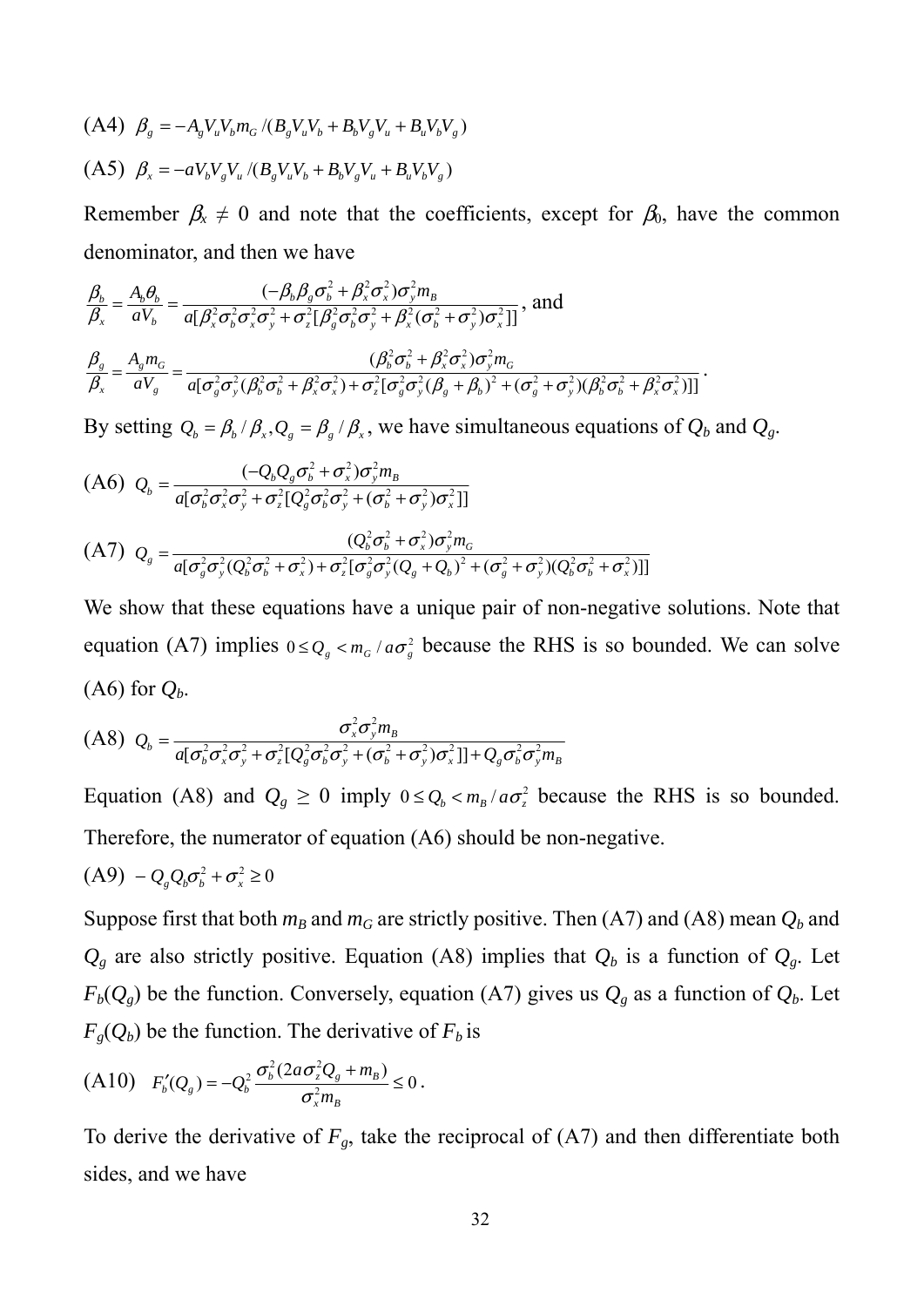(A11) 
$$
F'_{g}(Q_{b}) = -\frac{2a\sigma_{g}^{2}\sigma_{z}^{2}(Q_{g} + Q_{b})Q_{g}^{2}[-Q_{b}Q_{g}\sigma_{b}^{2} + \sigma_{x}^{2}]}{(Q_{b}^{2}\sigma_{b}^{2} + \sigma_{x}^{2})[(Q_{b}^{2}\sigma_{b}^{2} + \sigma_{x}^{2})m_{G} + 2a\sigma_{g}^{2}\sigma_{z}^{2}(Q_{g} + Q_{b})Q_{g}^{2}]} \leq 0 \text{ by (A9)}.
$$

That is, both functions are decreasing and bounded.

Here we show  $F'_bF'_g$ <1. Equations (A10) and (A11) yield

$$
(A12) \tF'_{g}F'_{b} = \frac{2a\sigma_{b}^{2}\sigma_{g}^{2}\sigma_{z}^{2}Q_{b}^{2}Q_{g} (Q_{b} + Q_{g})[-Q_{b}Q_{g}\sigma_{b}^{2} + \sigma_{x}^{2}][2a\sigma_{z}^{2}Q_{g} + m_{B}]}{m_{B}\sigma_{x}^{2}(Q_{b}^{2}\sigma_{b}^{2} + \sigma_{x}^{2})[m_{G}(Q_{b}^{2}\sigma_{b}^{2} + \sigma_{x}^{2}) + 2a\sigma_{g}^{2}\sigma_{z}^{2}Q_{g}^{2}(Q_{b} + Q_{g})]}.
$$

The numerator is non-negative and the denominator is strictly positive, and the difference, the numerator minus the denominator, is

(A13) 
$$
2a\sigma_g^2\sigma_z^2Q_g^2(Q_b+Q_g)\{\sigma_b^2Q_b^2[-Q_bQ_g\sigma_b^2+\sigma_x^2][2a\sigma_z^2Q_g+m_B]-m_B\sigma_x^2(Q_b^2\sigma_b^2+\sigma_x^2)\}
$$
  
 $-m_Bm_G\sigma_x^2(Q_b^2\sigma_b^2+\sigma_x^2)^2$ .

This should be negative for  $F'_bF'_g<1$ . The sufficient condition is that the part in bracket  $\{\}\$ is negative. Note that the part is a quadratic function of  $\sigma_x^2$  with strictly negative coefficient of  $\sigma_{x}^{4}$ . Thus, the part is always negative if the discriminant of the quadratic function is negative. Let  $\Delta$  be the discriminant. Then we have

$$
(A14) \quad \Delta = \sigma_b^4 Q_b^3 Q_g (a^2 Q_b Q_g \sigma_z^4 - 2a Q_g m_B \sigma_z^2 - m_B^2).
$$

Again this is a quadratic function of  $\sigma_z^2$  with strictly negative coefficient of  $\sigma_z^4$ . Note that when  $\sigma_z^2$  is zero,  $\Delta$  is negative. Therefore,  $\Delta$  is always negative as long as

$$
(A15) \quad \sigma_z^2 < \frac{Q_s + \sqrt{Q_s^2 + Q_b Q_s}}{a Q_b Q_s} m_B.
$$

The boundary is larger than  $2m_B/aQ_b$ . Remember  $Q_b < m_B/a\sigma_z^2$ , or equivalently  $\sigma_z^2 <$  $m_B/aQ_b$ . Therefore, the inequality above always holds,  $\Delta$  is always negative, and we have  $F'_bF'_g<1$ . In addition to the fact that  $F_b$  and  $F_g$  are both strictly positive, non-increasing bounded functions, this implies that the graphs of  $F_b$ ,  $F_g$  have only one intersection, which is the unique solution of equations (A6) and (A7).

When  $m_B$  is zero and  $m_G$  is strictly positive,  $Q_b$  equals zero, and  $Q_g$  is determined uniquely by function  $F_g$ ;  $Q_g = F_g(0) > 0$ . Similarly, when  $m_B$  is strictly positive and  $m_G$  is zero,  $Q_b = F_b(0) > 0$ ,  $Q_g = 0$ . And when  $m_B = m_G$ ,  $Q_g = Q_b = 0$ . This completes the proof of the uniqueness of  $Q_b$  and  $Q_g$ , and it also proves "  $Q_b > 0 \Leftrightarrow m_B > 0$  " and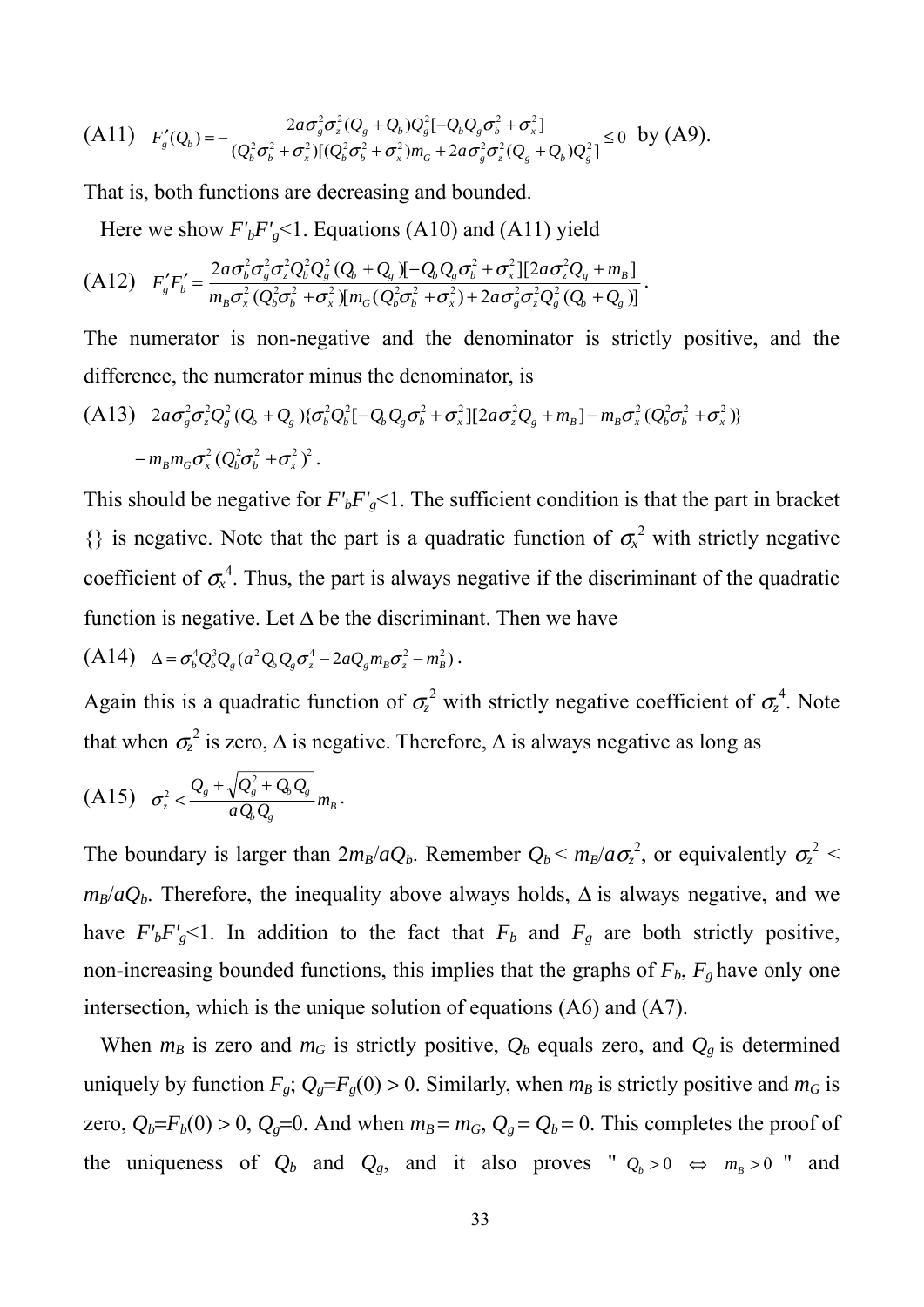$"Q_{g} > 0 \Leftrightarrow m_{G} > 0$ ."

Putting  $\beta_b = Q_b \beta_x$ ,  $\beta_g = Q_b \beta_x$  into (A5), we then obtain a linear equation of  $\beta_x$  with strictly non-zero coefficient. This linear equation gives the unique solution of  $\beta_x$  as a function of  $Q_b$  and  $Q_g$ . Since the pair is unique,  $\beta_x$  is also unique, and this completes the proof of uniqueness.

 $\beta_x > 0$  is easily proved by contradiction. Suppose  $\beta_x$  is negative, then  $B_b$ ,  $B_g$ , and  $B_u$  are all strictly negative. Then, (A5) implies  $\beta_x > 0$ . Contradiction. Thus,  $\beta_x > 0$  implies  $\beta_b$ and  $\beta_g$  are both non-negative because  $Q_b$  and  $Q_g$  are non-negative. Moreover,  $\beta_b$  ( $\beta_g$ ) is strictly positive if and only if  $m_B > 0$  ( $m_G > 0$ , respectively). This completes the proof of Proposition 1.

QED

*Proof of PROPOSITION 2*: When  $\sigma_z^2$  is zero, (A7) and (A8) are rewritten as follows: (A7')  $Q_{g} = \frac{m_{G}}{a\sigma_{g}^{2}}$  $g = \frac{m_G}{a\sigma}$  $Q_{\rm g} = \frac{m_{\rm g}}{a\sigma}$ (A8')  $Q_b = \frac{\sigma_x^2 m_B}{a \sigma_b^2 \sigma_x^2 + Q_o \sigma_b^2 m}$  $=\frac{\sigma_x^2}{a\sigma_b^2\sigma_x^2+}$ 

Putting (A7') into (A8') leads to  $b \mathbf{v}_g \mathbf{v}_x + \mathbf{v}_b \mathbf{m}_G \mathbf{m}_B$  $g \mathbf{v}_x m_B$  $b = a^2 \sigma_b^2 \sigma_c^2 \sigma_x^2 + \sigma_b^2 m_G m$  $a\sigma_x^2\sigma_x^2m$  $Q_b = \frac{a_0 e_g^2 c_x m_B^2}{a_0^2 \pi^2 \pi^2 (m^2 + \sigma^2)}$  $^{2} -^{2}$  $\sigma_{\iota}\sigma_{\iota}\sigma_{\iota}+\sigma$  $=\frac{a\sigma_g^2\sigma_x^2 m_B}{a^2\sigma_b^2\sigma_g^2\sigma_x^2 + \sigma_b^2 m_G m_B}$  and  $Q_g = \frac{m_G}{a\sigma_g^2}$  $g_g = \frac{m_G}{a\sigma}$  $Q_{g} = \frac{m_{G}}{a\sigma^{2}}$ .

 $b^{\mathbf{U}_x}$   $\mathbf{U}_g \mathbf{U}_b$ <sup> $H$ </sup> $B$ 

 $\sigma \tilde{c} \sigma \tilde{c} + U \sigma$ 

Putting  $\beta_b = Q_b \beta_x$ ,  $\beta_g = Q_b \beta_x$  into (A5), we obtain a linear equation of  $\beta_x$  as stated in the proof of proposition 1. When  $\sigma_z^2$  is zero, we can solve the equation and obtain

$$
\beta_{x} = \frac{\sigma_{b}^{2} \sigma_{g}^{2} \sigma_{y}^{2} [ (Q_{b}^{2} \sigma_{b}^{2} + \sigma_{x}^{2}) (Q_{g} m_{B} + a \sigma_{x}^{2}) + (Q_{b} + Q_{g}) \sigma_{x}^{2} (1 - m_{B}) ]}{(Q_{b} + Q_{g})^{2} \sigma_{b}^{2} \sigma_{g}^{2} \sigma_{x}^{2} \sigma_{y}^{2} (1 - m_{B}) + (Q_{b}^{2} \sigma_{b}^{2} + \sigma_{x}^{2}) \{ [\sigma_{y}^{2} [\sigma_{b}^{2} \sigma_{x}^{2} m_{G} + (Q_{g}^{2} \sigma_{b}^{2} + \sigma_{x}^{2}) \sigma_{g}^{2} m_{B}] + \sigma_{b}^{2} \sigma_{g}^{2} \sigma_{x}^{2} \}}.
$$
 QED

*Proof for THEOREM:* (i) Suppose  $m_U^* = 1$ . Proposition 1 implies  $\beta_b = \beta_g = 0$  in the equilibrium state. That is, the asset price *p* does not contain any useful information. So actually we have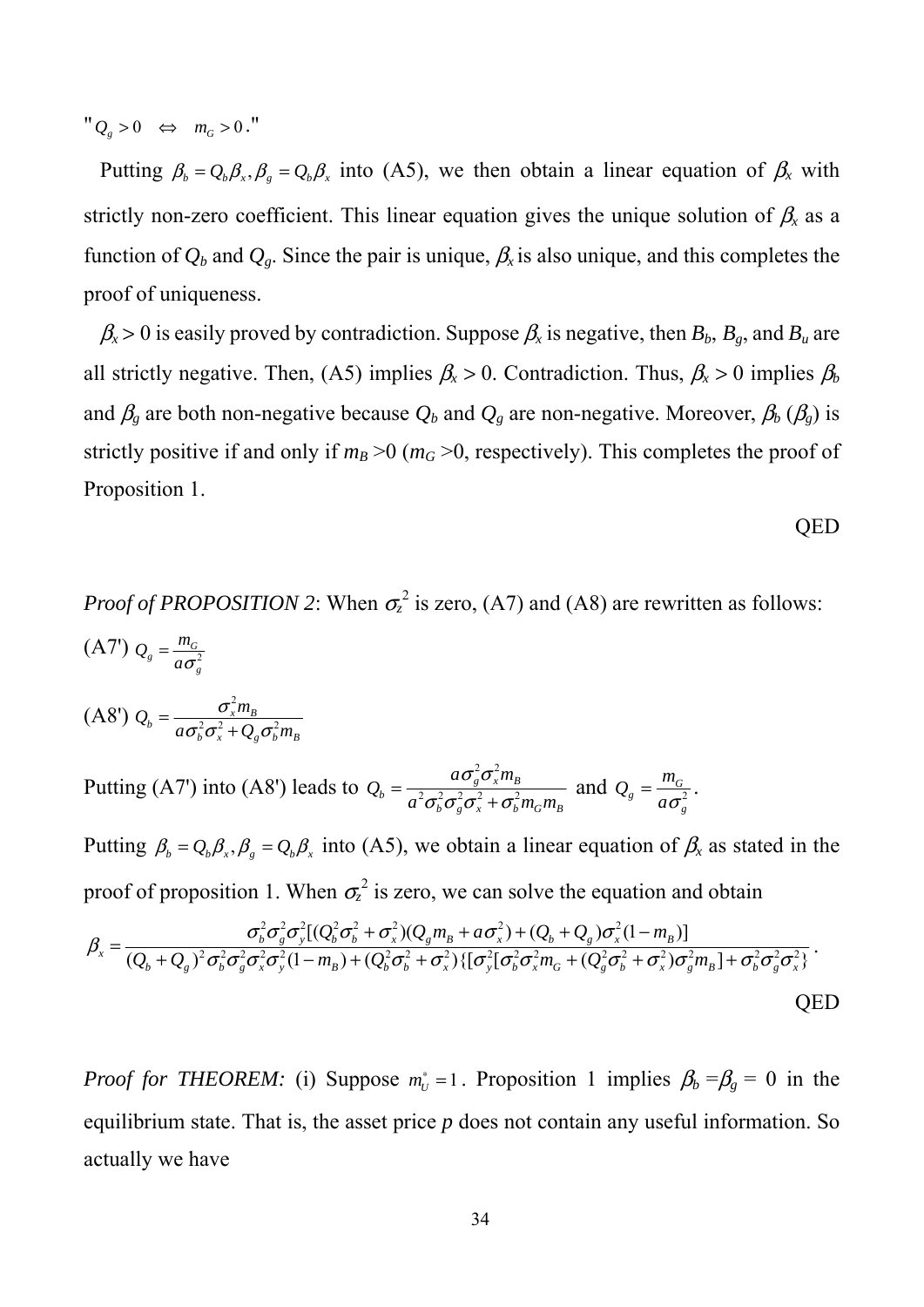(A16) 
$$
\tau_{v|s_b, p}(m_U = 1) = \tau_{v|s_b} = \frac{1}{\tau_{v|s_b}^1 + \sigma_z^2} = \frac{\sigma_y^2 + \sigma_b^2}{\sigma_y^2 \sigma_b^2 + \sigma_z^2 (\sigma_y^2 + \sigma_b^2)},
$$
 by  $\sigma_b^2 = \sigma_g^2$ , and  
(A17)  $\tau_{v|p}(m_U = 1) = \tau_v = \frac{1}{\sigma_y^2 + \sigma_z^2}.$ 

Thus, we have

$$
CE_B(m_U = 1) - CE_U(m_U = 1) = \frac{1}{2a} [\ln \tau_{v|s_b, p}(m_U = 1) - \ln \tau_{v|p}(m_U = 1)] - c_b
$$
  
=  $\frac{1}{2a} \ln \frac{\tau_{v|s_b}}{\tau_v} - c_b = \frac{1}{2a} \ln \frac{(\sigma_y^2 + \sigma_b^2)(\sigma_y^2 + \sigma_z^2)}{\sigma_y^2 \sigma_b^2 + \sigma_z^2 (\sigma_y^2 + \sigma_b^2)} - c_b > 0$ 

by assumption. This contradicts the equilibrium condition; hence, we have  $m_U^*$  <1.

(ii) Next, suppose  $m_B^* = 0$ . This and result (i) imply  $m_G^* > 0$ . By proposition 1, we have  $\beta_b$  $= 0$ ,  $\beta_g > 0$  in the equilibrium state. This means the informational value of the asset price *p* for types B and G investors is exactly the same. Actually, we have

(A18) 
$$
\tau_{v|s_b, p}(m_B = 0, m_G > 0) = \tau_{v|s_g, p}(m_B = 0, m_G > 0)
$$
 by  $\sigma_b^2 = \sigma_g^2$ .

Therefore, as long as  $c_b < c_g$  we have

(A19) 
$$
CE_G(m_B = 0, m_G > 0) - CE_B(m_B = 0, m_G > 0) = c_b - c_g < 0.
$$

This contradicts the equilibrium condition. Hence, we have  $m_B^* > 0$  as long as  $c_b < c_g$ .

(iii) Finally, suppose  $m_G^* = 0$ . This and result (i) imply  $m_B^* > 0$ . In the equilibrium state, we have  $\beta_b > 0$ ,  $\beta_g = 0$  by proposition 1. That is, the asset price contains only type B information. While this information is useless for strategy B investors because they already have it, it is useful for strategy G investors. So we have

$$
(A20) \quad \tau_{\nu_{\vert s_b, p}}(m_B > 0, m_G = 0) = \tau_{\nu_{\vert s_b}} = \tau_{\nu_{\vert s_g}} < \tau_{\nu_{\vert s_g, p}}(m_B > 0, m_G = 0), \quad \text{by } \sigma_b^2 = \sigma_g^2.
$$

This asymmetry in the informational value of the asset price allows strategy G investors to coexist with strategy B investors even though it is more costly. This is true as long as type G information is not significantly more costly than type B information. To identify the upper bound, denoted  $\delta$ , we introduce the hypothetical equilibrium state  $\hat{\mathbf{m}}$ . We define it as an equilibrium strategy distribution under the hypothetical assumption that strategy G is not available.  $\hat{\mathbf{m}}$  is mathematically equivalent to the equilibrium of the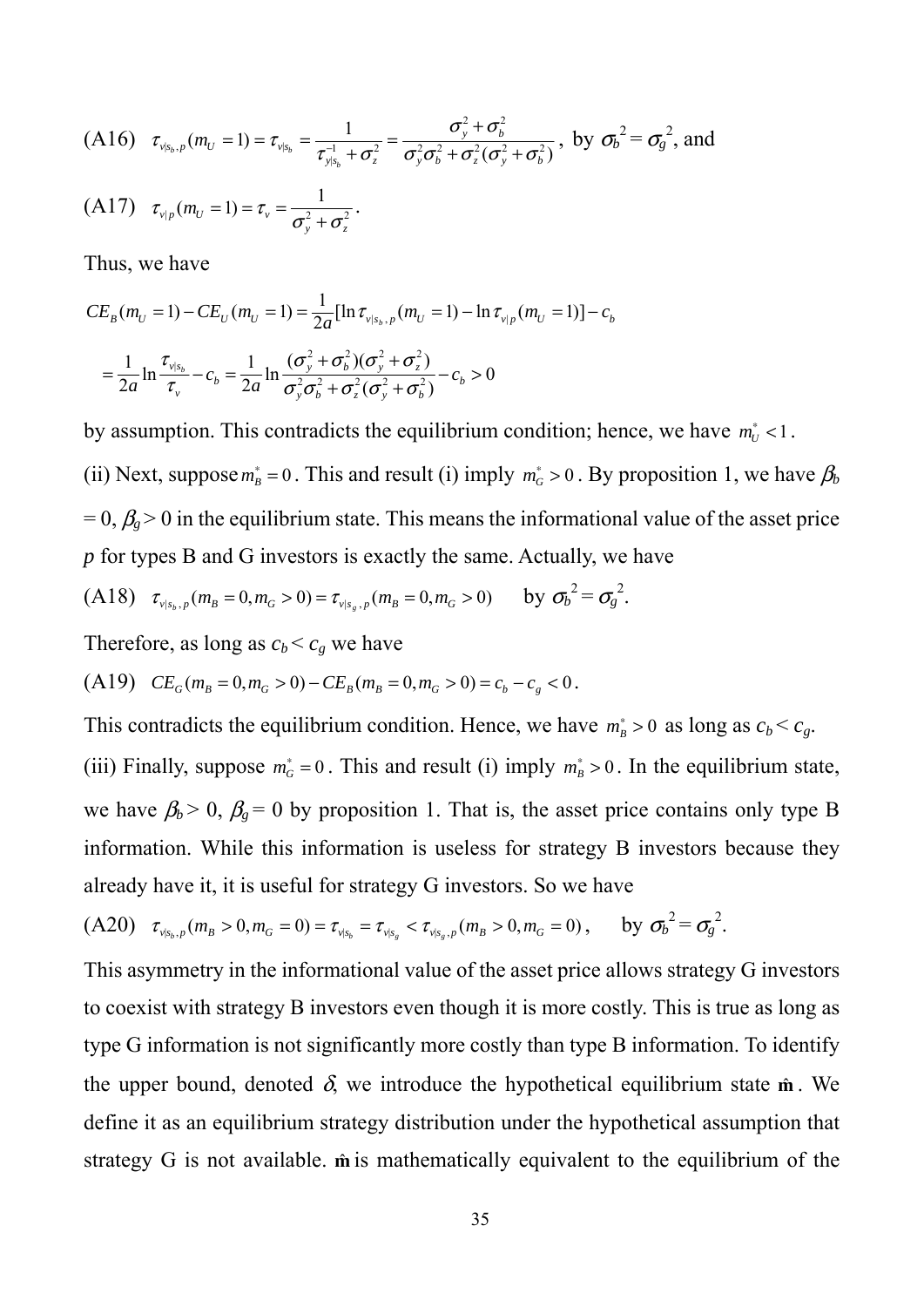Grossman-Stiglitz model which does not have type G strategy with dispersed information. As they show,  $\hat{\bf{m}}$  is uniquely determined because the difference  $CE_B - CE_U$ is a strictly decreasing function of  $m_B$  when  $m_G = 0$ . Moreover, result (i) assures the unique measure of strategy B investors,  $\hat{m}_B$ , is necessarily positive. For the hypothetical equilibrium state  $\hat{\mathbf{m}}$ , we can find a unique positive number  $\delta$  such that

(A21) 
$$
\delta = \frac{1}{2a} [\ln \tau_{v|_{S_g,p}}(\hat{\mathbf{m}}) - \ln \tau_{v|_{S_b}}] > 0.
$$

Then, as long as  $c_g < c_b + \delta$ , we have

(A22) 
$$
CE_G(\hat{\mathbf{m}}) - CE_B(\hat{\mathbf{m}}) = \frac{1}{2a} [\ln \tau_{v|_{S_g,p}}(\hat{\mathbf{m}}) - \ln \tau_{v|_{S_b}}] - (c_g - c_b) > 0.
$$

This implies that  $\hat{\mathbf{m}}$  is no longer equilibrium when strategy G is available for investors. In other words, the equilibrium state, if it exists, must include positive measure of strategy G investors as long as  $c_g < c_b + \delta$ .

 In conclusion, the state without both types of informed investors cannot be equilibrium as long as  $c_e \in (c_b, c_b + \delta)$ . That is, the equilibrium, if it exists, must include both types of informed traders.

$$
QED
$$

*Proof of PROPOSITION 4:* (i) Let H(*K*) be hybrid strategy with type G signal of accuracy level *K*. Note the following relationship of the precisions of *y*:

$$
(A23) \quad \tau_{y|s_g(K), s_b, p} = \tau_{y|s_b, p} + K \sigma_g^{-2}
$$

When an investor already has type B information, additional type G signal has independent error term; thus, the precision of y is just larger by the precision of the error term.

Let  $\mathbf{m}_0$  be the equilibrium state when hybrid strategy is not available. Suppose  $\mathbf{m}_0$  is not equilibrium when hybrid strategy is available. Then there must be some *K* such that  $CE_{H(K)}(\mathbf{m}_0) - CE_B(\mathbf{m}_0) > 0.$ 

Let  $K^*$  be the unique accuracy level chosen by strategy G investors in  $(m_0)$ . Then, the equilibrium condition implies the following: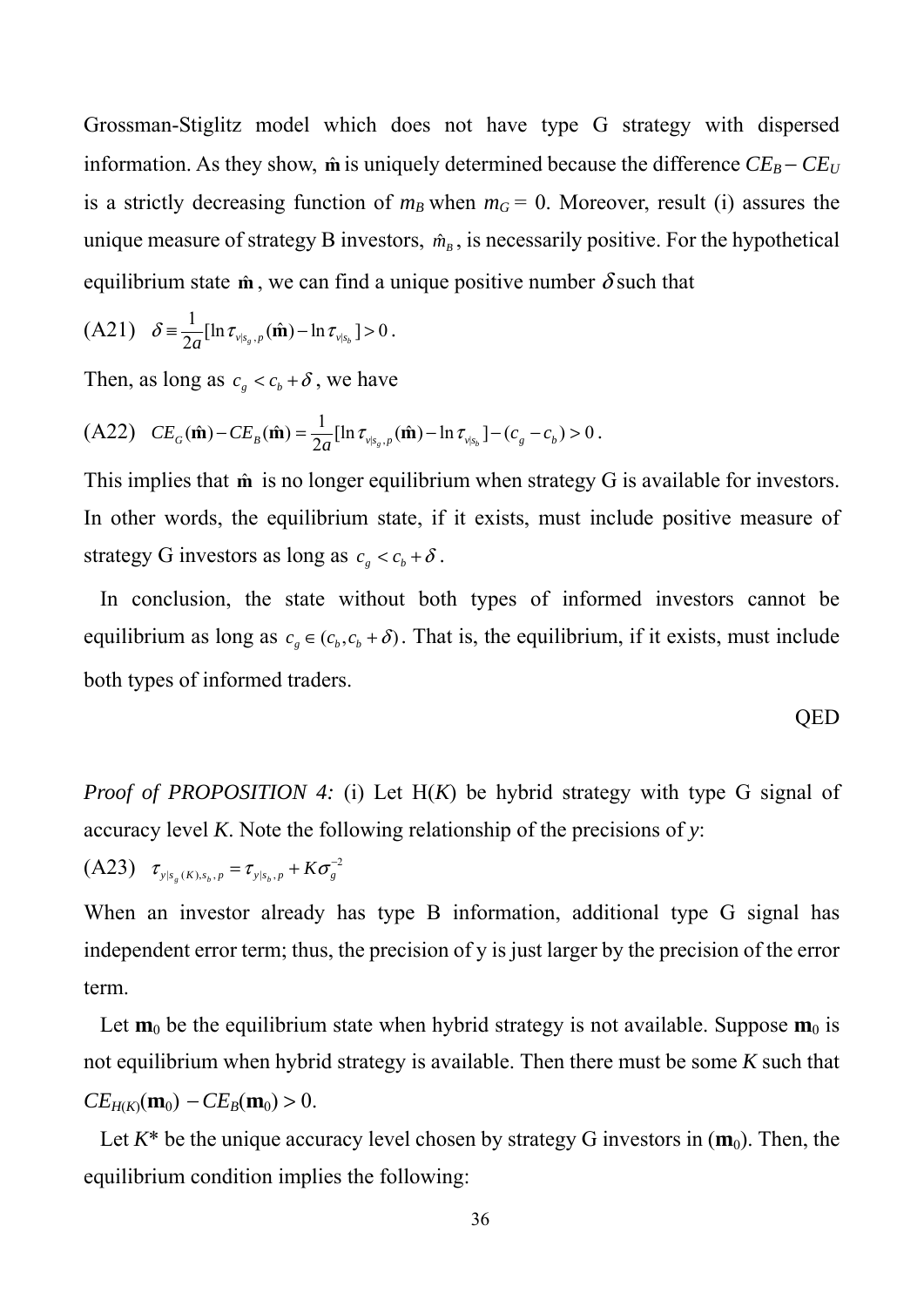$(CA24)$   $CE_{G(K^*)}(\mathbf{m}_0) = CE_U(\mathbf{m}_0)$ , (A25)  $CE_{G(K^*)}(\mathbf{m}_0) \geq CE_{G(K)}(\mathbf{m}_0)$  for all *K*.

Thus, we have

$$
\begin{aligned} \text{(A26)} \quad & \frac{1}{2a} [\ln \tau_{\mathbf{v}_{|p}}(\mathbf{m}_0) - \ln \tau_{\mathbf{v}_{|s_s(K^*)},p}(\mathbf{m}_0)] + \bar{c} + K^* \cdot c = 0 \text{, and} \\ \text{(A27)} \quad & \frac{1}{2a} [\ln \tau_{\mathbf{v}_{|s_s(K^*)},p}(\mathbf{m}_0) - \ln \tau_{\mathbf{v}_{|s_s(K),p}}(\mathbf{m}_0)] + (K - K^*) \cdot c \ge 0 \quad \text{for all } K. \end{aligned}
$$

Adding both sides of (A26) and (A27) yields

$$
(A28) \quad \frac{1}{2a}[\ln \tau_{v|p}(\mathbf{m}_0) - \ln \tau_{v|s_g(K),p}(\mathbf{m}_0)] + \bar{c} + K \cdot c \ge 0.
$$

By (A28), we obtain for any *K*

$$
(A29) \quad CE_{H(K)}(\mathbf{m}_0) - CE_B(\mathbf{m}_0) = \frac{1}{2a} [\ln \tau_{\nu|_{S_g}(K),S_b,p}(\mathbf{m}_0) - \ln \tau_{\nu|_{S_b,p}}(\mathbf{m}_0)] - \bar{c} - K \cdot c
$$
  

$$
\leq \frac{1}{2a} \ln \frac{\tau_{\nu|_{S_g}(K),S_b,p}(\mathbf{m}_0) \cdot \tau_{\nu|_{P}}(\mathbf{m}_0)}{\tau_{\nu|_{S_b,p}}(\mathbf{m}_0) \cdot \tau_{\nu|_{S_g}(K),p}(\mathbf{m}_0)} < 0.
$$

The last inequality comes from the fact that the fraction in the logarithm is less than 1. We can verify this as follows: For any strategy distribution **m**, we have

$$
(A30) \frac{\tau_{\nu|s_{g}(K),s_{b},p} \cdot \tau_{\nu|p}}{\tau_{\nu|s_{b},p} \cdot \tau_{\nu|s_{g}(K),p}} = \frac{(\text{var}[y \mid s_{b}, p] + \sigma_{z}^{2})(\text{var}[y \mid s_{g}(K), p] + \sigma_{z}^{2})}{(\text{var}[y \mid s_{g}(K), s_{b}, p] + \sigma_{z}^{2})(\text{var}[y \mid p] + \sigma_{z}^{2})}
$$
  

$$
= \frac{(\tau_{\nu|s_{b},p} + \sigma_{z}^{2}\tau_{\nu|s_{b},p}(\tau_{\nu|s_{b},p} + K\sigma_{g}^{-2}))(\tau_{\nu|p} + \sigma_{z}^{2}\tau_{\nu|p}(\tau_{\nu|p} + K\sigma_{g}^{-2})) + K\sigma_{g}^{-2}(\tau_{\nu|p} + \sigma_{z}^{2}\tau_{\nu|p}(\tau_{\nu|p} + K\sigma_{g}^{-2}))}{(\tau_{\nu|s_{b},p} + \sigma_{z}^{2}\tau_{\nu|s_{b},p}(\tau_{\nu|s_{b},p} + K\sigma_{g}^{-2}))(\tau_{\nu|p} + \sigma_{z}^{2}\tau_{\nu|p}(\tau_{\nu|p} + K\sigma_{g}^{-2})) + K\sigma_{g}^{-2}(\tau_{\nu|s_{b},p} + \sigma_{z}^{2}\tau_{\nu|s_{b},p}(\tau_{\nu|s_{b},p} + K\sigma_{g}^{-2}))}.
$$

This is strictly less than 1 because  $\tau_{y|s_h, p} > \tau_{y|p} > 0$ ; thus

(A31) 
$$
\tau_{y|p} + \sigma_z^2 \tau_{y|p} (\tau_{y|p} + K \sigma_s^{-2}) < \tau_{y|s_b, p} + \sigma_z^2 \tau_{y|s_b, p} (\tau_{y|s_b, p} + K \sigma_s^{-2})
$$
 for any **m**.

 Inequality (A29) contradicts the hypothesis that there is a hybrid strategy that gives a higher payoff than any of the strategies in the equilibrium without hybrid strategy. Therefore, the equilibrium remains equilibrium even when hybrid strategy is available for investors.

(ii) Let  $\mathbf{m}_1$  be an equilibrium state with uninformed investors and investors adopting  $H(K^*)$ . Then we must have

 $(CA32)$   $CE_{G(K^*)}(\mathbf{m}_1) \leq CE_U(\mathbf{m}_1)$ .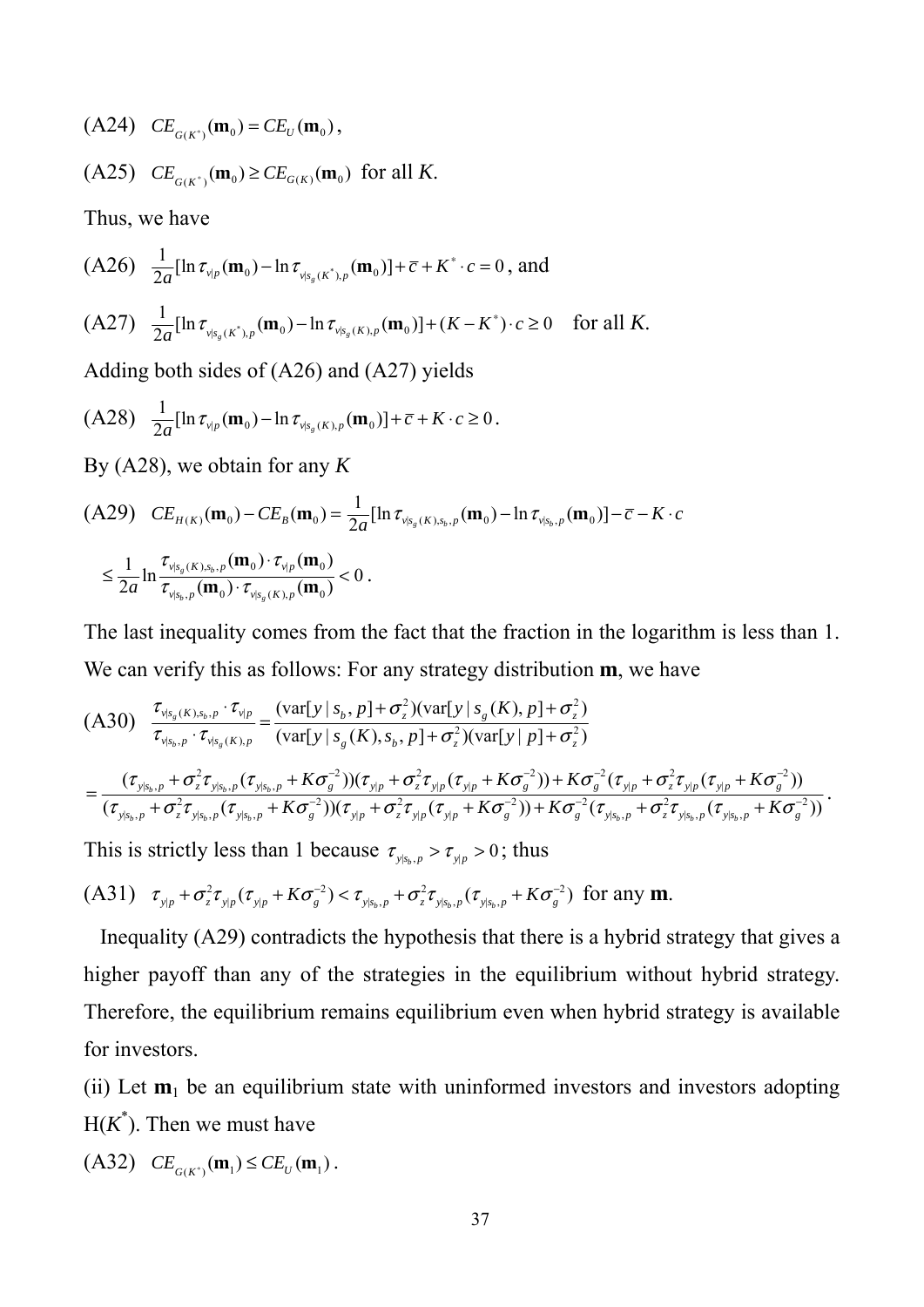Otherwise, investors are better off switching to type G strategy with accuracy level *K*\*. This implies

$$
(A33) \quad C(K^*) \geq \frac{1}{2a} [\ln \tau_{v|s_s(K^*),p}(\mathbf{m}_1) - \ln \tau_{v|p}(\mathbf{m}_1)].
$$

The benefit of switching from the hybrid strategy to strategy B is

$$
(A34) \ CE_{B}(\mathbf{m}_{1}) - CE_{H(K^{*})}(\mathbf{m}_{1})
$$
  
\n
$$
= \frac{1}{2a} [\ln \tau_{v|s_{b},p}(\mathbf{m}_{1}) - \ln \tau_{v|s_{g}(K^{*}),s_{b},p}(\mathbf{m}_{1})] + C(K^{*})
$$
  
\n
$$
\geq \frac{1}{2a} [\ln \tau_{v|s_{b},p}(\mathbf{m}_{1}) - \ln \tau_{v|s_{g}(K^{*}),s_{b},p}(\mathbf{m}_{1})] + \frac{1}{2a} [\ln \tau_{v|s_{g}(K^{*}),p}(\mathbf{m}_{1}) - \ln \tau_{v|p}(\mathbf{m}_{1})] \text{ by (A33)}
$$
  
\n
$$
= \frac{1}{2a} \ln \frac{\tau_{v|s_{b},p}(\mathbf{m}_{1}) \cdot \tau_{v|s_{g}(K^{*}),p}(\mathbf{m}_{1})}{\tau_{v|s_{g}(K^{*}),s_{b},p}(\mathbf{m}_{1}) \cdot \tau_{v|p}(\mathbf{m}_{1})} > 0.
$$

The final inequality is shown in the same way as in the proof of (i). This implies that investors are better off switching to strategy B; hence,  $\mathbf{m}_1$  is not qualified as equilibrium. Contradiction.

**OED** 

#### **References**

- Admati, Anat. 1985. A noisy rational expectations equilibrium for multi-asset securities market. *Econometrica* 53: 629-657.
- Bray, Margaret. 1982. Learning, estimation, and the stability of rational expectations. *Journal of Economic Theory* 26: 318-339.
- Brunnermeier, Markus. 2001. *Asset Pricing under Asymmetric Information*. Oxford: Oxford University Press.
- Dasgupta, Amil and Andrea Prat. 2007. Information Aggregation in Financial Markets with Career Concerns. Mimeo.
- Easley, David and Maureen O'Hara. 2004. Information and the cost of capital. *Journal of Finance* LIX: 1553-1583.
- Fudenberg, Drew and David Levine. 1998. *Theory of Learning in Games*. Cambridge: MIT Press.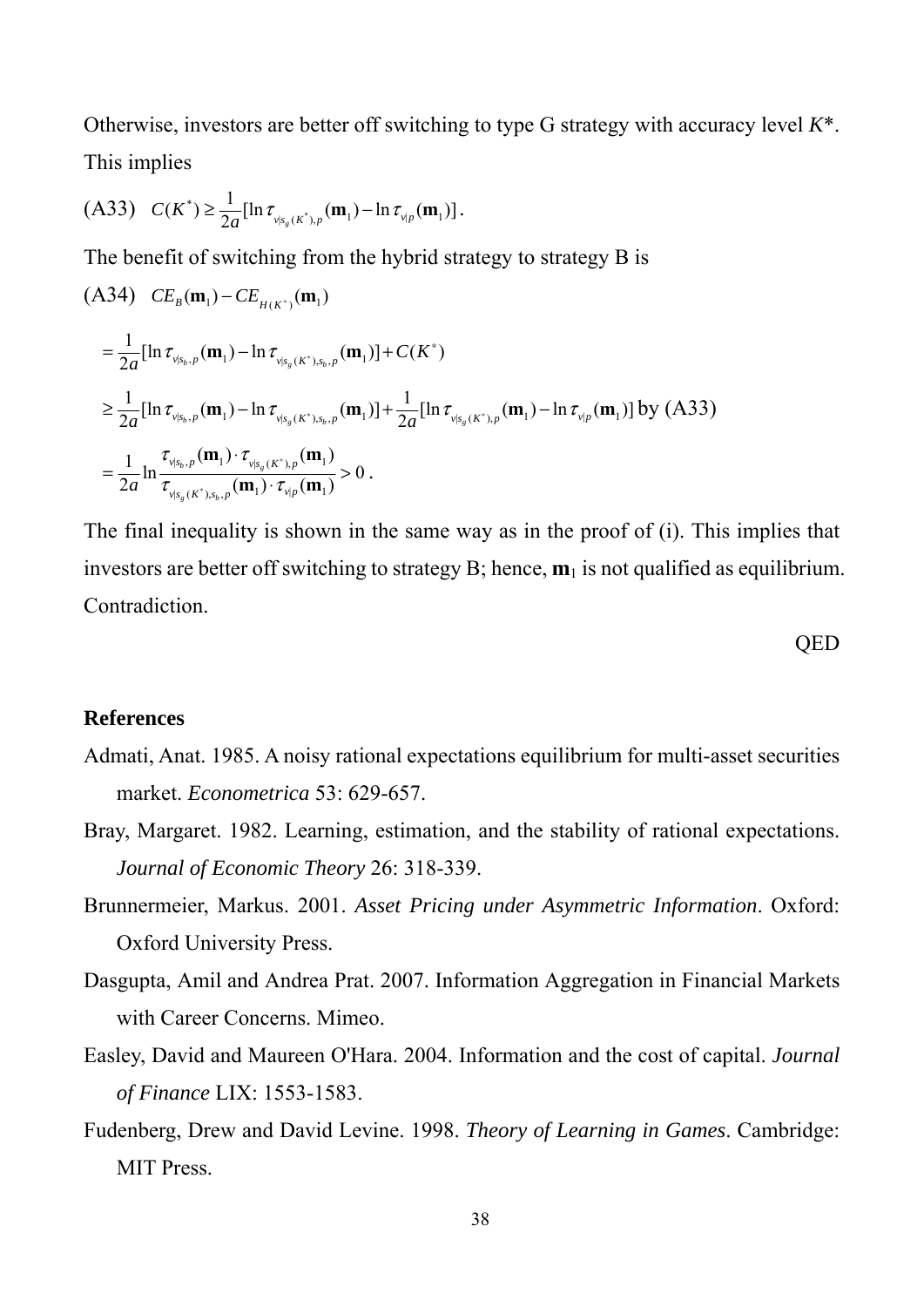- Grossman, Sanford and Joseph Stiglitz. 1980. On the impossibility of informationally efficient markets. *American Economic Review* 70: 393-408.
- Hellwig, Martin. 1980. On the aggregation of information in competitive markets. *Journal of Economic Theory* 22: 477-498.
- Huberman, Gur and Tomer Regev. 2001. Contagious speculation and a cure for cancer: A nonevent that made stock prices soar. *Journal of Finance* LVI: 387-396.
- Lee, In Ho. 1993. On the convergence of informational cascade. *Journal of Economic Theory* 61: 395-411.
- Malkiel, Burton. 1999. *A Random Walk down Wall Street*. New York: W. W. Norton & Company.
- Routledge, Bryan R. 1999. Adaptive learning in financial markets. *Review of Financial Studies* 12: 1165-1202.
- Schwager, Jack. 1989. *Market Wizards*. New York: New York Institute of Finance.
- Shiller, Robert. 2000. *Irrational Exuberance*. Princeton: Princeton University Press.
- Shleifer, Andrei. 2000. *Inefficient Markets: An Introduction to Behavioral Finance*. Oxford: Oxford University Press.
- Soros, George. 1998. *The Crisis of Global Capitalism*. New York: Public Affairs.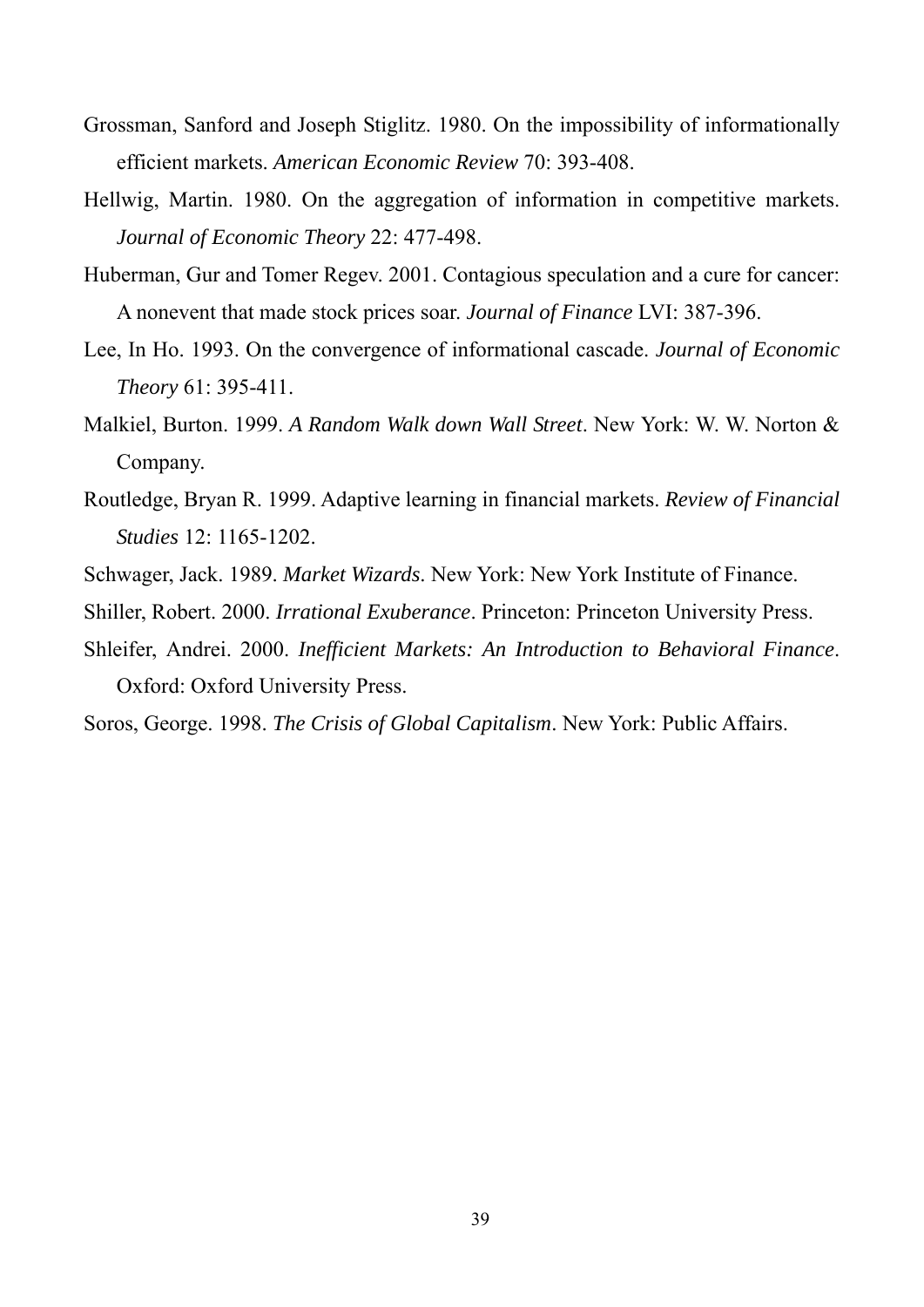#### **Footnotes**

-

<sup>1</sup> Shiller (2000) names this theory the "free-rider argument."

<sup>2</sup> Replicator dynamics and best response dynamics are originally continuous processes in continuous time. To make a numerical simulation, we approximate them by difference equations in discrete time. These equations have adjustment parameters which specify the size of jump intervals per unit time. The parameters should be small enough to give a good approximation. Extremely large adjustment parameters can cause divergence. Of course such results are ignored as irrelevant results.

<sup>3</sup> This point was suggested by Katsunari Yamaguchi in his comments to the previous version of the paper. The author gratefully appreciates it.

<sup>4</sup> Measurability needs to be assumed because set  $\{i \text{ in } I | \varepsilon_i > c\}$  is not always Lebesgue measurable. Note that  $\{\varepsilon_i\}$  is a set of random variables. Since the order of investors does not matter, if we can rearrange the index after signal realization so that *G* is an interval in I and  $\varepsilon_i$  is increasing in *i*, then  $\varepsilon_i$  is a measurable function.

 $^5$  As stated in footnote 4, we need to rearrange the order of index so that the subsets *B*, *G*, and *U* are all Lebesgue measurable.

 $6$  See Brunnermeier (2001), p.14-16, for the definition of rational expectations equilibrium.

<sup>7</sup> See Brunnermeier (2001), p.12, for the projection theorem.

<sup>8</sup> Then,  $\beta_g$  represents the impact of all strategy G investors with heterogeneous accuracy levels.

<sup>9</sup> Routledge (1999) studied investors' learning of these two things in the model of Grossman and Stiglitz (1980).

 $10$  See section 3.6.2 of Fudenberg and Levine (1998) and its reference for some alternative justification for replicator dynamics as social learning.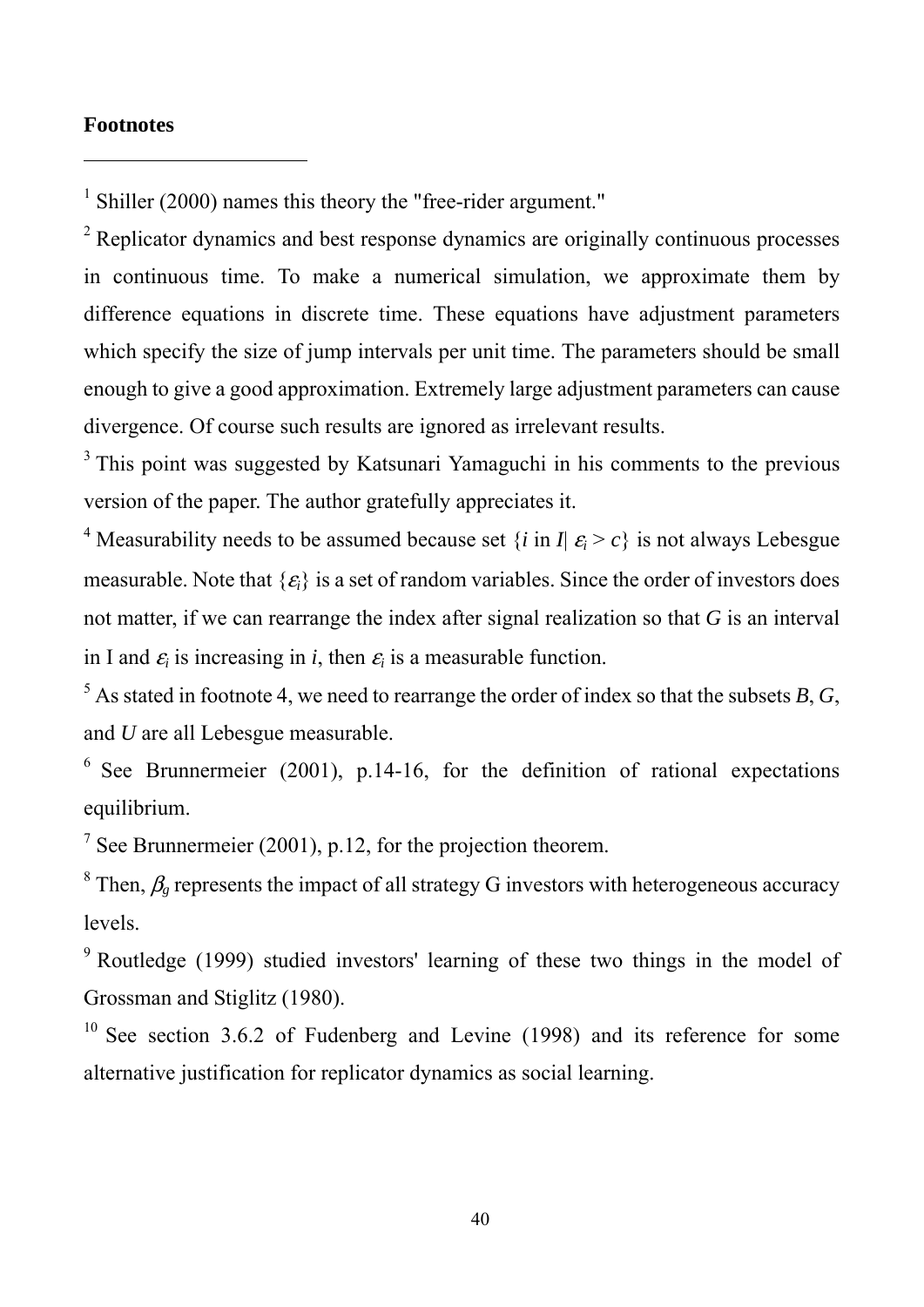# **Review copies of figures**





Linear technology means that, when investors of type G information are allowed to choose the number of independent signals to get, an additional independent signal, which increases the precision of *y* by  $\sigma_g^{-2}$ , increase the cost by a fixed amount *c*.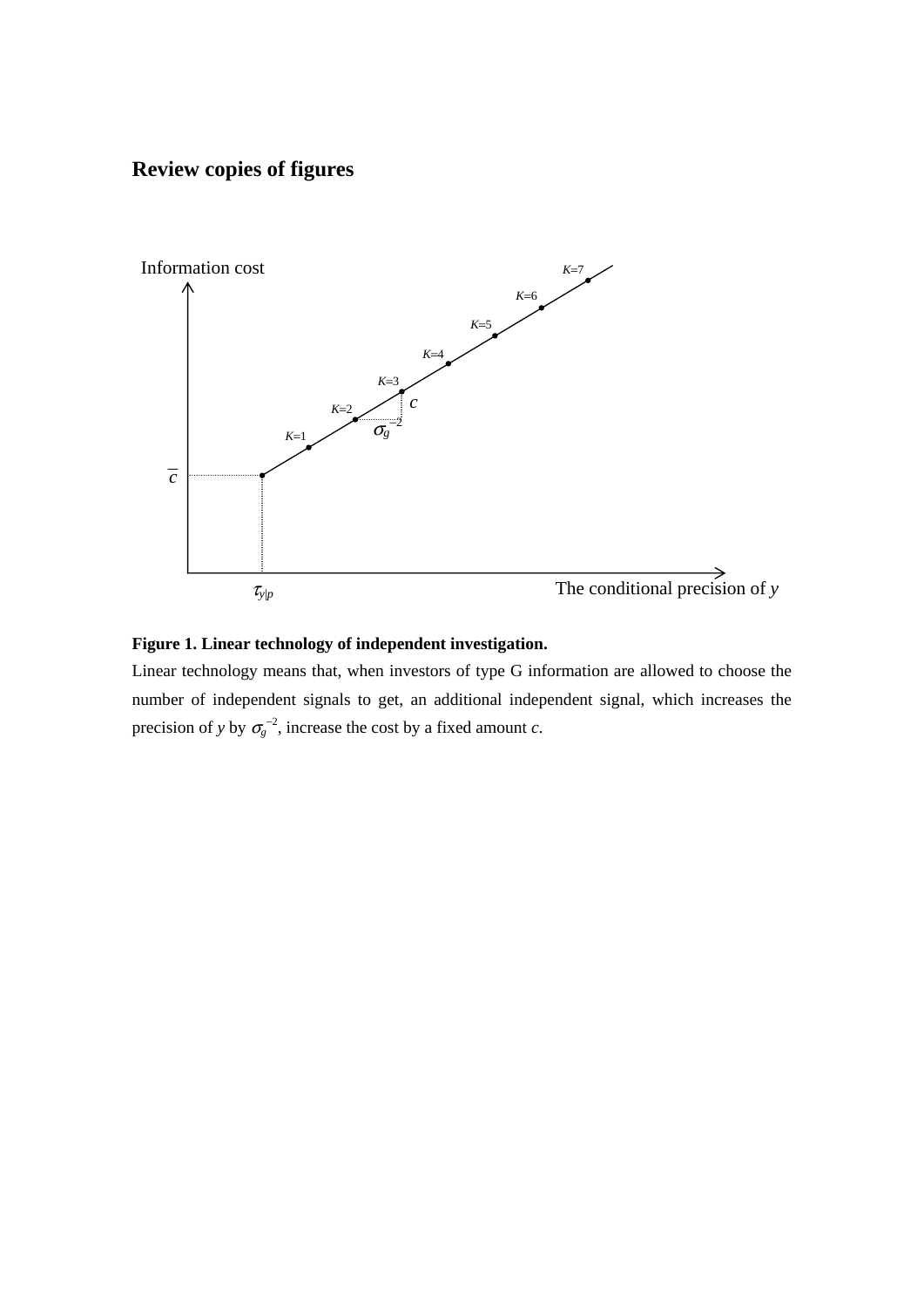

**Figure 2.1a. Evolution of strategy distribution under best response dynamics** 

This graph shows how strategy distribution evolves under best response dynamics in the case specified by the following parameters.

| Uh  | $\boldsymbol{\sigma}$ | $\boldsymbol{\mathcal{N}}$ | $\boldsymbol{\nu}$                                  | u                                | U r                                 | ◡◠              |
|-----|-----------------------|----------------------------|-----------------------------------------------------|----------------------------------|-------------------------------------|-----------------|
| 1.4 | .                     |                            | $\overline{\phantom{m}}\cdot\overline{\phantom{m}}$ | $\overline{ }$<br>$\mathsf{u}$ . | $\Omega$<br>$\mathsf{u}.\mathsf{v}$ | $\sim$<br>v.v., |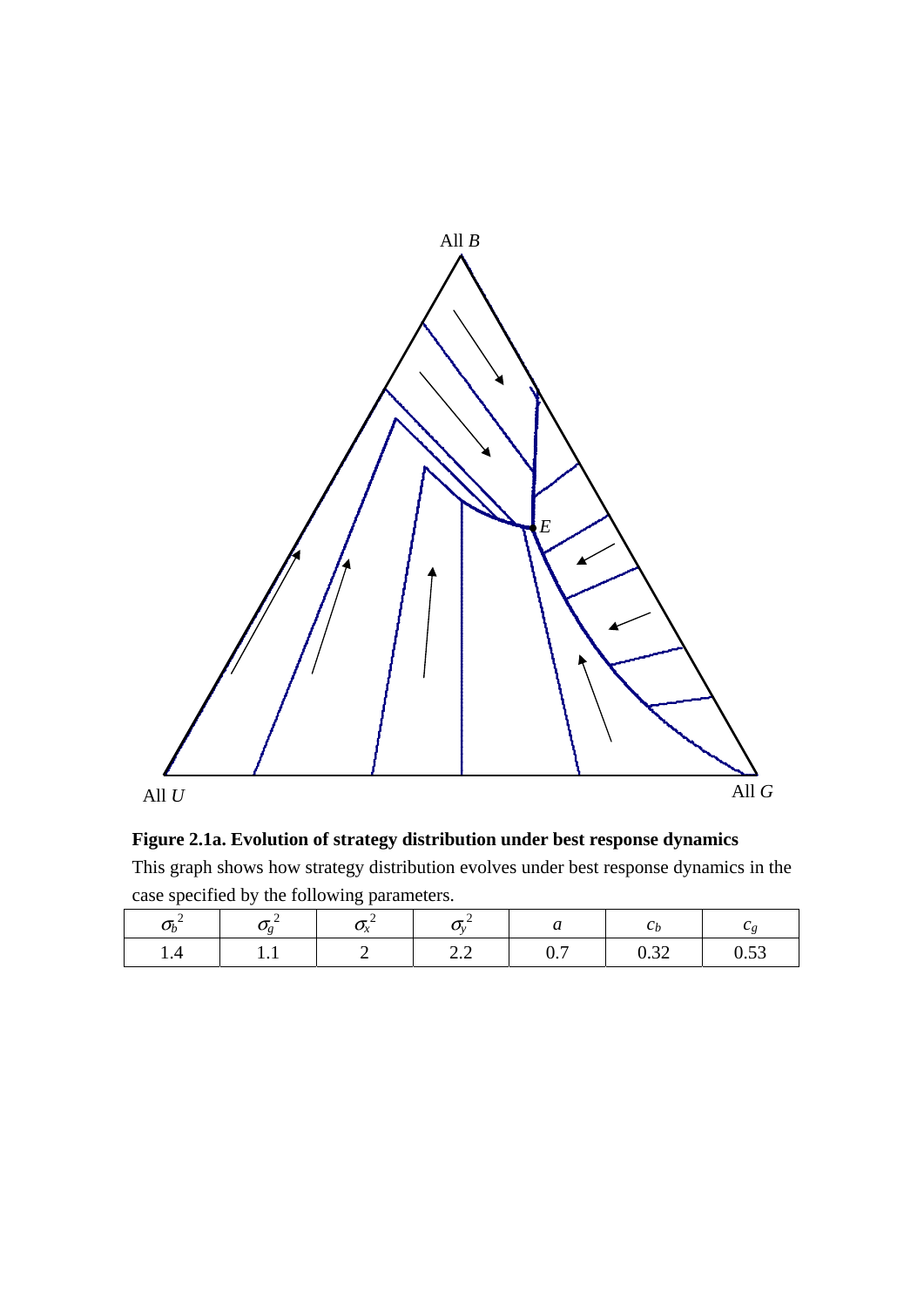

**Figure 2.1b. Evolution of strategy distribution under best response dynamics** 

This graph shows how strategy distribution evolves under best response dynamics in the case specified by the following parameters.

| $\bm{\nu}_L$ | $\bm{\bm{\cup}}\sigma$ | $\sim$                        | $\mathcal{L}$ | $\bm{\mathsf{u}}$               | <b>Ur</b>                        | ◡◠                            |
|--------------|------------------------|-------------------------------|---------------|---------------------------------|----------------------------------|-------------------------------|
|              |                        | $\mathbf{v} \cdot \mathbf{r}$ |               | $\overline{\phantom{0}}$<br>∪.7 | $\Omega$ $\Omega$ $\sim$<br>U.UJ | $\mathsf{v} \cdot \mathsf{v}$ |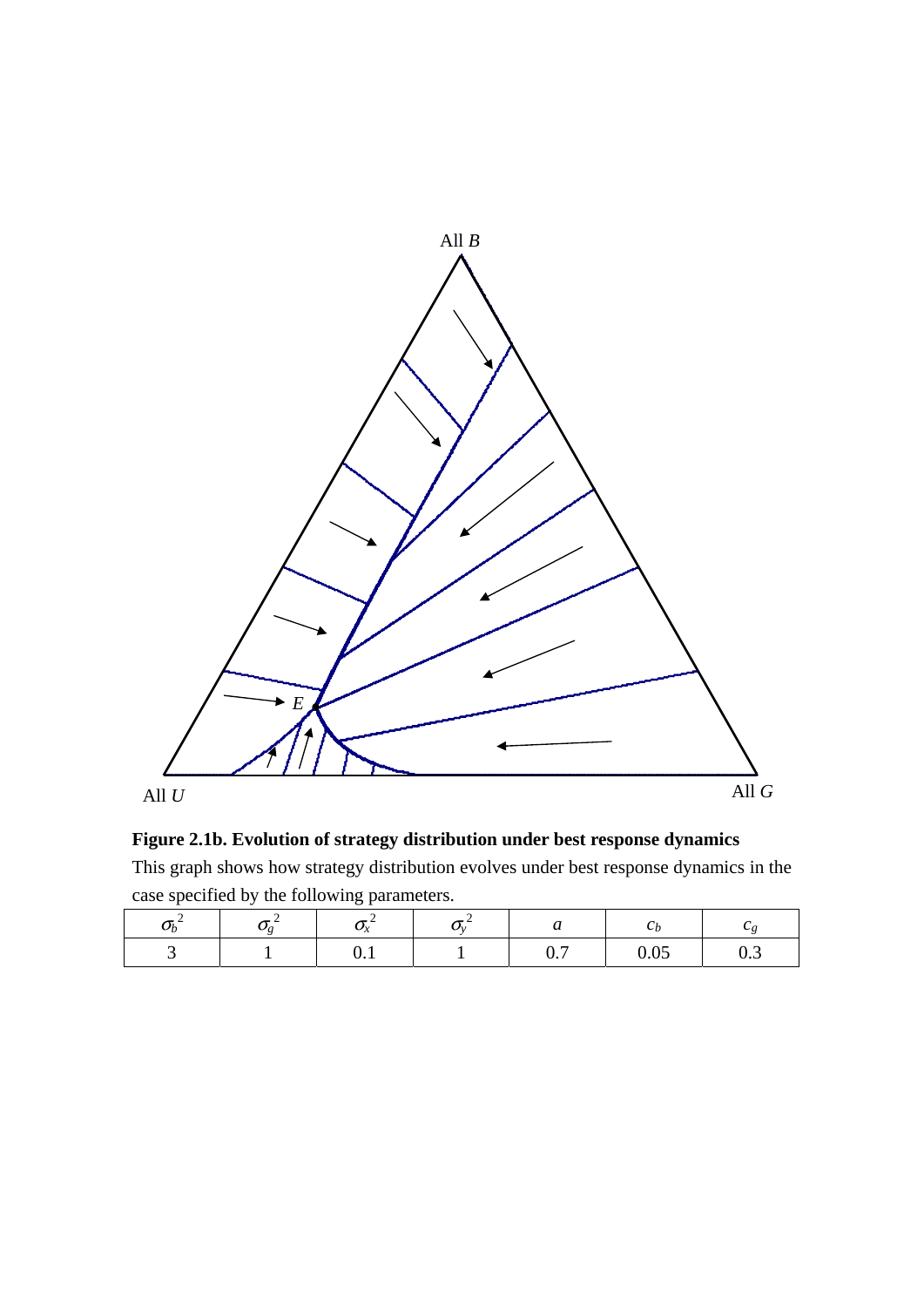

**Figure 2.2a. Evolution of strategy distribution under replicator dynamics** 

This graph shows how strategy distribution evolves under replicator dynamics in the case specified by the following parameters.

| Uh  | $\boldsymbol{\sigma}$ | $\boldsymbol{\mathcal{N}}$ | $\boldsymbol{\nu}$                                  | u                                | U r                                 | ◡◠              |
|-----|-----------------------|----------------------------|-----------------------------------------------------|----------------------------------|-------------------------------------|-----------------|
| 1.4 | .                     |                            | $\overline{\phantom{m}}\cdot\overline{\phantom{m}}$ | $\overline{ }$<br>$\mathsf{u}$ . | $\Omega$<br>$\mathsf{u}.\mathsf{v}$ | $\sim$<br>v.v., |